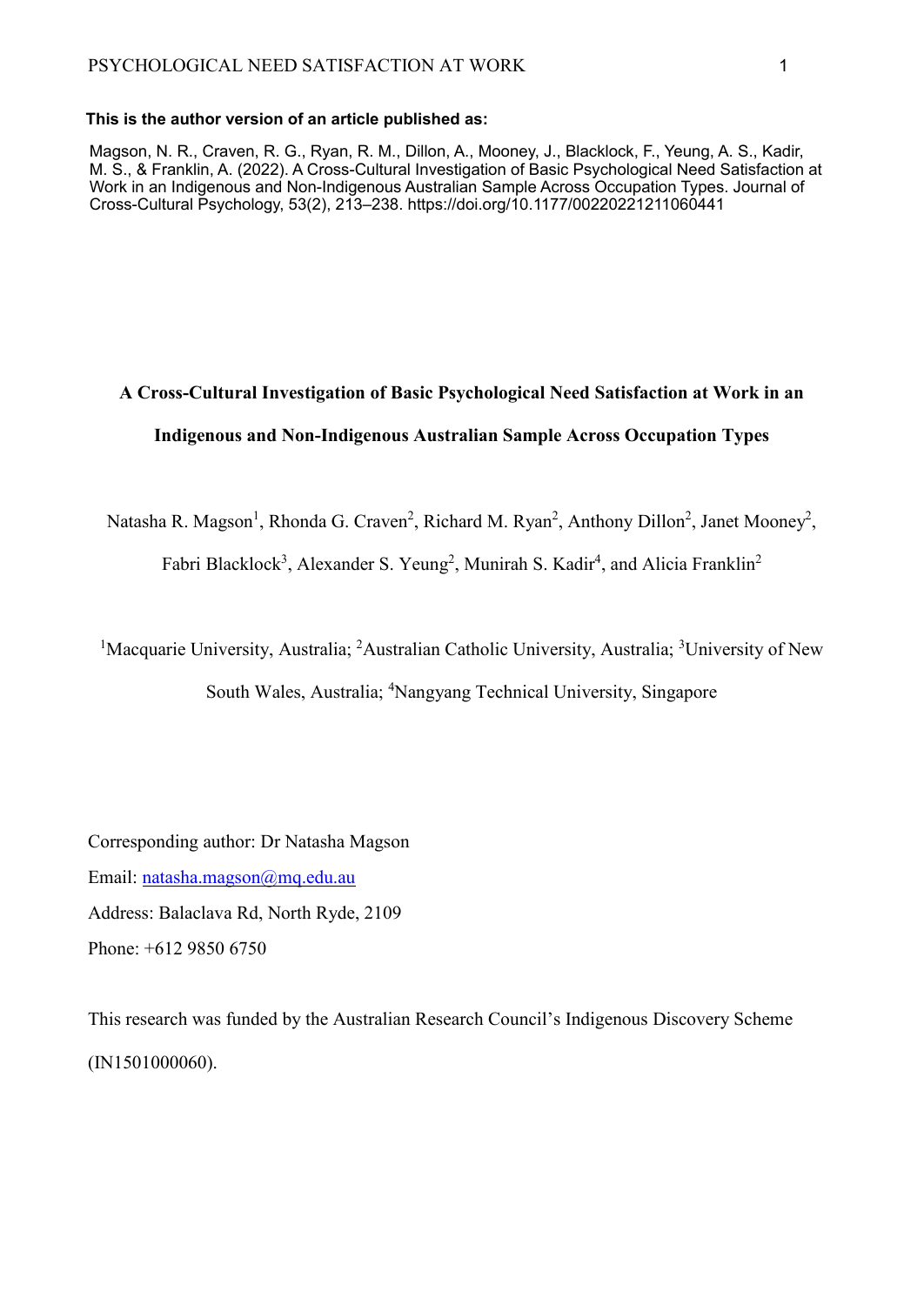#### **Abstract**

Self-determination theory (SDT) posits universality without cross-cultural uniformity of the three basic psychological needs (autonomy, competence, and relatedness) which have been associated with desirable job outcomes. Yet these promising directions in theory and research have not been extended to Indigenous samples and different occupational types. This is unfortunate as Indigenous peoples globally remain the most disadvantaged on all socio-economic indicators, including employment. This study adopted a strengths-based approach to investigating associations between SDT's need satisfaction and job outcomes in Australian Indigenous and non-Indigenous professionals and non-professionals. Participants included 1146 Indigenous (48.8%) and non-Indigenous Australians (39.1% men), aged 18-81 years ( $M_{\text{age}}$ =43.54). Structural equation modelling (SEM) revealed that autonomy and competence need satisfaction were associated with multiple positive work outcomes and less job ambiguity, whereas satisfaction of the need for relatedness was associated with increased job satisfaction and greater resilience in the workplace. Moderation by Indigenous status and occupation type revealed few differences in the direction and strength of the associations between need satisfaction and job outcomes. However, non-professionals reported significantly lower satisfaction of all three needs, and Indigenous participants reported significantly lower levels of autonomy need satisfaction. As need satisfaction was shown to be equally beneficial for all workers regardless of culture or occupation type, these findings highlight the need for employers to invest more in cultivating the need satisfaction of their Indigenous and nonprofessional staff. Overall, the results extend upon previous research by demonstrating that SDT is generalizable to an Australian Indigenous population and that workplace need satisfaction is important for Indigenous and non-professional employee outcomes.

*Keywords*: Self-determination theory, Indigenous employment, basic psychological needs, occupation type.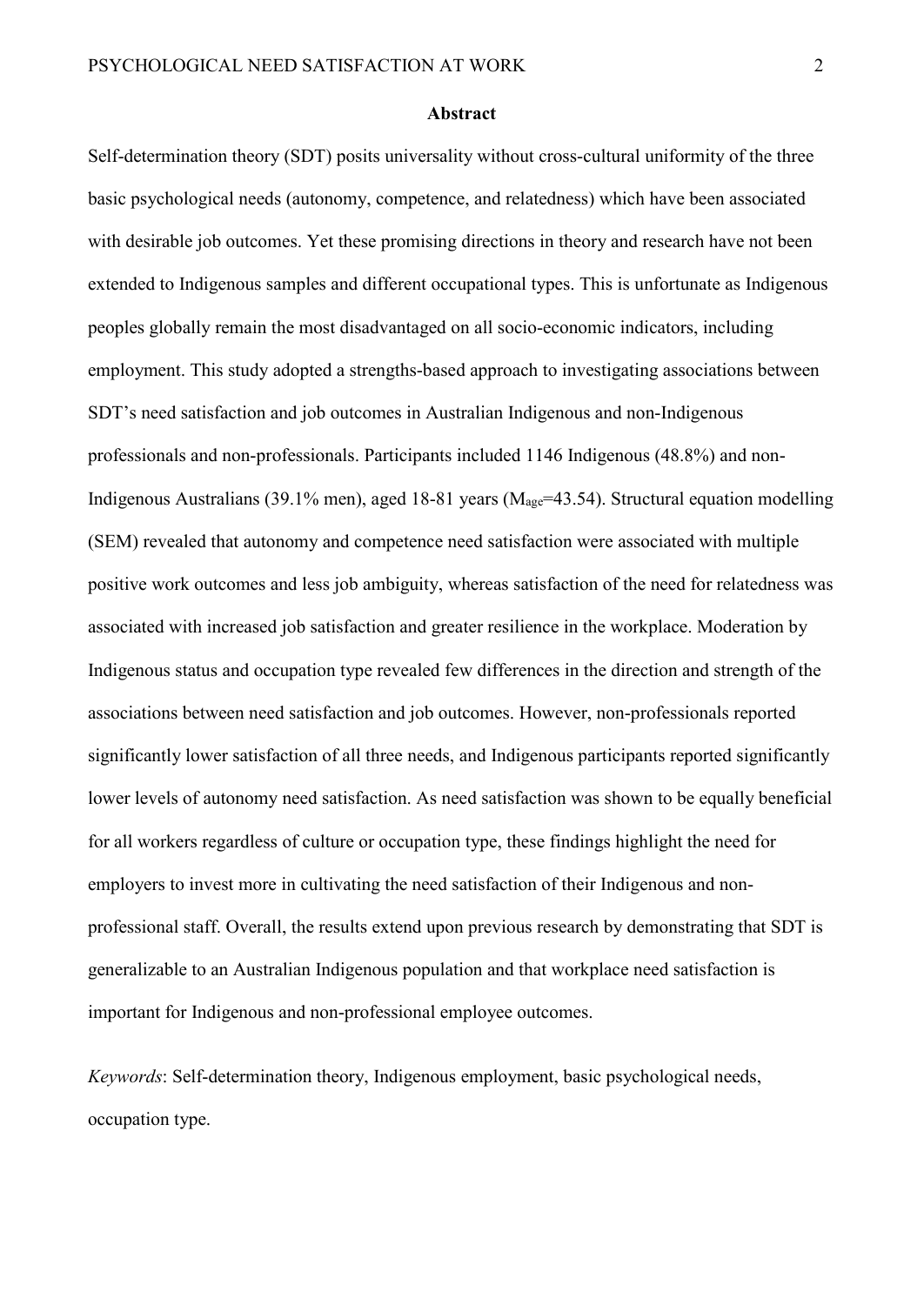# **A Cross-Cultural Investigation of Basic Psychological Need Satisfaction at Work in an Indigenous and Non-Indigenous Australian Sample Across Occupation Types**

Historically, there have been a number of barriers preventing Indigenous populations from participating fully in the workforce, resulting in a large gap in the employment rates and wellbeing outcomes between Indigenous and non-Indigenous people across the globe (Craven et al., 2016; Kirmayer & Brass, 2016). However, evidence indicates there is an increasing number of Indigenous people who, despite adversity, are excelling in their workplaces and engaging in professional and non-professional employment across multiple sectors (Craven et al., 2016; Lahn, 2018; Langton, 2013; The Lowitja Institute, 2019). Despite this increase in Indigenous success, there is limited research examining what characterizes positive workplaces for Indigenous people or the factors that contribute to their professional achievements (Craven et al., 2013). Using the lens of selfdetermination theory (SDT; Ryan & Deci, 2017), and strengths-based approaches to conducting Indigenous research (Craven et al., 2016), a focus of this cross-cultural research was to gain a greater understanding of the factors that facilitate Indigenous people's work engagement and professional commitment. A second focus of this research was to examine any potential group differences in the associations between need satisfaction and work outcomes based on Indigenous status (Indigenous vs non-Indigenous) and job type (professional vs non-professional).

### **Self-Determination Theory within Organizational Settings**

One of the more prominent motivational theories applied to workplace practices and job outcomes is SDT (Rigby & Ryan, 2018; Ryan & Deci, 2017). SDT posits that all individuals have three basic psychological needs that are essential for thriving and well-being, and that these needs are universal, applying across different work domains and cultures (Ryan & Deci, 2000). These three basic psychological needs are: The need for *autonomy*, the need for *competence*, and the need for *relatedness* (Ryan & Deci, 2000). The *need for autonomy* refers to having a sense of ownership and volition in one's behavior (Deci & Ryan, 2000). The *need for competence* is defined as an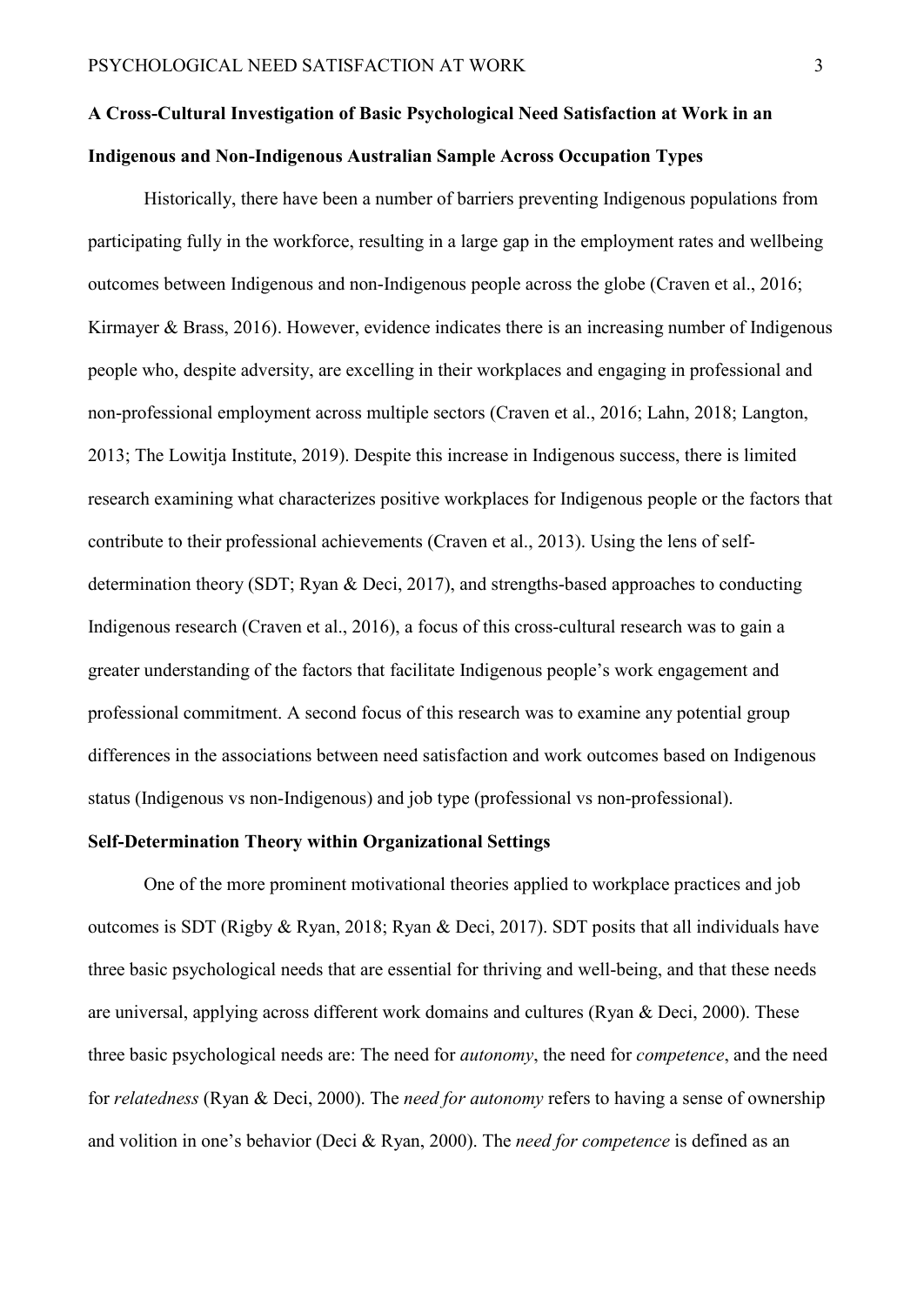individual's need to feel effective when interacting with their environment, and to experience opportunties for mastery and growth (Van den Broeck et al., 2016). The *need for relatedness* represents an individual's inherent need to experience a sense of belonging and human connection (Deci & Ryan, 2000).

In the context of employment, SDT proposes that work environments that promote the satisfaction of the three basic psychological needs will enhance employees' intrinsic motivation which will in turn increase their engagement and improve their productivity (Gagné et al., 2018). Organizations and supervisors that create work climates optimal to the satisfaction of these needs are referred to as "need-supportive" (Slemp et al., 2015), and are expected to foster intrinsic motivation and desirable job outcomes. In contrast, work environments that stifle or "thwart" the fulfilment of psychological needs, lead employees to experience disengagement on the job, and less commitment to the organization even when well compensated financially (Rigby & Ryan, 2018). The importance of satisfying these three needs in order to produce optimal motivation, productivity, and wellness in the workplace has been well supported by research over the last two decades (see Deci et al., 2017; Van der Broeck et al., 2021).

SDT's claim that the three basic psychological needs are universal, or relevant across cultures and contexts (Deci & Ryan, 2000), has also been supported in several studies which have shown positive associations between need satisfaction and desirable employment outcomes in both collective and individualistic cultures (e.g., Chen et al., 2015). Importantly, the universality of the basic psychological needs does not require each need to be equally valued, or similalrly satisfied in identical ways across cultures and contexts. Rather, SDT takes an etic perspective claiming a "universality without uniformity" view, as different cultures are seen as affording different pathways and obstacles to the satisfaction of the three basic needs (Reeve et al., 2018; Soenens et al., 2015). Hence, SDT proposes that satisfaction of the three basic needs can be applied to people of all cultures; however, the expression and subjective importance of the individual needs may vary.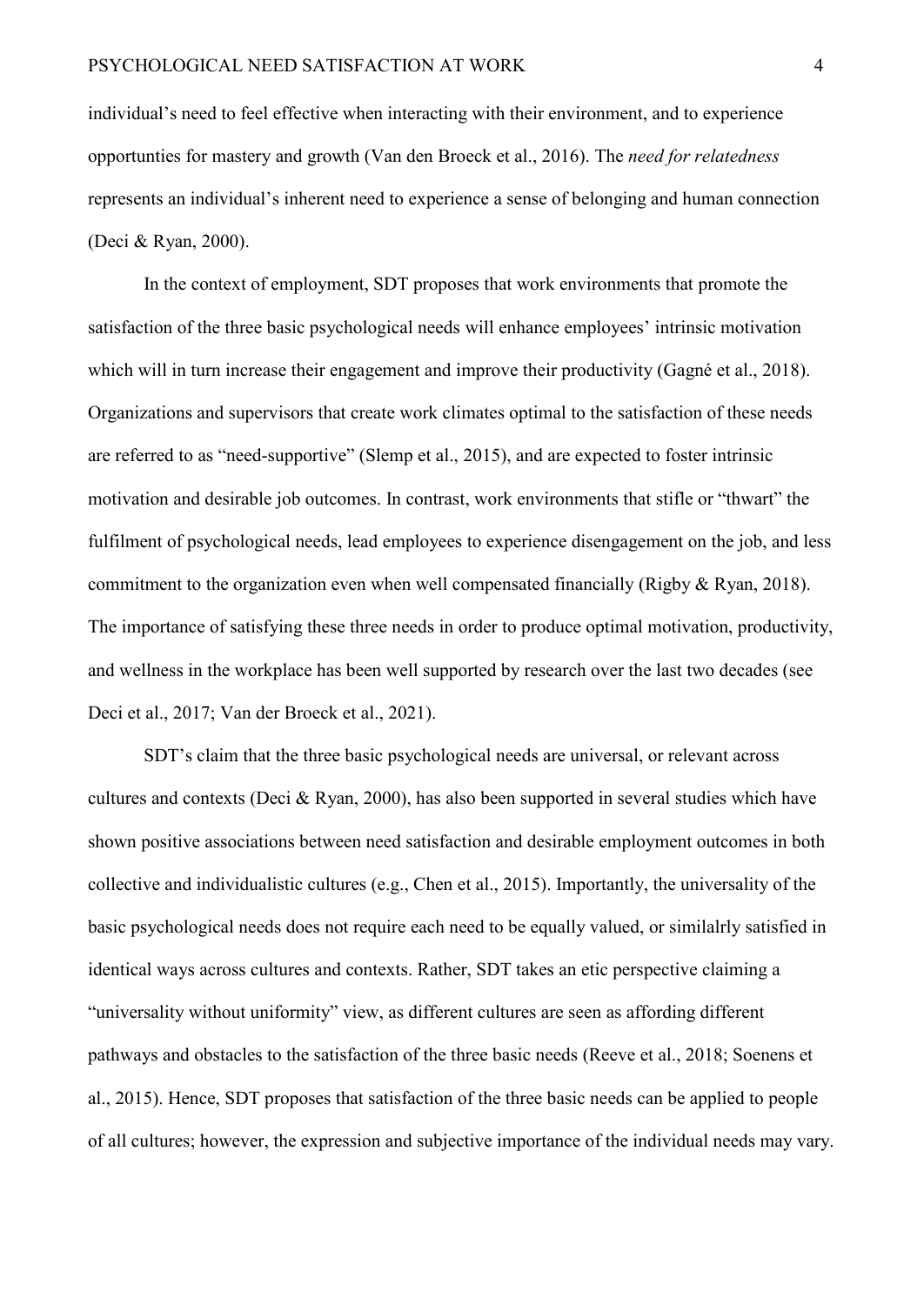Further, whereas it is known that the three needs strongly co-vary and are highly intercorrelated at domain and general levels (Ryan & Deci, 2017), it is unclear whether they collectively predict outcomes across cultural groups in the same way, or independently predict outcomes in distinctive ways for different cultural groups.

Despite cross-cultural evidence supporting SDT's universality without uniformity claim, SDT research in the workplace has not been extended to Indigenous samples to provide further evidence for the salience of SDT's needs across cultures. The importance of conducting SDT research with Indigenous populations cannot be emphasized enough, as Indigenous people remain the most disadvantaged people globally based on key socio-economic indicators, including participating in and gaining the psychological and socio-economic benefits of employment (Kirmayer & Brass, 2016). For example, a greater focus on the psychological needs of Indigenous Australians within the workplace to inform intervention strategies may be warranted considering the unemployment rate for Indigenous Australian people of working age is almost three times higher than that of the non-Indigenous population and there is a dire need to close this gap (Commonwealth of Australia, 2018). Similar disparities are evident between Indigenous and non-Indigenous cultures globally (Kirmayer & Brass, 2016), thus highlighting the pressing need to conduct more cross-cultural research into what factors may facilitate Indigenous success in the workplace and contribute to closing the gap.

SDT 's framework may also be especially applicable in an Indigenous context because of the importance of autonomy and self-governance in Indigenous culture and the value Indigenous peoples place on freely choosing and self-determining their own economic, political, social, and cultural aspirations (Craven et al., 2016). This is important as historically, interventions designed to enhance Indigenous wellbeing have often been thrust upon them with little consideration of Indigenous worldviews and their corresponding life goals(Craven et al., 2016). Hence autonomy may be a salient need for Indigenous Australians, although this remains to be tested. Further,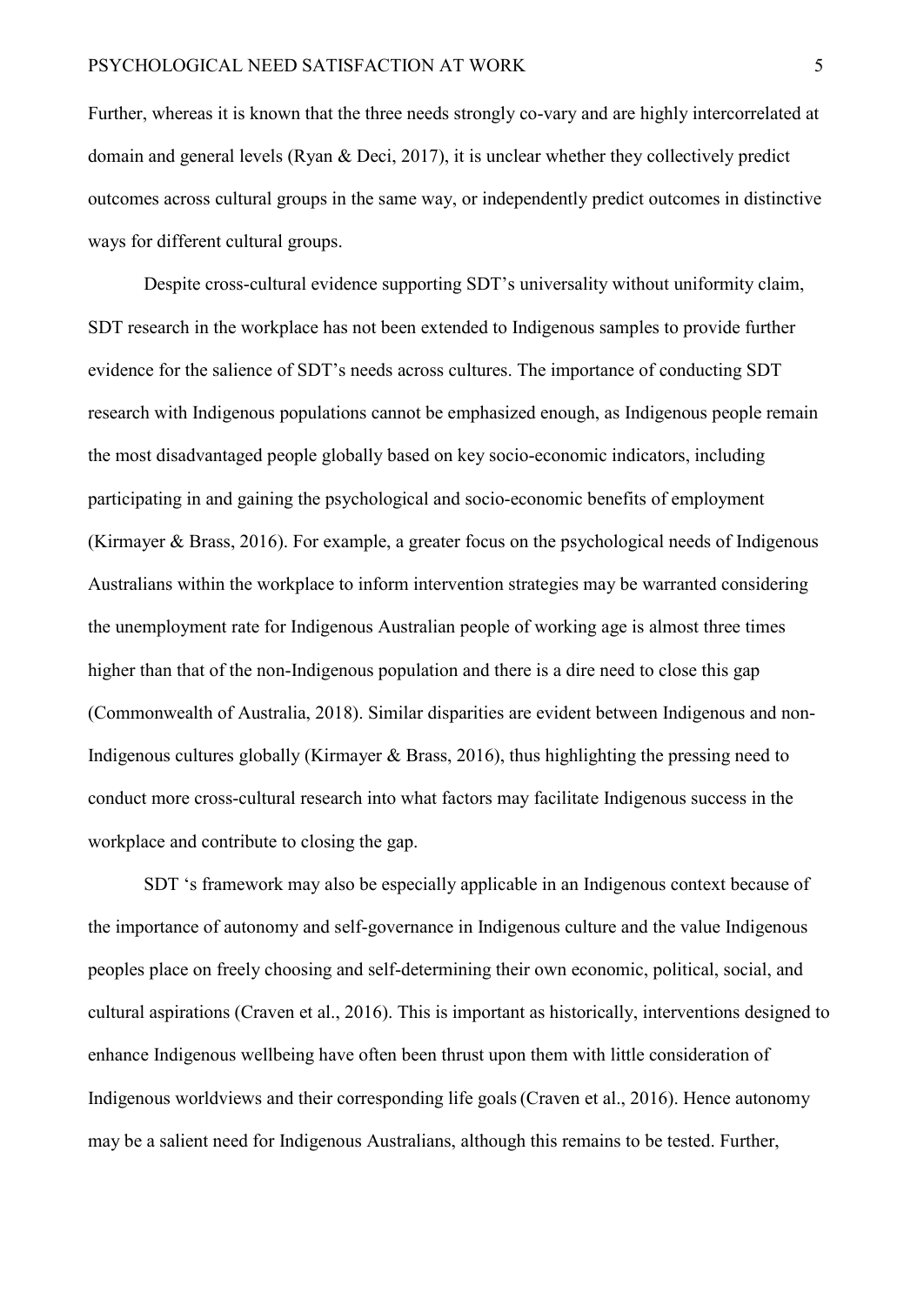engaging in meaningful work may be especially valuable in building Indigenous workers' sense of competence when so many Indigenous people are excluded from the workforce (Haar & Roche, 2010) and therefore prevented from reaping the psychological and socio-economic benefits ensuing from enjoying productive and fulfilling employment. However, the salience of the psychological need for competence remains unexamined for Indigenous employees and given gaps in employment outcomes, could be lower compared to non-Indigenous employees. The salience of relatedness in the workplace is also less clear for Indigenous workers. Due to the importance of kinship and the strong collective value system held by Indigenous groups (Durmush et al., 2021; McFarlane & Kennedy, 2006), relatedness may be a significant predictor of Indigenous workers' wellbeing. Supporting this notion, one study has shown that high levels of relatedness, in the workplace and home, enhanced Indigenous peoples' career and life satisfaction, and reduced work stress and anxiety (Haar & Roche, 2010). However, the research of Haar and Roche appears to be the only study that has drawn upon SDT with an Indigenous sample. Further, Haar and Roche's study focused on social and emotional outcomes, whereas the current study focused on job–related outcomes and experiences.

In addition to SDT's universality without cross-cultural uniformity, context is also important to examine when investigating the universality of SDT. Research involving SDT has mainly focused on workers in professional roles (e.g., managers), however, SDT's universality assumption suggests that the positive benefits of basic need satisfaction at work should extend to all workers regardless of job type (Van den Broeck et al., 2016). While there has been some evidence to support need satisfaction at work also benefits workers in non-professional roles (Liu et al., 2020), research is yet to directly contrast the associations between need satisfaction and job outcomes in both professional and non-professional employees. One could expect higher need satisfaction in those occupying professional roles as past research has shown that those in non-professional jobs are given less autonomy and fewer opportunities to challenge their current skill set (Marmot, 2006).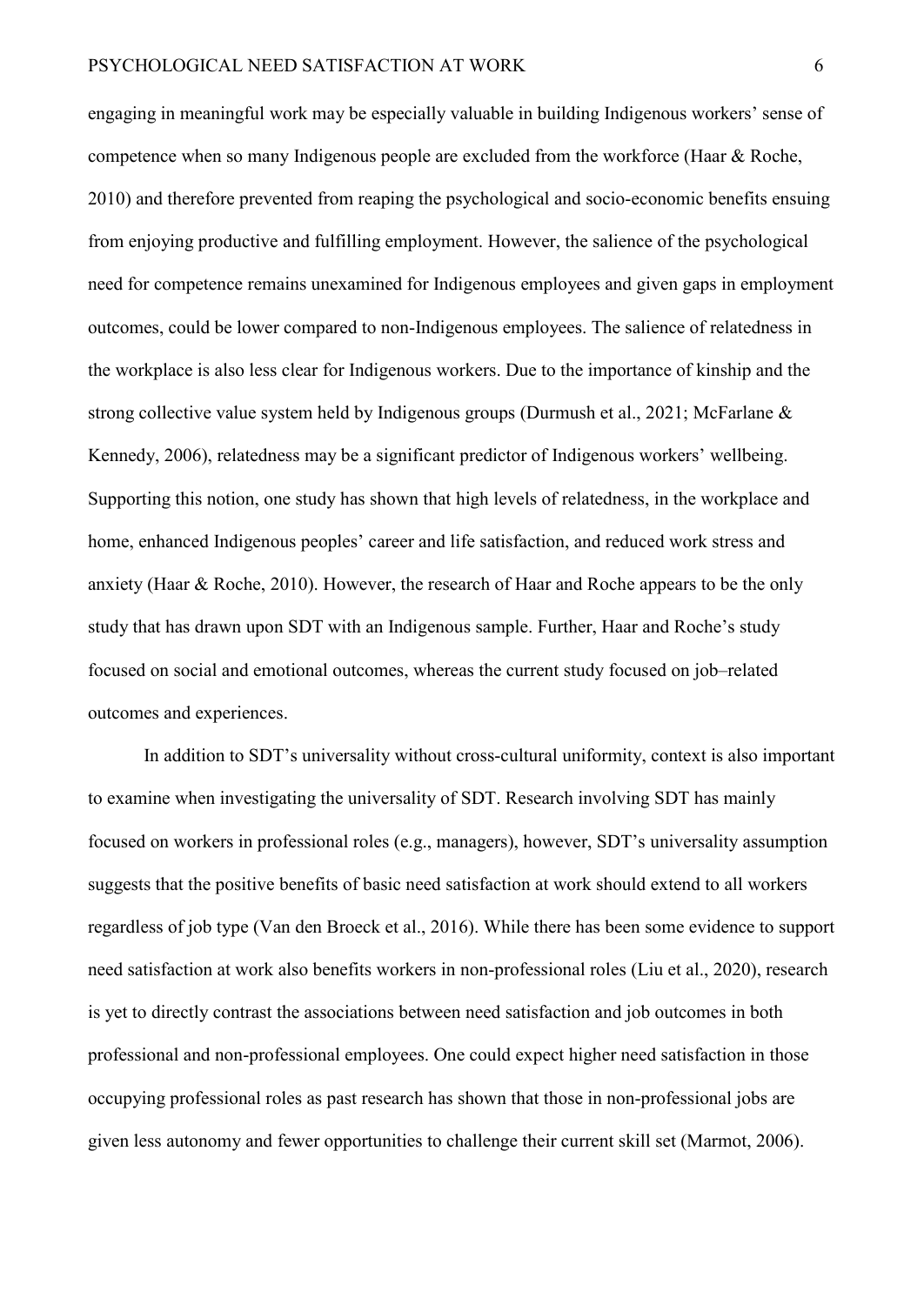However, whether the strength and pattern of associations between need satisfaction and job outcomes differs according to employment type is yet to be explored empirically in non-Indigenous populations, nor in relation to cross-cultural research with Indigenous samples.

#### **Prior Empirical Evidence for Need Supportive Work Climates on Job Outcomes**

Over the years, a large body of research has shown support for SDT in demonstrating that employees' basic psychological need satisfaction at work predicts an array of improved employee outcomes (see Ryan & Deci, 2019; Van den Broeck et al., 2016). While there are numerous job outcomes worthy of study, we have chosen to focus on outcomes that feature prominently in the SDT literature, as well as those that are most closely associated with employment success in both professional and non-professional work settings, to ensure that the current findings are comparable to prior research. These outcomes include: job commitment (Gillet et al., 2015), role ambiguity/clarity (Albrecht, 2015), and job satisfaction (Hussain et al., 2015). Further, we extend on existing SDT research by examining the associations between need satisfaction at work and workplace resilience, as having high resilience in the workplace is considered a fundamental attribute in building a successful career (King et al., 2016). Despite this, there has been no research directly investigating the relations between need satisfaction and resilience within the workplace, and no research to date examining any of the abovementioned outcomes in an Indigenous sample. We briefly describe the existing SDT research involving each of these job outcomes below.

#### *Job Satisfaction and Organizational Commitment*

Considering the time and resources put into hiring and training of employees, employee retention is an important goal for any organization (Richer et al., 2002). The SDT framework has been utilized in various studies to show how need-supportive workplaces increase job satisfaction, employee retention, and organizational commitment. For example, Richer et al. (2002) found that perceived need satisfaction at work led to greater autonomous motivation and job satisfaction, which in turn, increased employees' intentions to remain in their organization. Similarly, Gillet et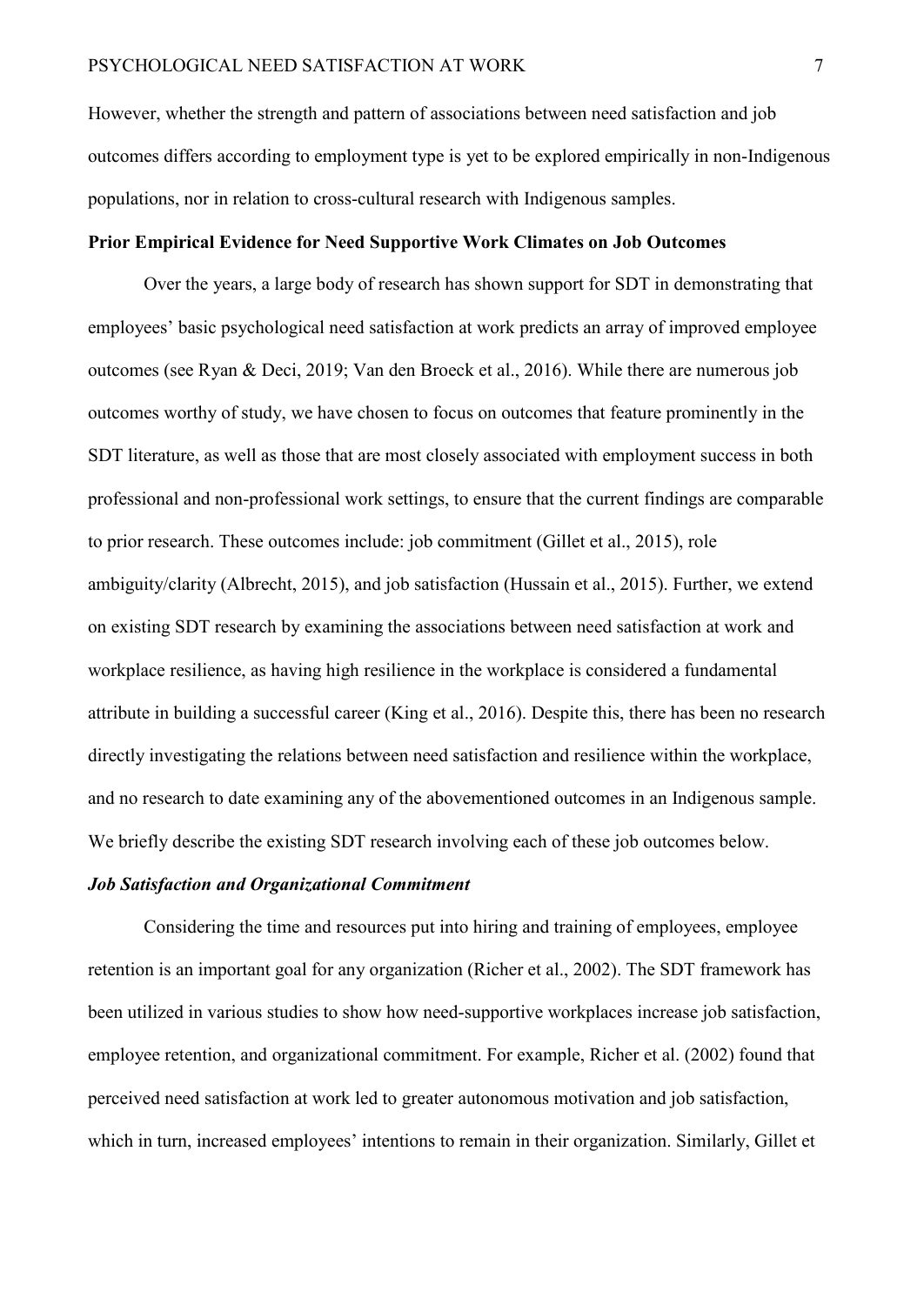al. (2015) found that workers' need satisfaction positively predicted increases in affective commitment to the organization that also increased employees' intentions to remain with their current employer. Meta-analytic evidence has also shown that all three psychological needs posited by SDT are associated with increases in job satisfaction, affective commitment, and job retention (Van den Broeck et al., 2016). As affective commitment and intention to stay with the current organization have been positively associated with career progression in non-Indigenous samples (e.g., Weng et al., 2010), the influence of need satisfaction on job commitment is important to study in Indigenous employees, as it could be an important facilitating factor in their career growth and success.

#### *Resilience at work*

Resilience, the ability to be flexible, adapt to new situations, and bounce back from adversity is a vital skill to have in any modern workplace (King et al., 2016). It is well established that some employees are able to deal with workplace stress better than others, and those that cope well are said to have high resilience (Winwood et al., 2013). However, the factors essential for building resilience in the workplace are poorly understood (Winwood et al., 2013). Although limited, some existing indirect evidence suggests that need-supportive work climates may foster greater resilience among employees. For instance, a daily diary study conducted by van Hooff and Geurts (2015) found that need satisfaction at work attenuated the adverse mental health effects of a high-pressure work environment. Further, Aldrup et al. (2017) found that on days that stress was high, teachers reported less exhaustion and greater enthusiasm for their work if their perceived need satisfaction was also high.

Surprisingly, despite the high levels of stress consistently reported in workplaces globally (Milenkovic, 2019), organizational research is yet to directly examine the impact of need satisfaction at work on levels of workplace resilience. However, research in Palestine has shown that need satisfaction in general life can result in greater resilience in early adolescents who were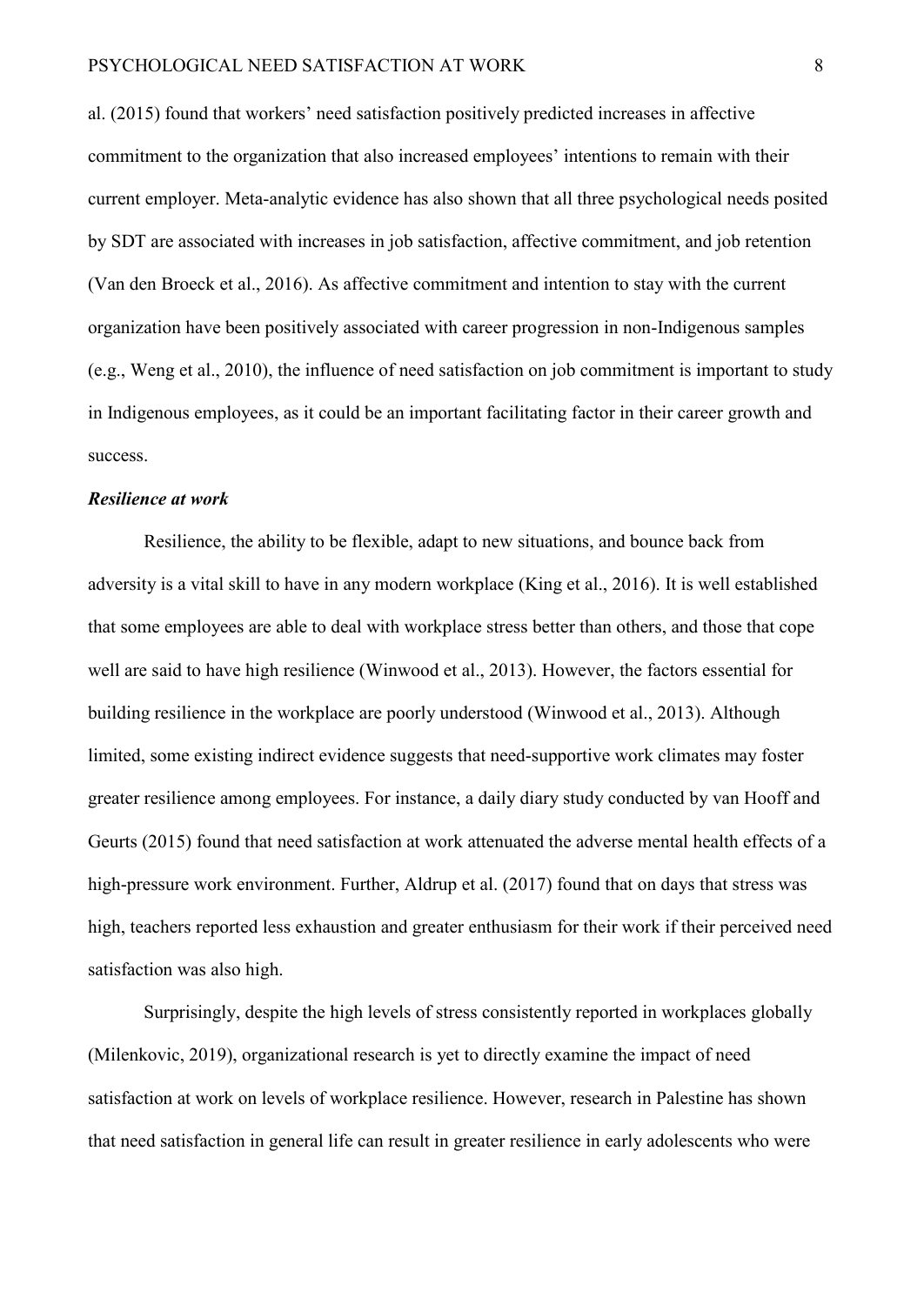exposed to extreme stress through trauma and violence (Abualkibash & Lera Rodríguez, 2017). Further, satisfaction of the three basic psychological needs outside of work was significantly associated with greater resilience among Iranian teachers working in high stress environments (Naemi, 2018). Taken together, these studies suggest that need satisfaction in the workplace may be positively associated with greater resilience among employees, although this hypothesis is yet to be tested.

#### *Role Ambiguity*

Role ambiguity is defined as "a lack of clarity concerning employees' roles, responsibility and/or procedures to achieve what [is] expected of them" (Zhou et al., 2016, p. 3382). Role ambiguity has been linked to increased work-related stress (Vanishree, 2014), reduced job satisfaction (Kawai & Mohr, 2015), greater burnout and exhaustion (Crawford et al., 2010), and higher employee turnover (Jaramillo et al., 2006). Considering the negative consequences associated with role ambiguity, several researchers have applied SDT to the study of role ambiguity to investigate whether need satisfaction in the workplace can attenuate these negative outcomes. For example, Gillet et al. (2016) investigated whether role ambiguity moderated the association between autonomous and controlled work motivation on job anxiety and job satisfaction. Results showed that autonomous motivation was strongly associated with increased job satisfaction when role ambiguity was low, but not when role ambiguity was high. Further, Gillet et al. (2015) examined psychological need satisfaction as a mediator of the positive association between role conflict and employee turnover, whereby collectively, the three psychological needs fully mediated the association between role conflict and affective organizational commitment. Other research has shown that the satisfaction of the three basic psychological needs in the workplace can also directly influence perceived role ambiguity. For example, Albrecht (2015) found that increases in need satisfaction at work was associated with moderate decreases in role ambiguity across a range of occupations. Therefore, workplaces that create a need supportive environment may reduce role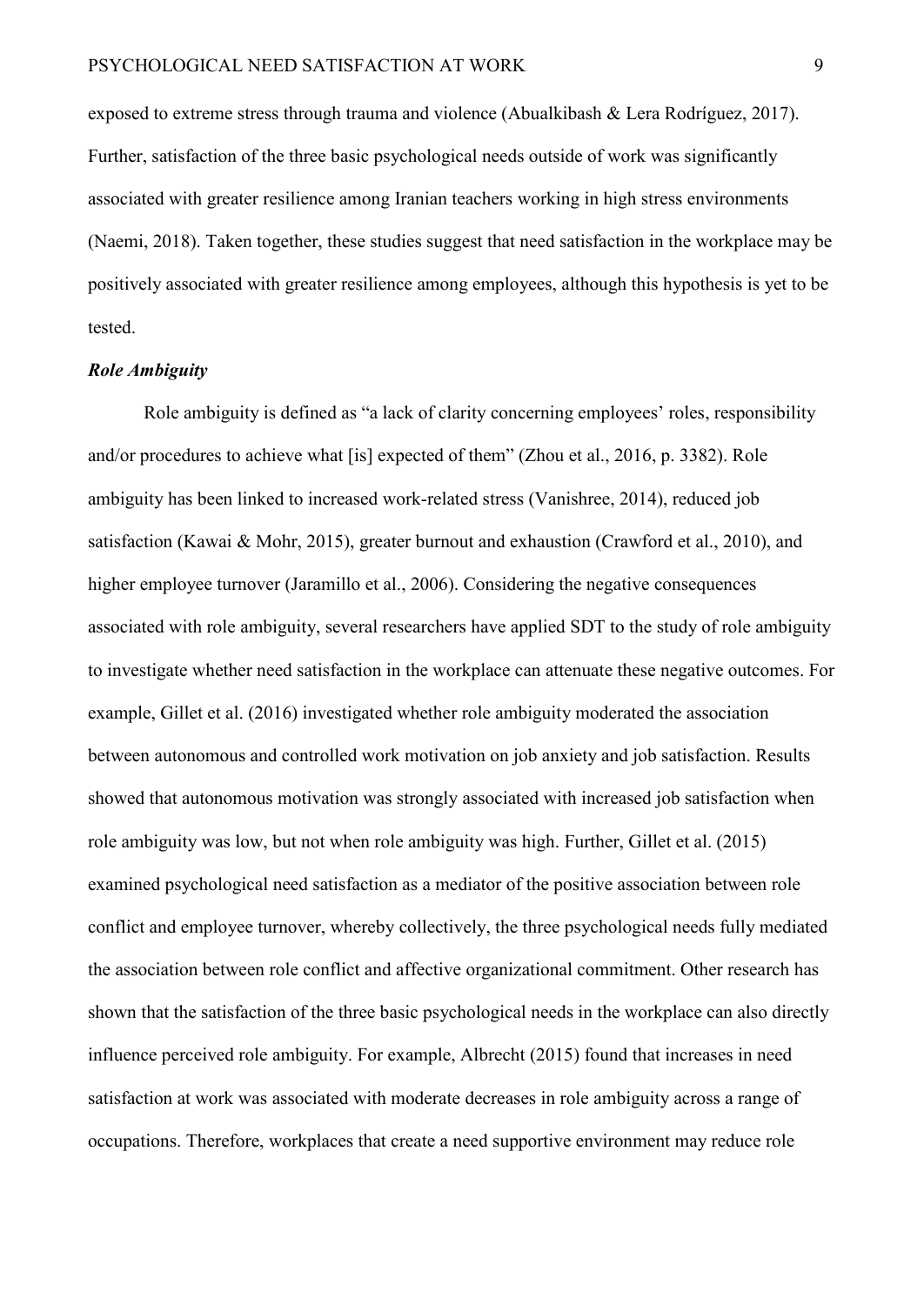ambiguity and in turn reduce the well-documented consequences associated with it (e.g., burnout, stress).

# **The Present Study**

There has been limited research investigating Indigenous populations' experiences in the workplace, and none that we are aware of that has specifically explored the associations between the satisfaction of the three basic psychological needs at work and job outcomes. Further, much of the SDT research in workplaces has been carried out with managers and professional staff with few examining the role of need satisfaction in job outcomes for those employed in lower skilled and/or non-professional roles. Finally, there has been no research to date examining the salience of SDT's basic needs in Indigenous employees, and whether the associations between psychological need satisfaction and job outcomes differ as a function of either Indigenous status or occupation type. **Aims**

We aimed to test and extend SDT's etic "universality without uniformity" tenet to an Indigenous and non-Indigenous Australian sample, and different occupational types by:

1) Determining whether previous empirical findings relating to the benefits of the three psychological needs in the workplace identified by SDT can be replicated in, and extended to, a sample of Indigenous and non-Indigenous Australian employees, and those occupying nonprofessional roles;

2) Examining if the pattern and magnitude of the associations between psychological need satisfaction and job outcomes, and levels of need satisfaction, varied as a function of occupational type (professional or non-professional roles) to test the generalizability of SDT for those employed in non-professional roles; and,

3) Examining whether the pattern and magnitude of the associations examined between the three psychological needs and job outcomes, and levels of need satisfaction, differed by Indigenous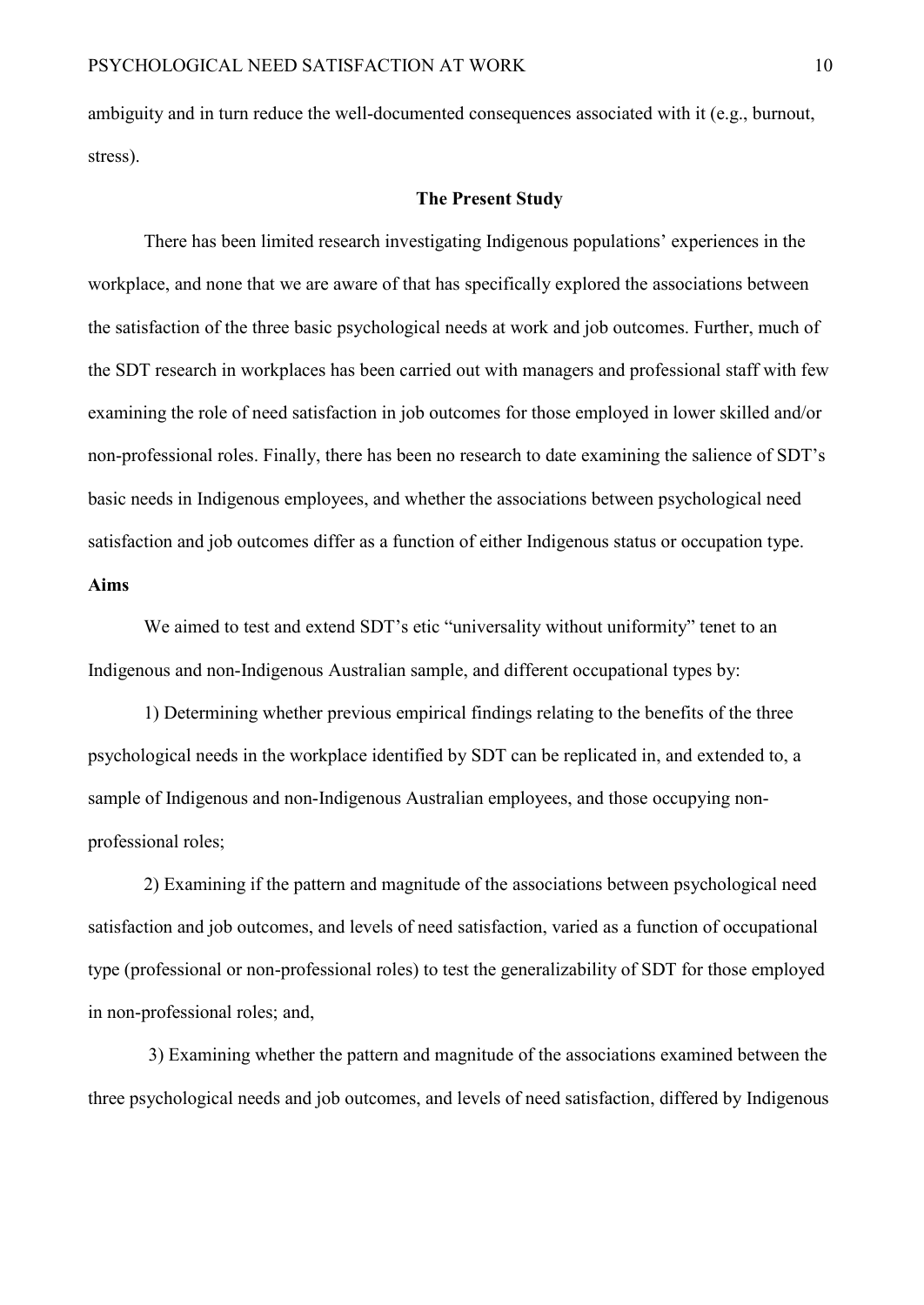status to determine if the principles of SDT are generalizable to an Indigenous Australian sample which is a currently understudied population that merits attention.

# **Hypotheses and Research Questions**

To address the aims of this research, we posed a number of hypotheses and research questions. Research questions were posed when extant research evidence was not adequate to formulate a hypothesis based on previous research findings.

#### *Hypothesis 1*

Based on SDT's core theoretical principles and previous research suggesting that higher satisfaction of the three basic needs in the workplace can produce better job outcomes for workers irrespective of cultural background and job type, we predicted that regardless of age and income, higher levels of basic psychological need satisfaction would be associated with higher job commitment, more job satisfaction, greater workplace resilience, and lower role ambiguity.

# *Hypothesis 2*

Professionals compared to non-professionals, will score significantly higher on levels of satisfaction of the three basic psychological needs as prior research has demonstrated that individuals in non-professional roles are often given little autonomy, opportunity to socialize with coworkers, or to enhance their skill-set (e.g., Marmot, 2006).

Finally, due to the lack of prior research examining the moderating effects of occupational type on associations between need satisfaction and job outcomes, and the extent of similarities and differences in levels of need satisfaction between Indigenous and non-Indigenous employees, two research questions were posed.

# *Research Question 1 (RQ1)*

Are there similarities and differences in need satisfaction between Indigenous and non-Indigenous employees and their associations with job outcomes?

# *Research Question 2 (RQ2)*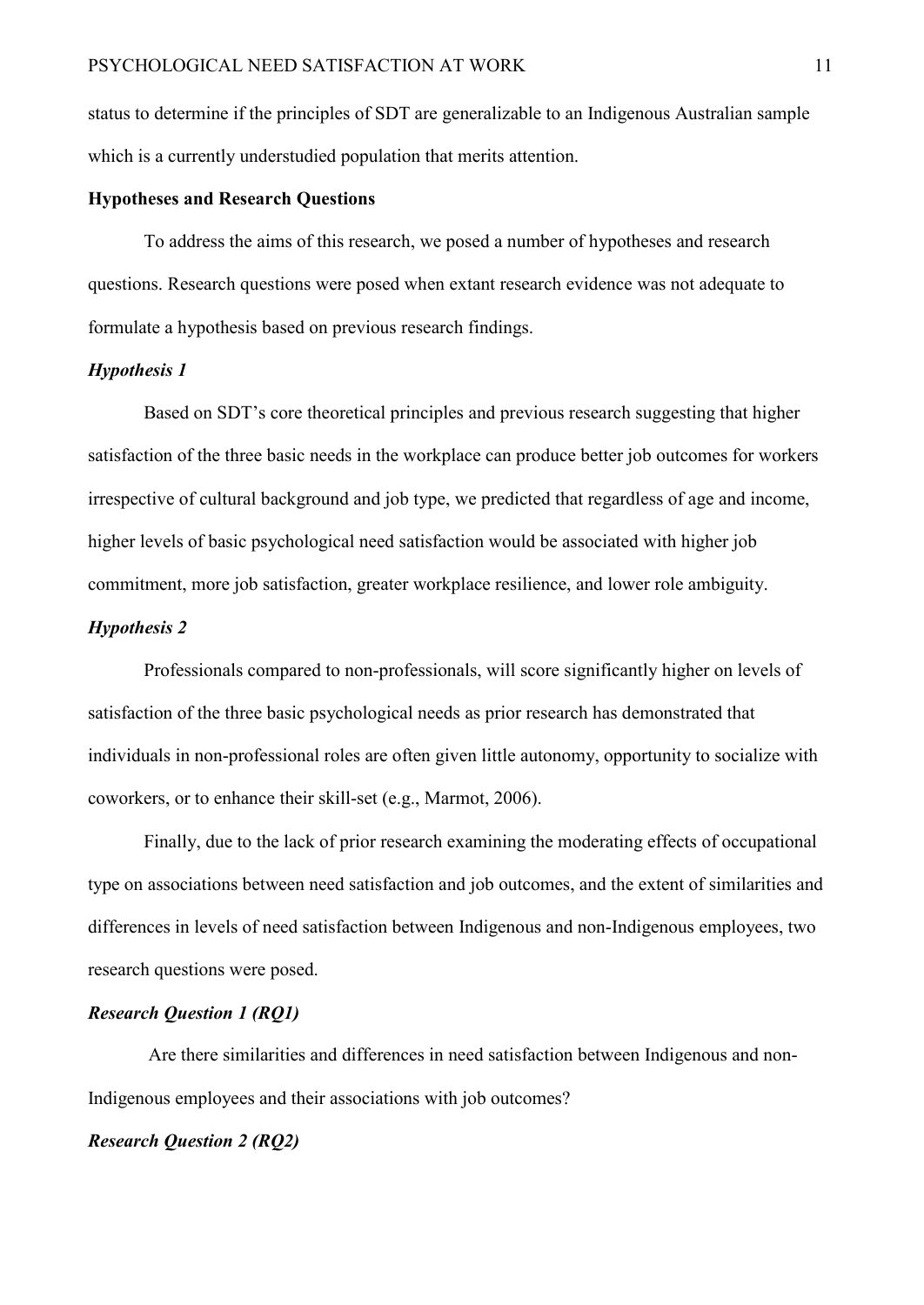Does occupational type moderate the associations between need satisfaction and job outcomes?

#### **Method**

#### **Participants**

Participant characteristics can be found in Table 1. Participants were 1146 men and women (60.9%) Indigenous and non-Indigenous (51.2%) adult Australians aged 18 to 81 years. Approximately two thirds of the sample resided in urban areas of Australia, with more than half having attained a bachelor's degree or higher qualification. The majority of participants were employed and the length of time in their current job ranged from one month to 54 years. Reported household weekly income ranged from zero to \$2000 or more, with the average weekly income bracket being \$1000-\$1249. Almost two thirds of the sample were employed in professional or managerial roles as defined by the Australian and New Zealand Standard Classification of Occupations (ANZSCO; Australian Bureau of Statistics, 2013) while the remaining third worked in one of the other six major employment categories (i.e., technicians/ trades; community/personal service; clerical/administrative; sales; machinery operators and drivers; and labourers). Although ANZSCO categorizes managers and professionals into distinct groups, the current study merged them, as both require similar skill level and corresponding qualification and/or experience.

#### **Measures**

# *Demographic Questions*

Participants indicated their age, sex, Indigenous status, whether they currently resided in Australia, the state and postcode of their current residence, the highest level of education they and their parents had attained, their families' financial situation growing up, and current income. They were also asked about their mother and father's main occupation, whether they were currently employed and length of current employment, their employment type (e.g., permanent ongoing,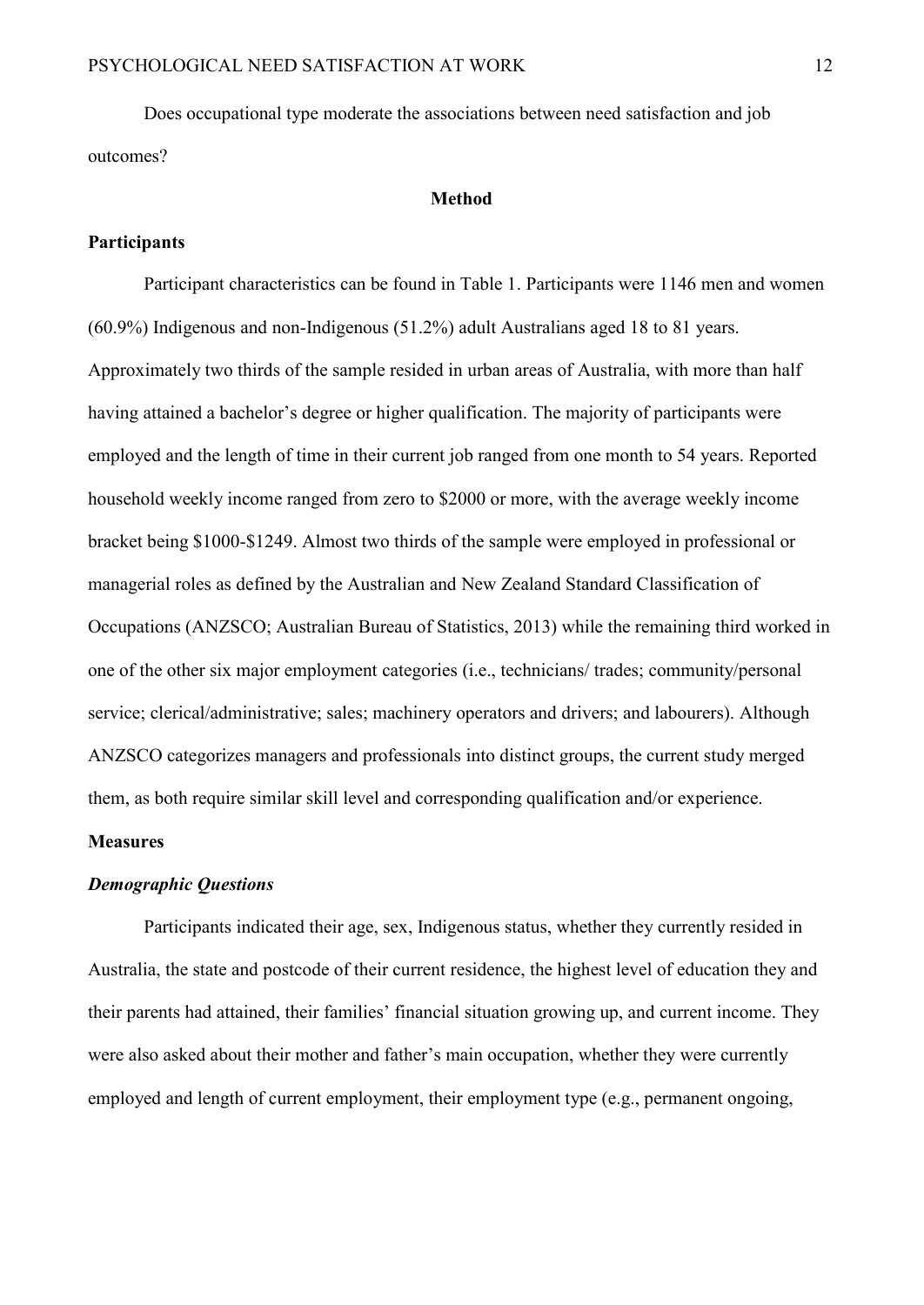fixed contract), status (e.g., full-time, part-time, casual), and employment category and subcategory as defined by ANZSCO (ABS, 2013).

### *Psychological Need Satisfaction at Work*

Psychological need satisfaction at work was measured using the Basic Psychological Need Satisfaction and Frustration Scale – Work Domain (BPNSS-W; Chen et al., 2015). The original 24 item, 6-factor scale, measures the satisfaction and frustration of the three basic psychological needs: Autonomy (e.g., "I have felt a sense of choice and freedom in the things I am undertaking at work"), Relatedness (e.g., "At work, I feel close and connected with other people who are important to me"), and Competence (e.g., "I feel confident that I can do things well in my job"). Only the three satisfaction subscales were used in the current study. Participants rated their responses to each of the items on a scale of 1 (*strongly disagree*) to 6 (*strongly agree*), with higher scores reflecting greater need satisfaction. In the current study, the Cronbach's alpha value for Autonomy (total  $\alpha$  = .85, Indigenous  $\alpha = .84$ , non-Indigenous  $\alpha = .87$ , professionals  $\alpha = .84$ , non-professionals  $\alpha = .87$ ), Relatedness (total  $\alpha = .91$ , Indigenous  $\alpha = .91$ , non-Indigenous  $\alpha = .91$ , professionals  $\alpha = .91$ , nonprofessionals  $\alpha = .91$ ), and Competence (total  $\alpha = .91$ , Indigenous  $\alpha = .91$ , non-Indigenous  $\alpha = .90$ , professionals  $\alpha$  = .89, non-professionals  $\alpha$  = .92) were high.

# *Work Commitment*

Commitment to work was measured using the Morin et al's (2009) Workplace Affective Commitment Scale (WACS). The WACS consists of nine positively worded statements measuring three factors: Commitment to profession (3-items; e.g., "I would be happy to practice this profession all my life"), commitment to work in general (3-items; e.g., "Work is a priority in my life"), and commitment to career progression (3-items; e.g., "It is important for me to move up the ranks or obtain promotions"). The responses are measured on a 6-point Likert scale from 1 (*strongly disagree*) to 6 (*strongly agree*). Cronbach's alpha was satisfactory for each of the three subscales (profession: total  $\alpha = .80$ , Indigenous  $\alpha = .79$ , non-Indigenous  $\alpha = .80$ , professionals  $\alpha =$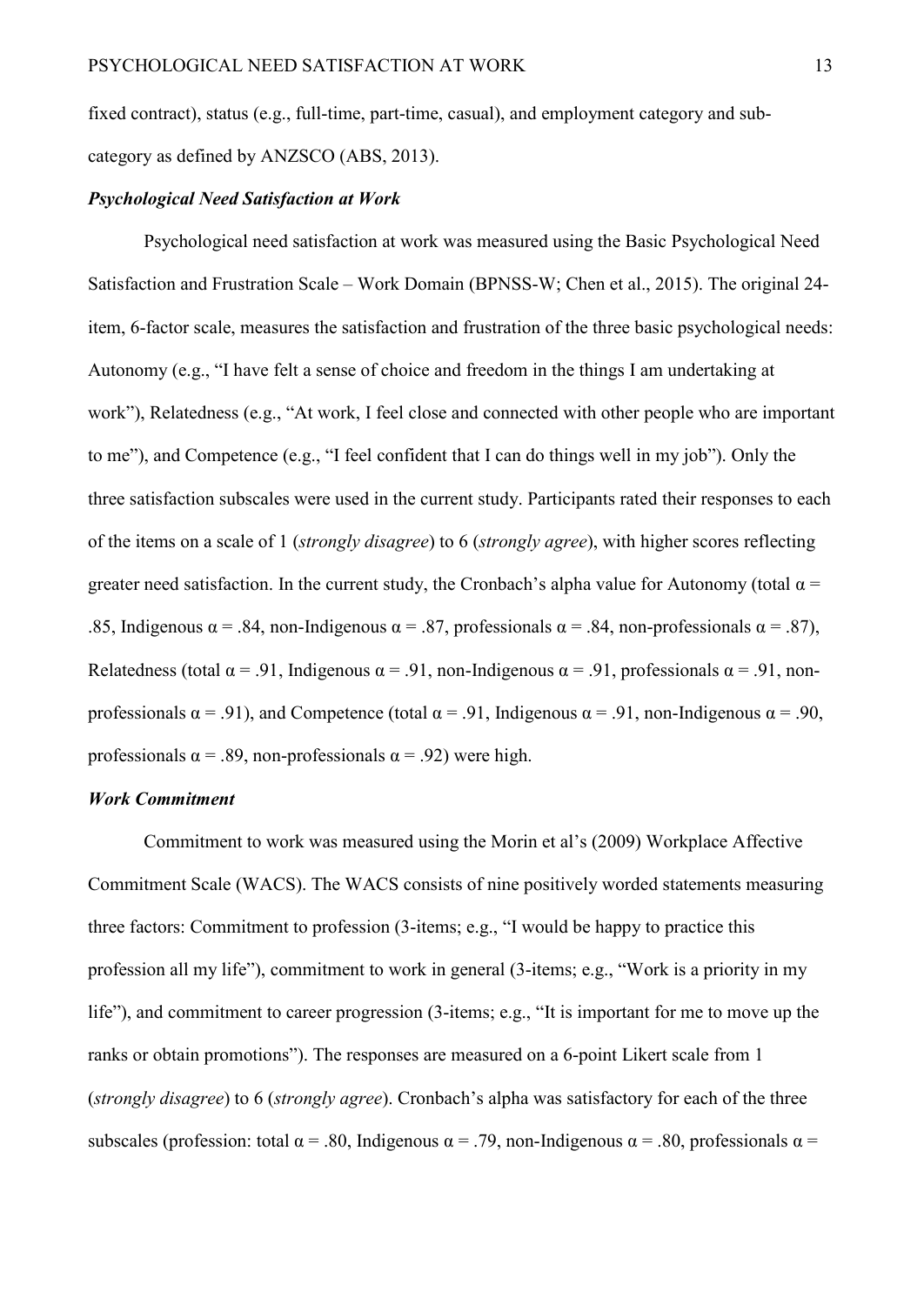.78, non-professionals  $\alpha = .81$ ; work in general; total  $\alpha = .71$ . Indigenous  $\alpha = .72$ , non-Indigenous  $\alpha$ = .70, professionals  $\alpha$  = .69, non-professionals  $\alpha$  = .74; and career progression: total  $\alpha$  = .80, Indigenous  $\alpha$  = .79, non-Indigenous  $\alpha$  = .80, professionals  $\alpha$  = .78, non-professionals  $\alpha$  = .81) and the total measure ( $\alpha$  = .81).

#### *Resilience at Work*

Workplace resilience was measured using an adapted version of the Buoyancy Scale developed by Martin and Marsh (2008) which is referred to hereafter as the Resilience at Work Scale (RAWS). This scale included six items designed to capture everyday resilience at work (e.g., "I'm good at bouncing back from disappointments in my work"). Responses to each item were rated from 1 (*strongly disagree*) to 6 (*strongly agree*), thus higher scores indicated greater resilience at work. Past research has shown the scale to have good internal consistency ( $\alpha$  = .80; Martin & Marsh, 2008) which is consistent with the good internal consistency of the measure in the current study (total  $\alpha = .88$ , Indigenous  $\alpha = .88$ , non-Indigenous  $\alpha = .88$ , professionals  $\alpha = 88$ , nonprofessionals  $\alpha = .89$ ).

# *Role Ambiguity*

Role ambiguity at work was measured using the 5-item Role Clarity subscale of the Haynes et al. (1999) Measure of Work Characteristics. Items (e.g., "I have clear planned goals and objectives for my job") were scored on a 6-point scale from 1 (*strongly agree*) to 6 (*strongly disagree*) meaning that higher scores reflected greater role ambiguity. Prior research has shown this subscale to have good convergent and construct validity, and high internal consistency ( $\alpha$  > .82; Dubreuil et al., 2009; Haynes et al., 1999). The Cronbach's alpha value was also satisfactory in the current study (total  $\alpha = .84$ , Indigenous  $\alpha = .86$ , non-Indigenous  $\alpha = .82$ , professionals  $\alpha = .84$ , nonprofessionals  $\alpha = .84$ ).

# *Job Satisfaction*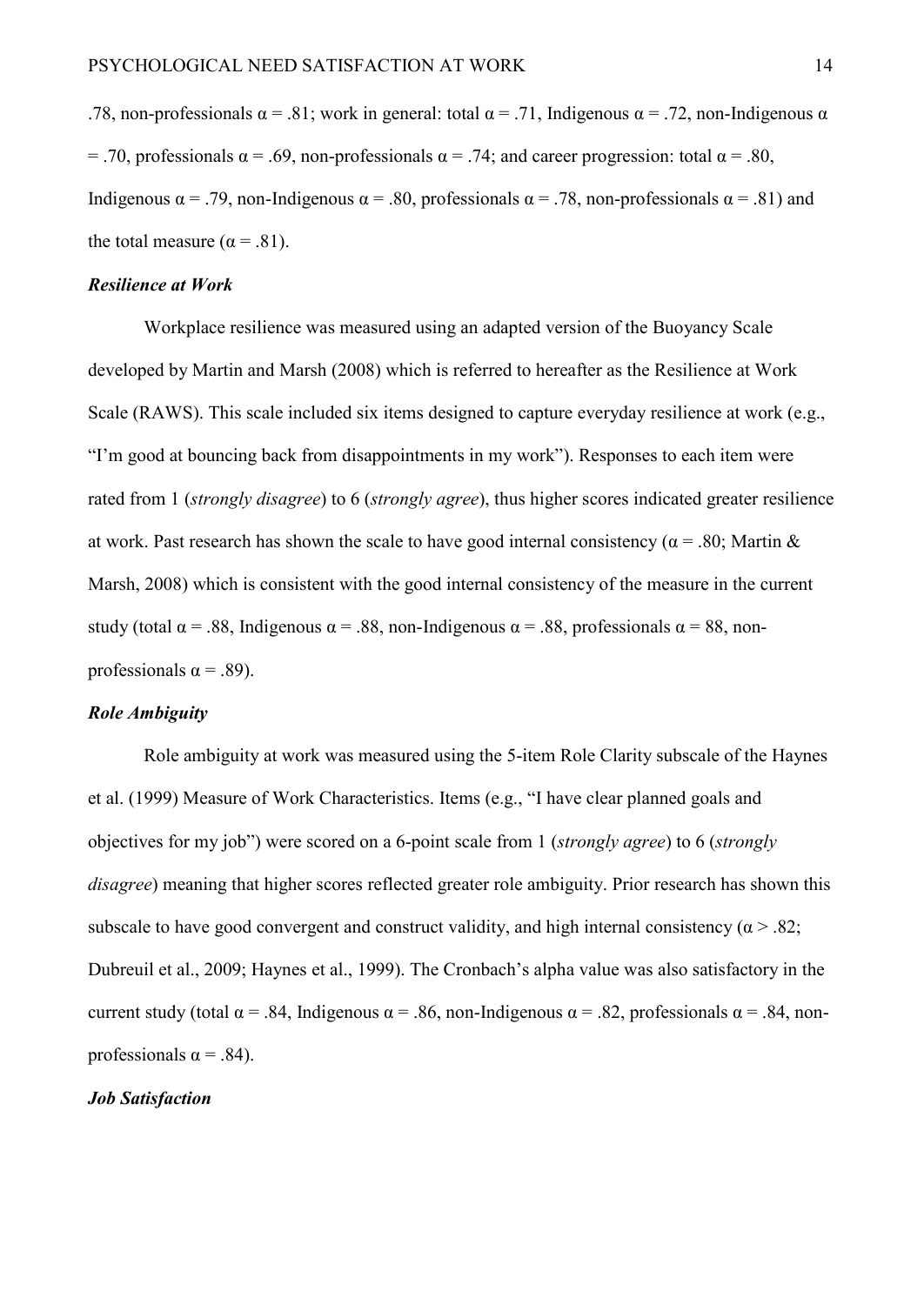The General Workplace subscale of the Professional Self-Description Questionnaire (PSDQ, Cowin et al., 2008) was used in the current study as a subjective measure of participants' general job satisfaction. The subscale comprises 5 items (e.g., "I get a lot of enjoyment out of my work" and "I like my workplace") measured on a 6-point scale from 1 (*strongly agree*) to 6 (*strongly disagree*). A single score was calculated for each participant by averaging scores across the 5-items with higher scores indicating more job satisfaction. Previous research has shown the subscale to have good internal consistency (Cowin et al., 2008) and the Cronbach's alpha values in the current study's samples were high (total  $\alpha = .91$ , Indigenous  $\alpha = .90$ , non-Indigenous  $\alpha = .92$ , professionals  $\alpha$  = .90, non-professionals  $\alpha$  = .91).

#### **Procedure**

After obtaining university ethical approval for the study, all participants were recruited through workplaces, newspapers, social media platforms, Indigenous organizations and networks, and word of mouth. As Indigenous Australians make up only 3.3% of the total population (Australian Bureau of Statistics, 2018) purposeful sampling was undertaken with recruitment efforts predominantly focused on Indigenous media (e.g., Koori Mail), Indigenous specific organizations (e.g., Reconciliation Australia), and government and nongovernment organizations with a large number of Indigenous employees. Although we specifically targeted organizations employing a high percentage of Indigenous workers, non-Indigenous employees still made up the vast majority of total employees, thus, the non-Indigenous sample was simultaneously recruited through these same organizations. Organizations that agreed to be involved were emailed the study information and the link to the online Qualtrics survey to provide to their subscribers/employees. Participants indicated their agreement to participate by clicking on "I agree to participate" and then completed the measures used in the current study as well as additional items for a broader study that also included items related to wellbeing, family and community relationships, and passion and selfconcept, which are beyond the scope of the current work outcomes focused research.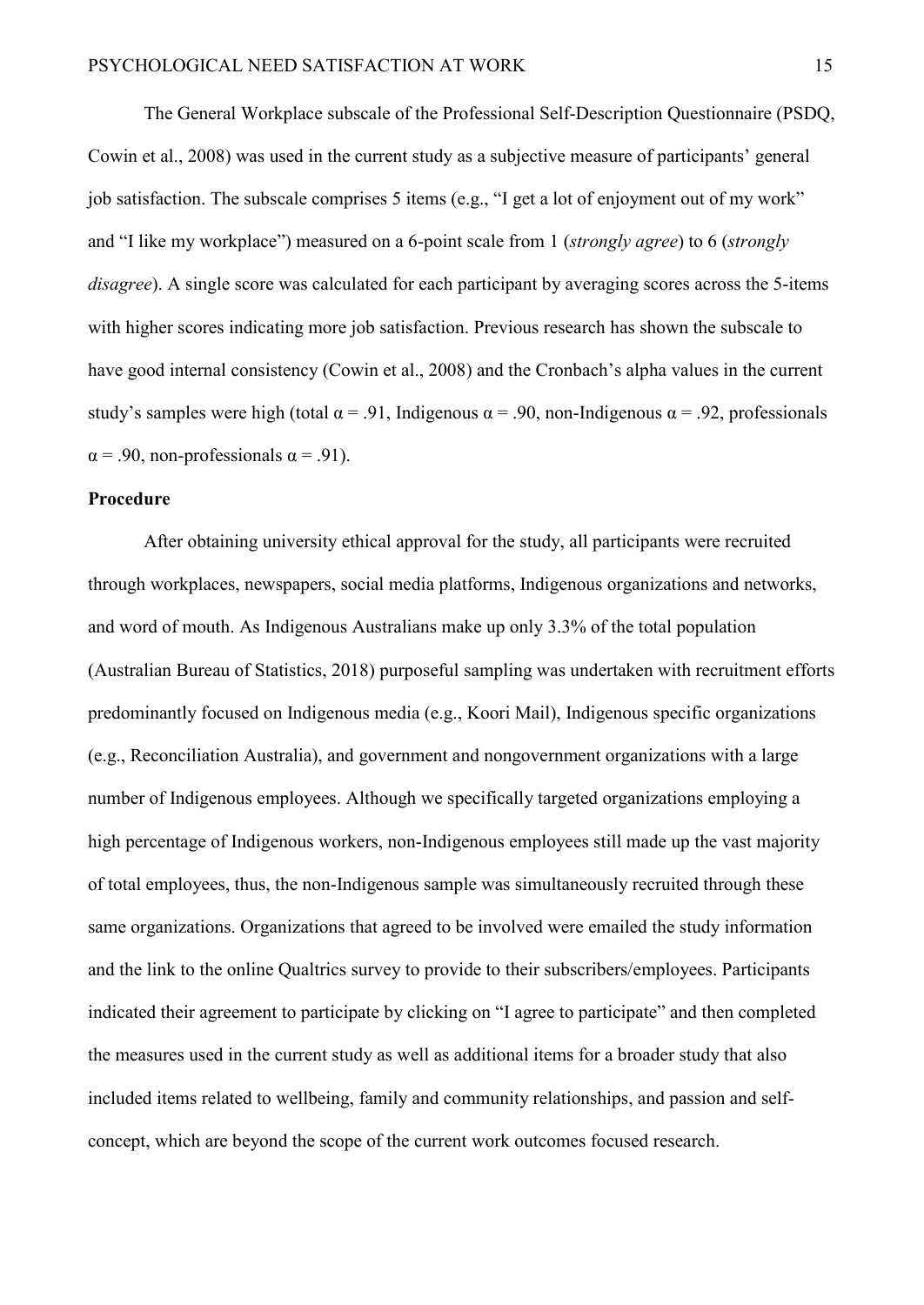After first completing the block of demographic questions, question blocks, and the items within them, were randomized to avoid order effects. Respondents that were unemployed at the time of survey completion were instructed to answer the work-related items based on the most recent job they held. All responses were anonymous, and all information provided was treated in accordance with guidelines outlined in the National Statement on Ethical Conduct in Human Research 2007 (National Health and Medical Research Council, 2018).

#### **Statistical Analyses**

#### *Data Screening*

Data were initially screened for normality and missingness using SPSS v25 (IBM Corp, 2017). Results of the missing data analysis revealed that the amount of missing data on all variables was low (0.3% to 1.6%) and Little's Missing Completely At Random (MCAR; Little, 1988) tests for each measure were not significant ( $p_s \geq .315$ ) indicating the data were MCAR. Due to the very low percentage of missingness, missing values were replaced using the Expectation Maximisation algorithm (Schultz et al., 2006). This method is considered superior to other single imputation methods as it uses an iterative process based on the means, correlations, and covariances of available cases to more accurately predict the missing values without the replacement values changing the variance of the covariance matrix (Tabachnick & Fidell, 2013). Based on the  $\pm 2$ criteria suggested by Gravetter and Wallnau (2014), there was no evidence of skewness at the item level, although slight kurtosis was evident in some of the variables. Prior to the main analyses, bivariate correlations were carried out to ascertain the associations between all variables under study. Independent t-tests were also performed to determine if there were any significant differences between Indigenous and non-Indigenous, and professional and non-professional participants on each of the variables of interest.

# *Primary Analyses*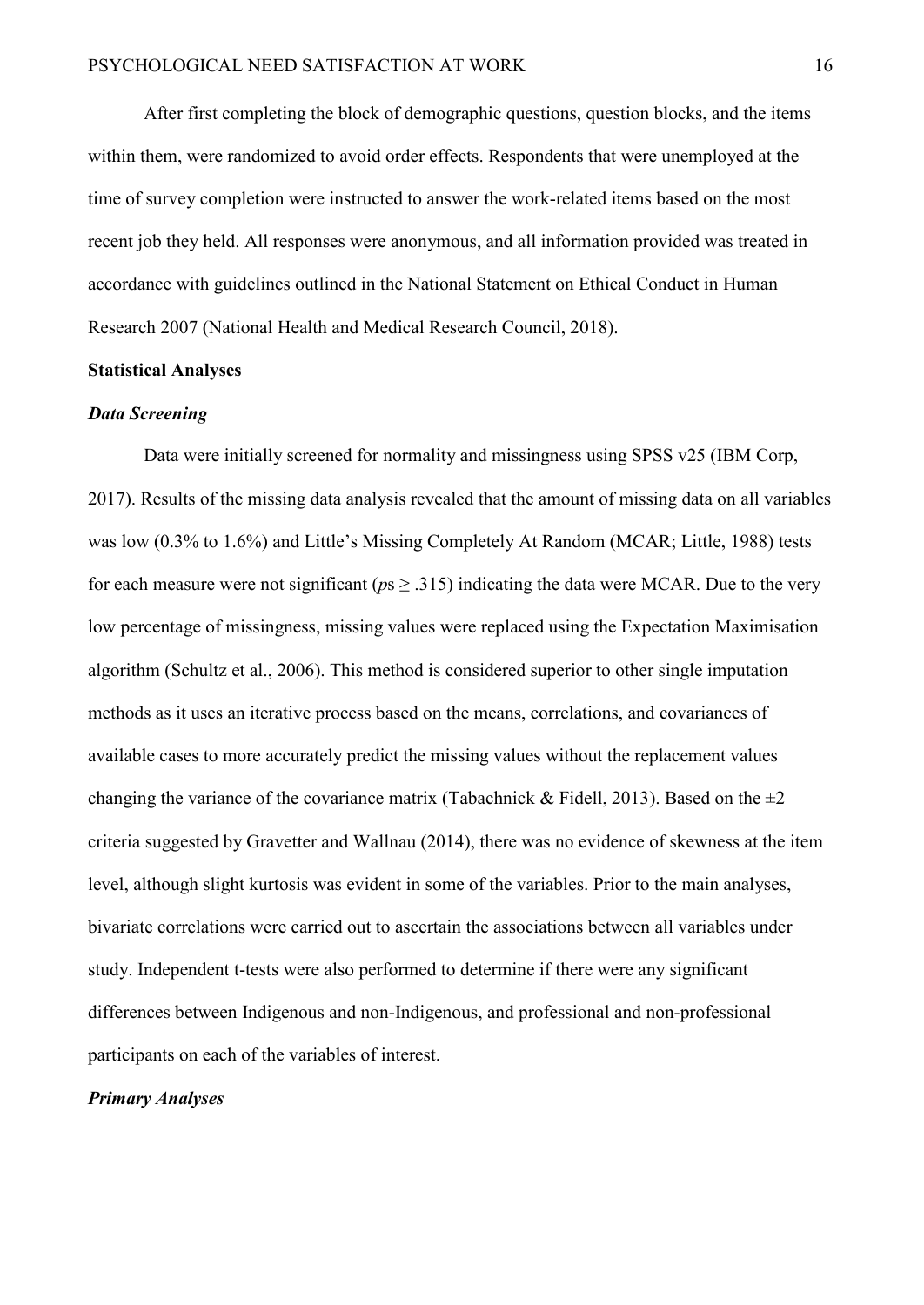The main analyses were conducted in four phases. First, the measurement model of each scale was evaluated through confirmatory factor analysis in Mplus version 8 (Muthén & Muthén, 2015) to confirm the relations between the latent constructs and their corresponding indicators. Following common practice for evaluation of model fit, we used the Root Mean Square Error of Approximation (RMSEA), the Tucker Lewis Index (TLI), the Comparative Fit Index (CFI), and the Standardised Root Mean Square Residual (SRMR). For the RMSEA, generally values below .05 represent an excellent fit and values up to .07 – .08 indicate an acceptable fit (see Chen, 2008). For the TLI and CFI, values greater than .95 are indicative of excellent fit, and values greater than .90 are indicative of good/acceptable model fit (Schumacker & Lomax, 1996). The SRMR ranges from zero to 1 and values lower than .05 are indicative of good model fit (Diamantopoulos & Siguaw, 2000), although values as high as .08 are deemed acceptable (Hu & Bentler, 1999). As the data screening process produced evidence of nonnormality (kurtosis) for some variables, all analyses were performed using the MLR estimator that has been shown to be more robust when dealing with nonnormality (Maydeu-Olivares, 2017).

Second, due to the importance of ensuring that measures are suitable for making crosscultural comparisons (Geisinger, & McCormick, 2013), we conducted sequential multi-group confirmatory factor analysis in Mplus (Muthén & Muthén, 2015) to test the equivalence of the measures used across sex and Indigenous and non-Indigenous participants. We tested three levels of measurement equivalence by introducing additional equality constraints at each level. Initially, configural invariance was assessed by estimating the factor model simultaneously across the groups of interest allowing all parameters to vary. Next, to gauge whether the constructs were interpreted in the same way between groups we tested metric invariance (also referred to as weak invariance) by placing equality constraints between groups on the factor loadings. Finally, to justify making group comparisons on mean construct levels we tested each measure for scalar invariance (referred to as strong invariance) by restricting the item intercepts to be equivalent across groups. As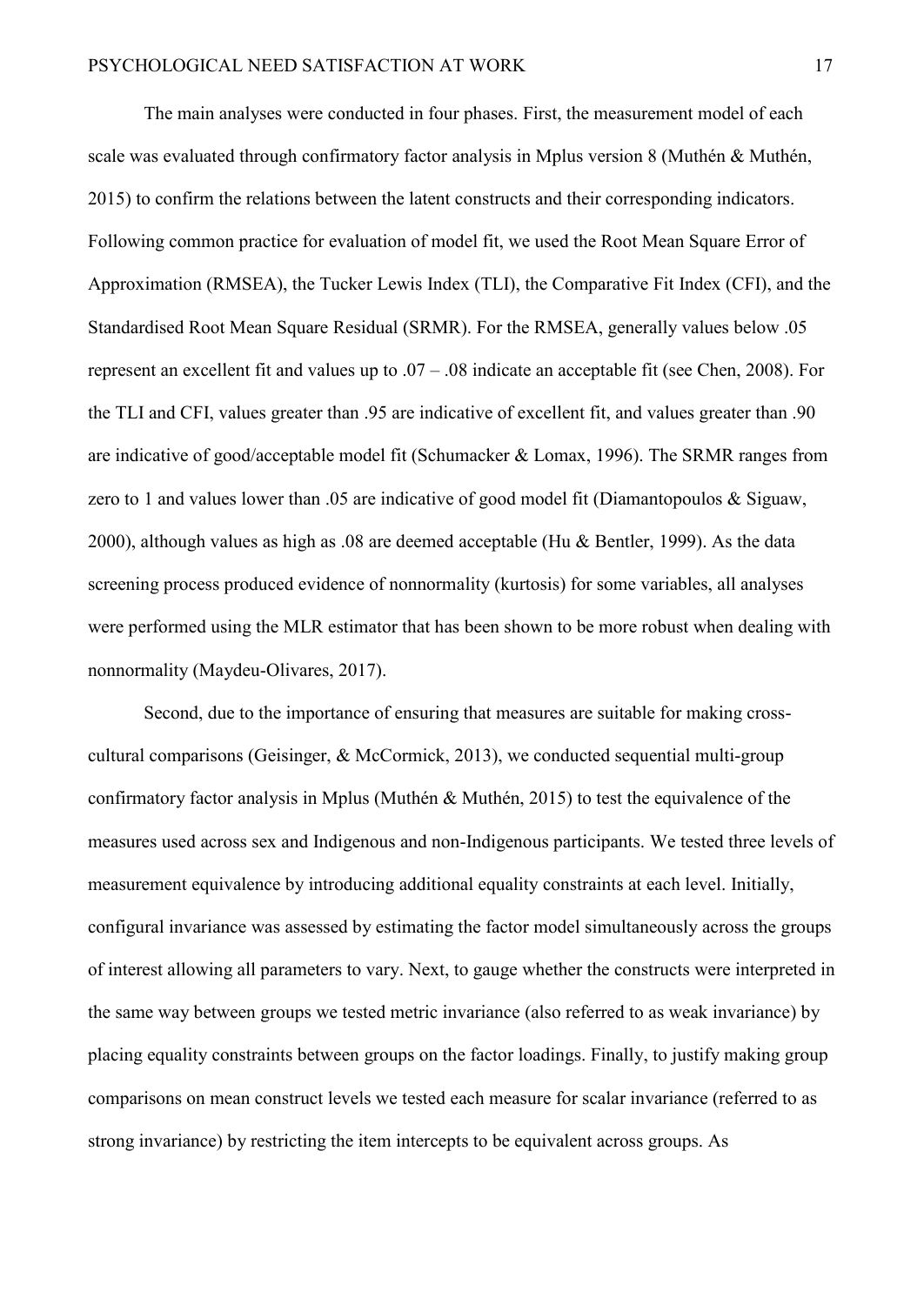recommended by Cheung and Rensvold (2002) a measure was considered invariant when the difference in CFI values ( $\triangle$ CFI) between the increasingly restricted models did not exceed .01.

The third phase of the analyses used structural equation modelling (SEM) to test the associations between need satisfaction at work (i.e., autonomy, relatedness, and competence) and the job outcomes which included: length of current employment, job ambiguity, resilience at work, job satisfaction, and commitment to one's profession, to work life, and to career progression. Importantly, we controlled for income level and age in all analyses. The same fit statistics as those described in the CFA section above were used to evaluate the model fit. In the final phase of the analyses, we conducted moderating SEM on the relations presented in Figure 1 to determine if there were any significant interactions based on Indigenous status and occupational type (professional vs non-professional). The interactions between latent and observed independent variables were created in Mplus using the "XWITH" command and therefore the covariances were fixed at zero. Finally, due to the multiple statistical tests carried out, we used the Benjamini-Hochberg procedure (Benjamini & Hochberg, 1995) to control for Type 1 error. Using a paper wide false discovery rate of .10, this corresponded to an adjusted *p*-value of .022 for all analyses.

#### **Results**

#### **Preliminary Results**

Descriptive statistics for each of the measures are presented in Table 2. As shown, these values were computed for the total sample and then stratified by Indigenous status and occupation type. Correlations between the key variables utilised in the current research are shown in Table 3. All correlations were in the predicted direction and ranged from negligible/small (e.g.,  $r = .03$ ) to large (e.g.,  $r = .78$ ), with the majority being significant at the .01 level. Excluding role ambiguity, all subscales were positively correlated and as anticipated, showed negative associations with role ambiguity. Consistent with previous work (Deci et al., 2017), the three basic psychological needs were moderately to highly correlated (relatedness and competence = .61, autonomy and competence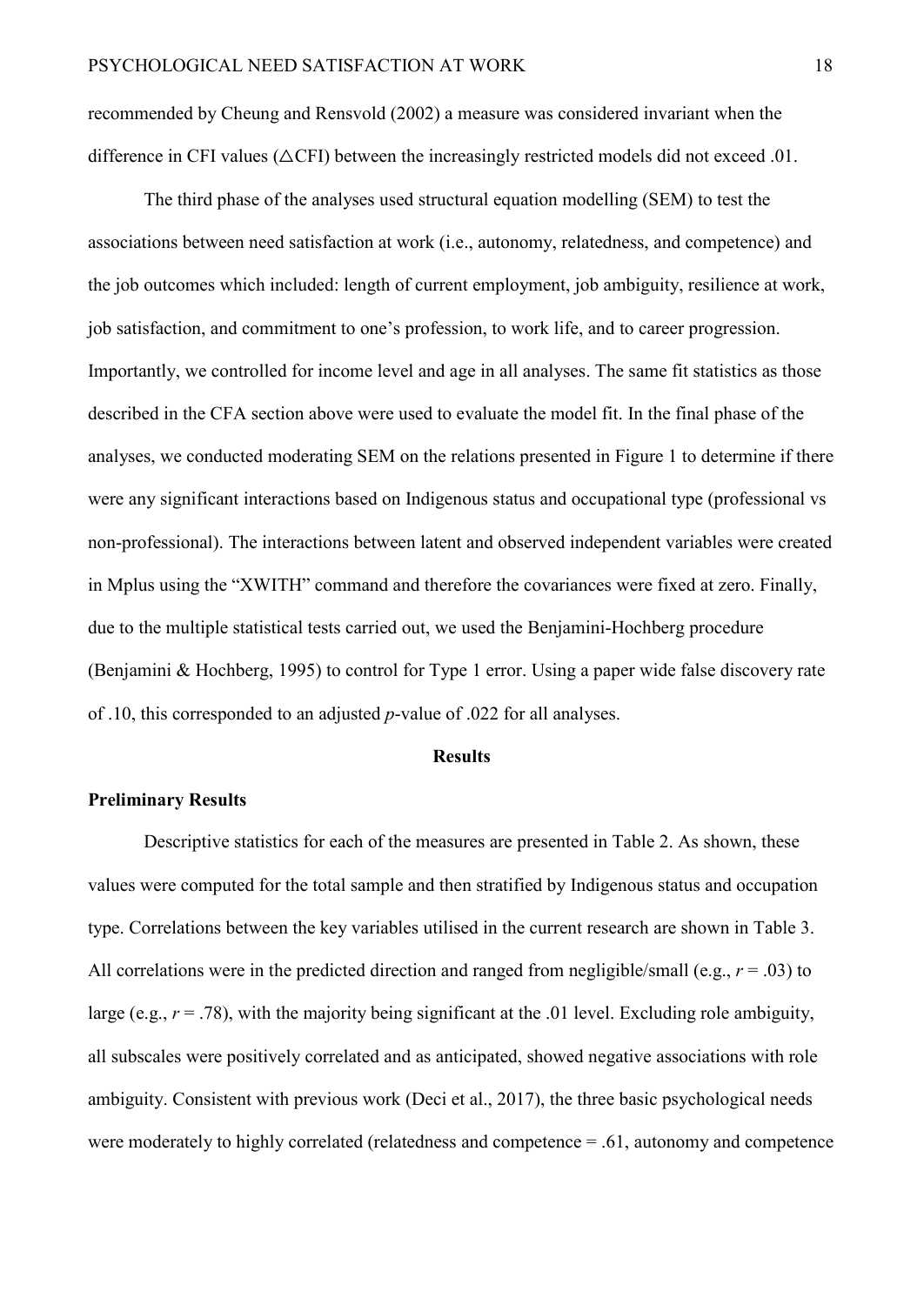$= .67$ , relatedness and autonomy  $= .78$ ). As such, we obtained the variance inflation factor (VIF) and tolerance values for each predictor to determine whether multicollinearity would pose a problem in the multivariate analysis. Results indicated that the VIFs were well within acceptable levels (<10; Hair et al., 1995) ranging from 1.03 to 2.51. Tolerance values were also within an acceptable range  $(> 0.20$ ; Menard, 1995) with values of .40 to .97, thus suggesting that it was appropriate to proceed with the multivariate analyses.

Comparison of mean differences between professionals and non-professionals revealed that professionals reported significantly greater need satisfaction of competence  $(t (1144) = 5.02, p <$ .001,  $d = 0.77$ ), autonomy (*t* (1144) = 5.45,  $p < .001$ ,  $d = 0.83$ ), and relatedness (*t* (1144) = 3.38,  $p < .001$ .001,  $d = 0.83$ ) in the workplace, and a significantly higher income ( $t$  (1144) = 10.18,  $p < .001$ ,  $d =$ 2.45) than non-professionals. Work outcomes also differed significantly between groups with professionals reporting significantly less role ambiguity ( $t$  (1144) = -2.94,  $p = .003$ ,  $d = 0.85$ ), and a greater commitment to work in general ( $t$  (1144) = 2.78,  $p = 0.06$ ,  $d = 3.07$ ) and their profession ( $t$  $(1144) = 6.65, p < .001, d = 1.07$ ) than non-professionals. There were no significant differences found for length of current employment, workplace resilience, or commitment to career progression  $(p's > .022)$ .

Comparison of mean differences between Indigenous and non-Indigenous participants showed that non-Indigenous participants reported significantly higher levels of autonomy compared to Indigenous participants ( $t$  (1144) = -2.45,  $p = .014$ ,  $d = 0.84$ ) but that levels of relatedness and competence need satisfaction in the workplace were similar across groups ( $p's > .022$ ). In terms of the outcome variables, non-Indigenous participants reported a significantly higher level of commitment to their current profession ( $t$  (1144) = -2.77,  $p$  = .006,  $d$  = 1.08), whereas Indigenous participants reported significantly greater commitment to progressing their careers than non-Indigenous participants (*t* (1144) = 3.99, *p* < .001, *d* = 2.95).

# **Measurement Models and Factor Invariance**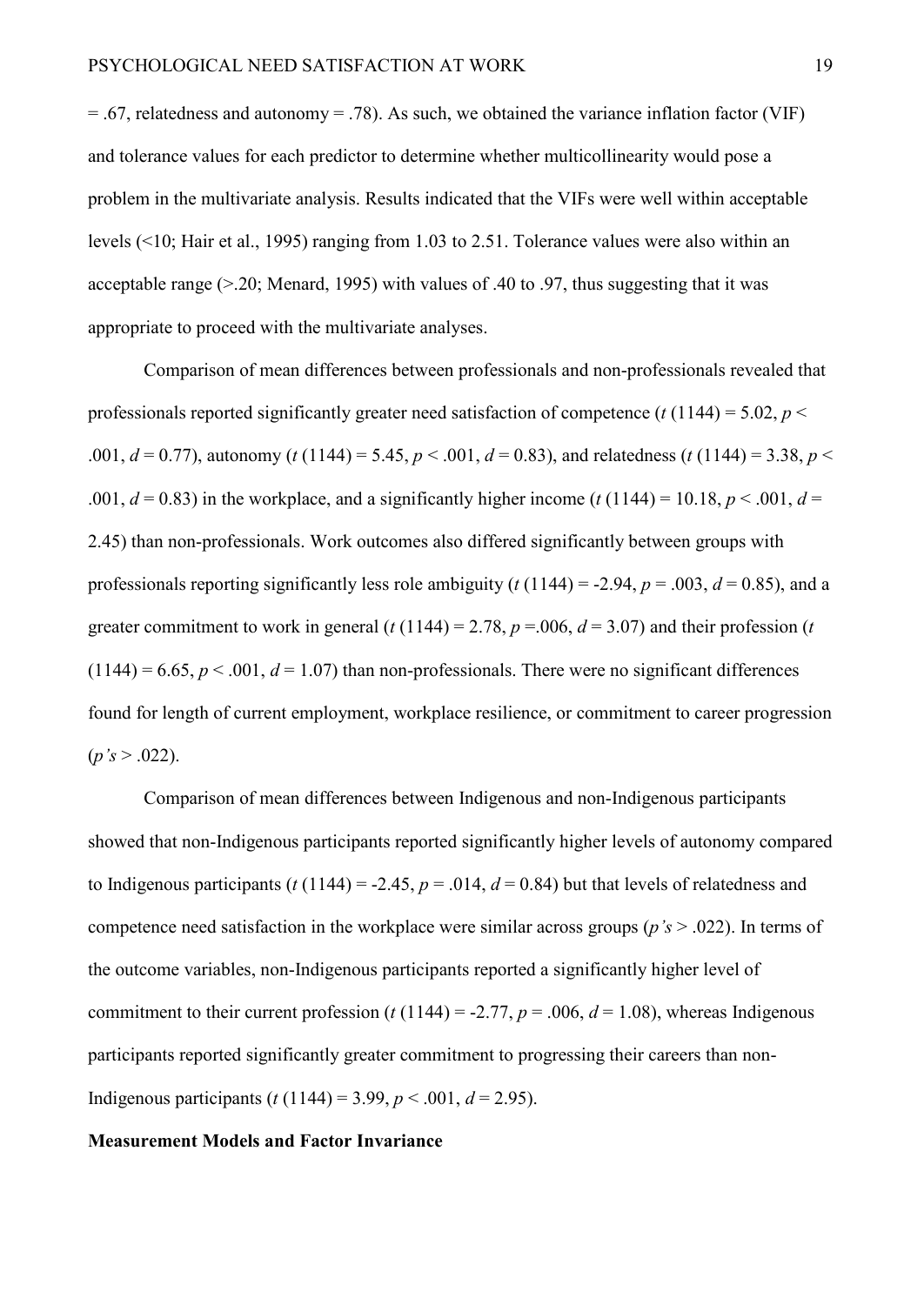The CFA model results for all measures are displayed in Table 4. All CFA models converged well and overall model fit was deemed adequate across all measures. All CFIs were .96 or higher, all TLIs were .93 or above, all SMSRs were below .044, and all RMSEAs were .064 or lower. Furthermore, an examination of factor loadings across each measure showed that the indicators were satisfactorily related to their purported factors with standardised factor loadings ranging from .42 to .89. Table 4 also displays the results of the measure invariance analyses. As shown, all four measures were fully invariant (i.e., configural, metric, and scalar invariance achieved) across men and women, and Indigenous and non-Indigenous subgroups.

#### **Structural Equation Models (SEMs)**

SEM was used to examine the associations between need satisfaction at work and job outcomes (see Figure 1). Autonomy, relatedness, and competence need satisfaction were entered simultaneously as predictors along with income and age as covariates to determine the unique contribution of each on the seven job outcomes examined: 1) Length of current employment, 2) Role ambiguity, 3) Resilience at work, 4) Job Satisfaction; and commitment to 5) Current profession, 6) Work in general, and 7) Career progression. The initial SEM showed that none of the paths leading from the key predictors to length of current employment was significant and thus the model was trimmed to remove this outcome. The results of the final SEM model are presented in Table 5, and the significant paths are shown visually in Figure 1. The model provided an adequate fit to the data ( $x^2 = 1799.38$ ,  $df = 616$ , CFI = .93, TLI = .92, RMSEA = .041, and SMSR = .059) and revealed that 14 of the 30 paths estimated were significant.

After controlling for age, income, and the other two needs, autonomy need satisfaction was independently associated with less job ambiguity, greater job satisfaction, and an increased commitment to both current profession and work in general with effect sizes being moderate to large ( $\beta$ 's = -.38 to .66). Competence need satisfaction was uniquely associated with less job ambiguity and greater resilience in the workplace with moderate effect sizes ( $\beta$ 's = -.31 and .48,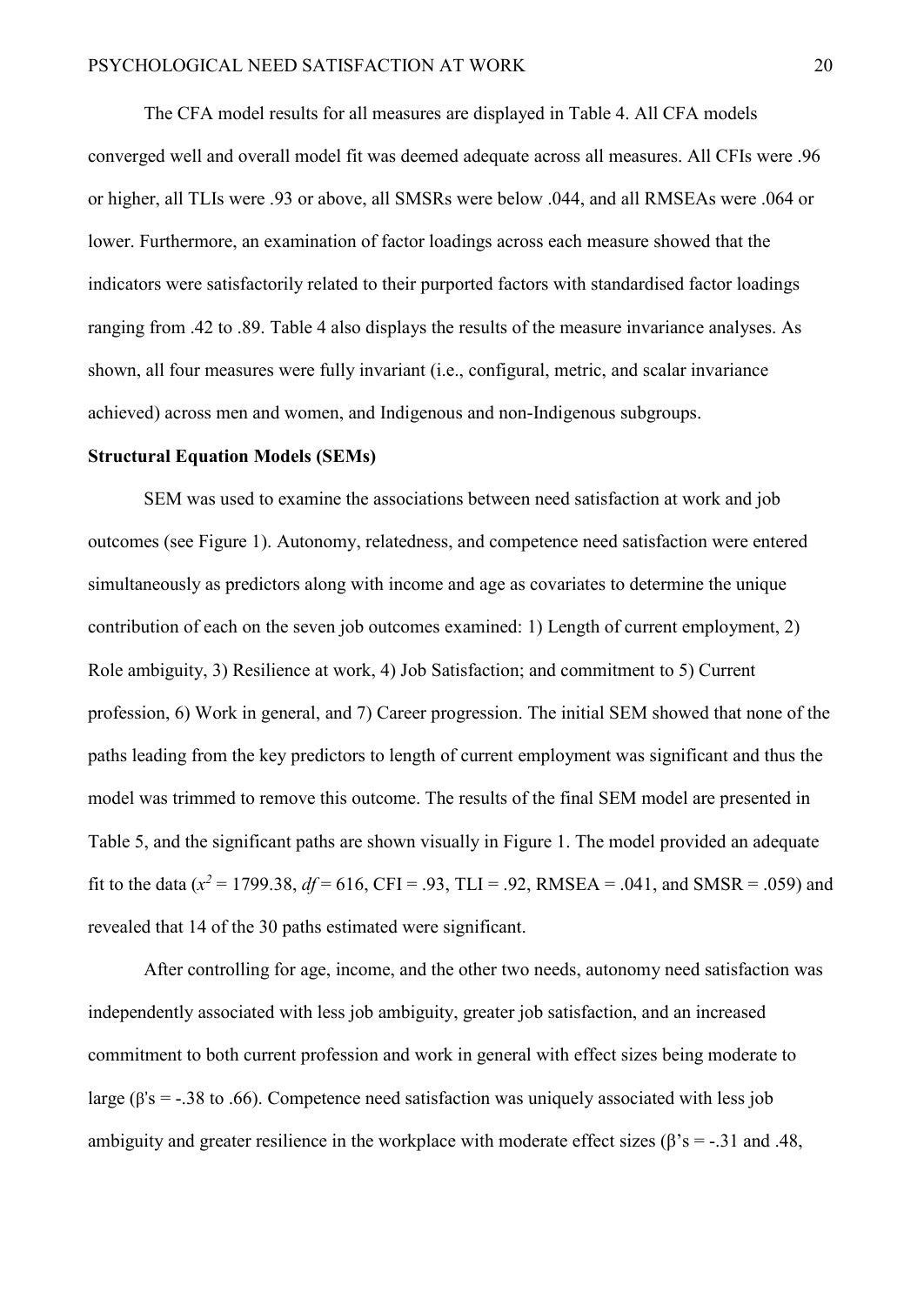respectively), and an increased commitment to career progression but a decrease in commitment to working life, although these effects were small ( $\beta$ 's = .18 and -.15, respectively). Relatedness need satisfaction was independently and positively associated with workplace resilience and job satisfaction with small effect sizes ( $\beta$ 's = .14 and .17, respectively). In terms of the covariates, income was not uniquely associated with any of the job outcomes when controlling for the other predictors, although age was independently associated with workplace resilience, job satisfaction, and commitment to one's profession; however, these effect sizes were very small ( $\beta$ 's = .06 to .09). There was also a moderate effect of age predicting a decrease in commitment to career progression  $(\beta = -.31)$ .

### **Moderation Analyses**

When controlling for all other predictors and covariates, there were very small but significant main effects of occupational type on: Commitment to current profession ( $\beta$  = -.10, SE = .03,  $p = .002$ ,  $d = 0.14$ ), job satisfaction ( $\beta = -.09$ ,  $SE = .03$ ,  $p = .001$ ,  $d = 0.19$ ), and workplace resilience ( $\beta$  = -.07, SE = .03, *p* = .011, *d* = 0.14) with professionals scoring higher than nonprofessionals on all outcomes. There were no significant interactions on the associations between the three basic psychological needs and work outcomes when controlling for age and income.

Consistent with the mean differences reported above, there was a significant main effect of Indigenous status on career progression after controlling for the covariates and all other predictors, with being Indigenous associated with an increased commitment to career progression ( $\beta$  = -0.14,  $SE = .034$ ,  $p < .001$ ,  $d = 0.23$ ). Indigenous status also moderated the association between competence need satisfaction and commitment to one's current profession ( $\beta$  = -.15, SE = .06, *p* = .030,  $d = 0.24$ ). As plotted in Figure 2, competence need satisfaction had no effect on Indigenous participants' commitment to their current profession but was associated with a significantly lower commitment in non-Indigenous participants. There were no other significant interactions.

#### **Discussion**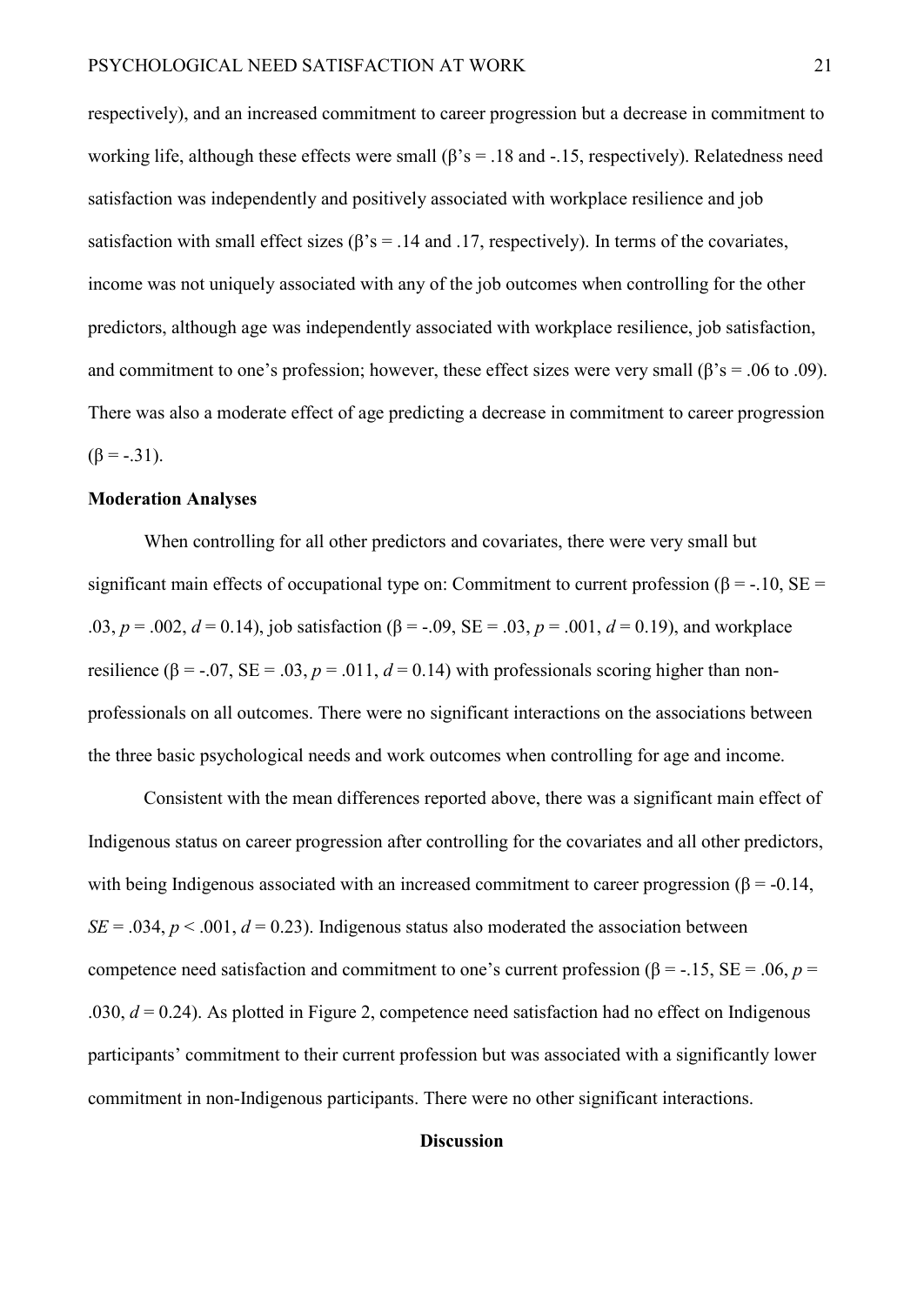This research is the first cross-cultural study to compare the role of basic psychological need satisfaction in the workplace in predicting work outcomes for Indigenous workers. Further, research examining the effect of basic psychological need satisfaction at work on job outcomes for nonprofessional employees is scarce. The current study sought to address these gaps by examining the associations between SDT's three basic psychological needs of employees and work outcomes, and determine whether these associations differed in magnitude based on Indigenous status or occupational type whilst controlling for both age and income. Specifically, we tested two hypotheses and answered two RQs which are discussed in detail below.

# **Hypothesis 1: Need Satisfaction at Work will be Associated with Desirable Job Outcomes Irrespective of Age and Income**

Our data have provided general support for Hypothesis 1 by showing positive associations between the three basic psychological needs and a range of desirable job outcomes across the total sample whilst controlling for age and income. It is also important to note, that the pattern of the associations found varied depending on the work outcome examined as not all needs were associated with all outcomes. These specific findings are discussed in greater detail below in the context of each of the outcomes examined.

# *Basic Psychological Need Satisfaction and Job Satisfaction*

Consistent with previous research (e.g., Richer et al., 2002), the current results showed that autonomy and relatedness need satisfaction were uniquely and positively associated with employee job satisfaction. However, despite moderately sized zero-order correlations we found no unique association between competence need satisfaction and job satisfaction once we controlled for the other psychological needs and both covariates. This latter finding is inconsistent with previous meta-analytic evidence that showed that all three needs were significantly associated with increased in job satisfaction (Van den Broeck et al., 2016). This inconsistency may be due to several factors such as the larger sample size, the different measures used, and the lack of covariates (age and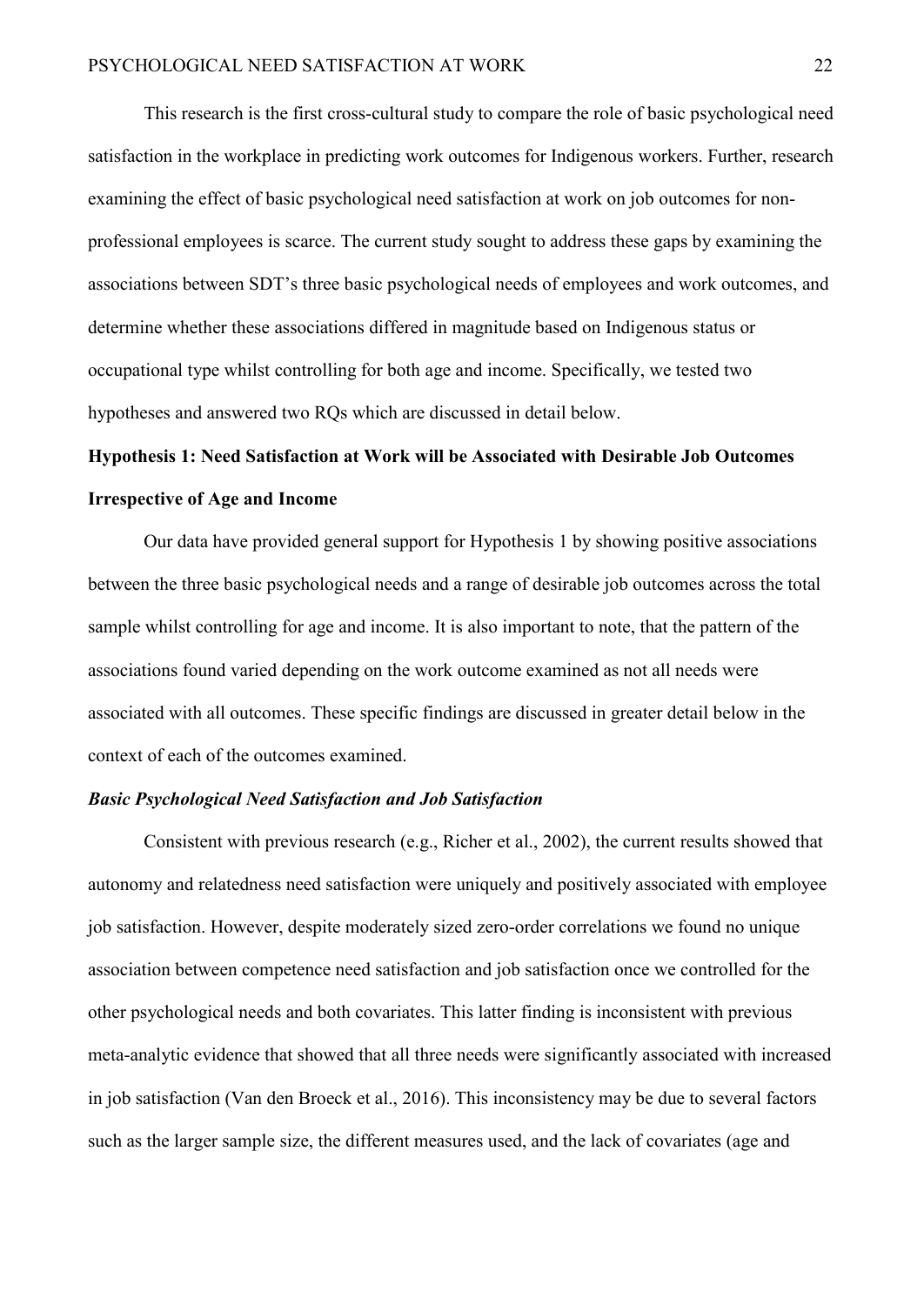income) included in the meta-analyses. As the current results found age to have a small positive association with job satisfaction and there was a significant interaction between age and competence found in the previous meta-analysis (Van den Broeck et al., 2016), future research should consider including age as a covariate to aid in the comparison of findings across studies. Interestingly, income was not related to job satisfaction after accounting for age and the basic psychological needs suggesting that intrinsic motivators such as feeling a connection to coworkers (relatedness) and having a sense of ownership and choice on how one works (autonomy) is more important for job satisfaction than extrinsic motivators such as income.

#### *Basic Psychological Need Satisfaction and Work-Related Commitment*

A particularly interesting finding that has not been previously noted was that each psychological need appears to be differentially associated with each type of commitment examined in the current study (work in general, profession, and career progression). For example, in line with prior research, we found that satisfaction of the need for autonomy was associated with an increased employee commitment to their profession and current work (Gillet et al., 2015; Richer et al., 2002), however, it was not associated with commitment to career progression. Further, competence need satisfaction was associated with an increased commitment to career progression but less commitment to the current workplace which has also been noted previously (Van den Broeck et al., 2016). This finding suggests that there could be a surprising side effect of competence need satisfaction in the workplace. Perhaps when an individual has gained a heightened sense of competence, and given the innate need for ongoing learning (Spreitzer & Porath, 2014), they may wish to pursue promotion and new career challenges in another organization, and thus, become less committed to their current work role. The significant but varying associations between autonomy and competence need satisfaction on commitment have important practical implications for employers wanting to provide their employees with the relevant support to satisfy their basic psychological needs while at the same time increasing their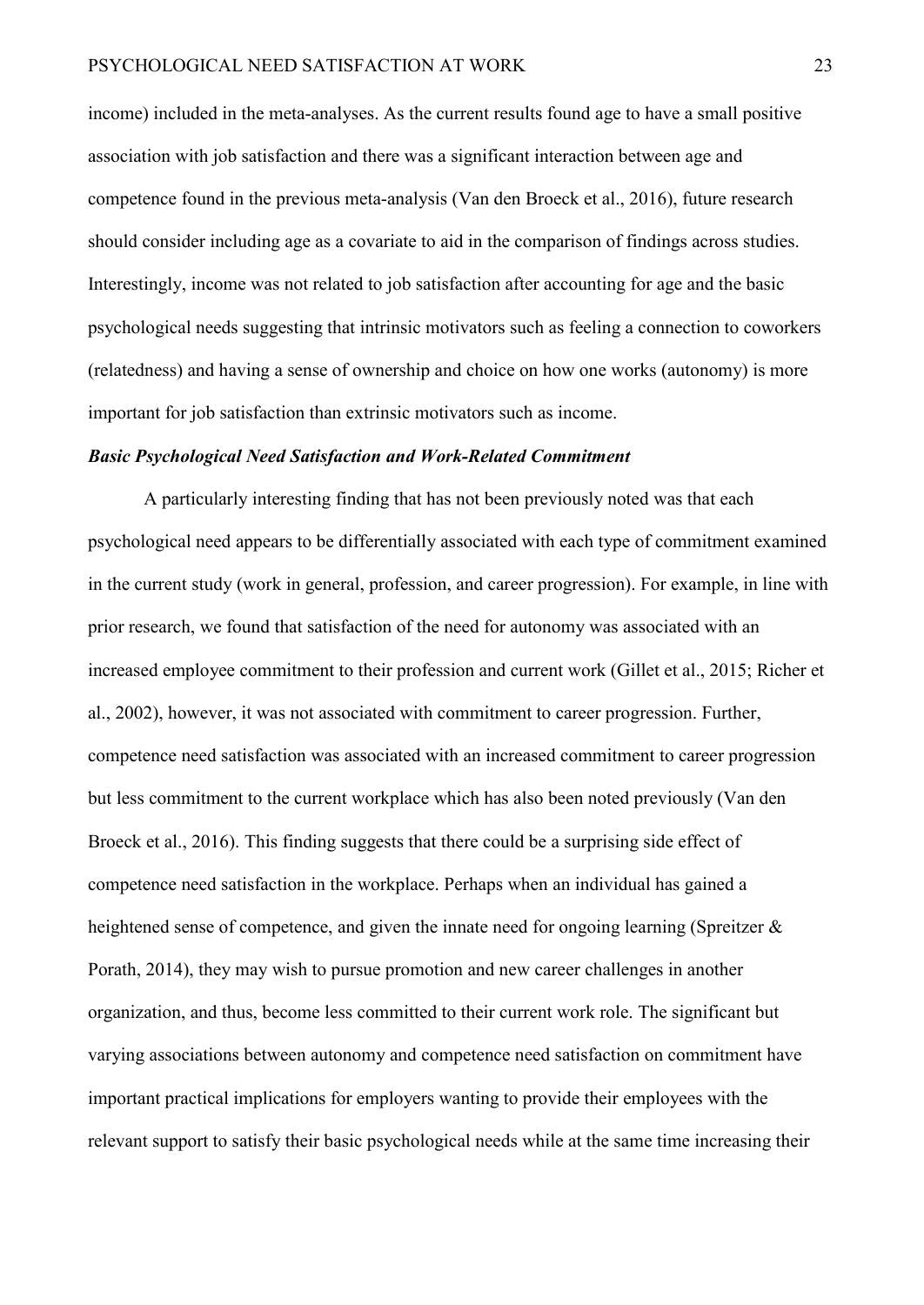commitment to the organization. To do so, employers need to ensure that employees are given a sense of autonomy, but also that highly competent employees are not only recognized, but are also given the opportunity to progress their careers within their current organization to maximize their commitment to their existing employer.

Interestingly, although significantly correlated with the commitment outcomes, relatedness need satisfaction was not independently associated with any form of commitment after accounting for the covariates and other psychological needs. Again, this finding is inconsistent with previous meta-analytic evidence which found relatedness to be a significant independent predictor of organizational commitment and turnover intentions (Van den Broeck et al., 2016). The current result is consistent however, with some prior work that has suggested that the need for relatedness may be less important for predicting some outcomes than either autonomy or competence, both of which share strong associations with relatedness in workplace settings, thus diminishing its independent effects (Ryan & Deci, 2017). It could also be that if employees are having their need for relatedness met through family and friends outside of the work context, it plays less of a role than autonomy and competence when deciding on whether to remain with their current organization.

Finally, income was not significantly associated with any of the commitment outcomes, suggesting that satisfying ones' psychological needs is more important than financial reward in determining levels of work-related commitment. Unsurprisingly, age was significantly negatively associated with career progression, and significantly positively associated with commitment to one's current profession. This would simply reflect the fact that as most people near the end of their working life they are less interested in pursuing a new profession or planning on further career progression.

# *Basic Psychological Need Satisfaction and Role Ambiguity*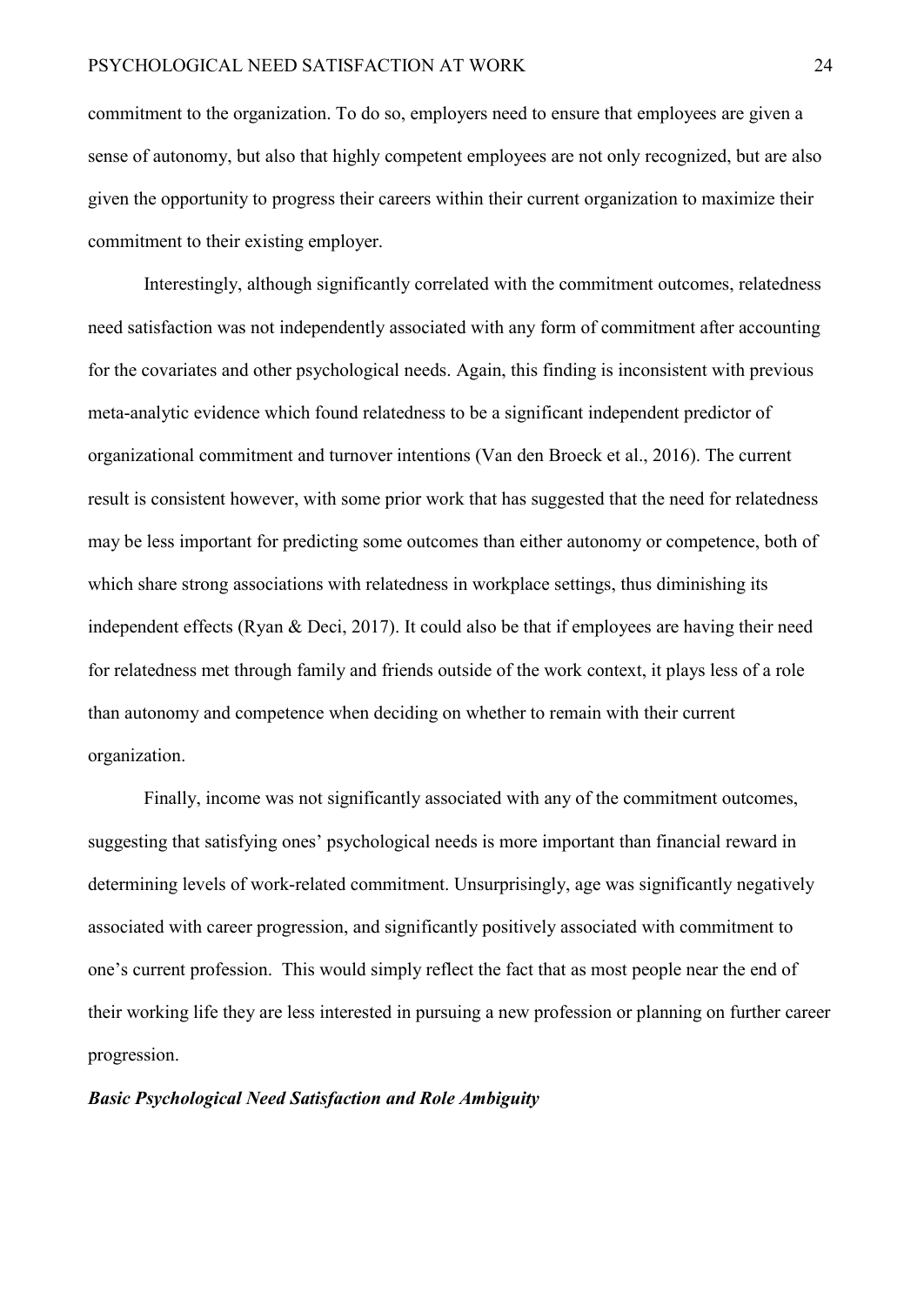While all three needs were negatively and significantly associated with role ambiguity at the zero-order level, only autonomy and competence produced significant independent associations. This finding may indicate that providing employees with more choice and involvement in work-related decision making, along with increasing their competence in job related tasks, provides employees with greater clarity around what is expected or required of them at work. Similar findings have been reported elsewhere across a range of occupations (e.g., Albrecht, 2015). The reason why relatedness did not independently predict decreases in role ambiguity is not clear and may be due to the methodological reasons given above. But theoretically, it may simply reflect the fact that knowing how to do your job well and what is expected of you, relies more on your experience and skill set (competence) and how much choice and control you have over your work (autonomy) than your social relationships in the workplace.

While it has been shown in this study and previously (Albrecht, 2015) that need supportive work environments can effectively reduce role ambiguity, it is important to acknowledge that the direction of the associations could not be ascertained in the current study and that there are several other plausible models that could have been tested. For example, role ambiguity has previously been tested as a moderator of the associations between autonomy and job satisfaction (Gillet et al., 2016; Jong, 2016), and need satisfaction has been shown to mediate the associations between various work stressors and organisational commitment (Gillet, Forest, Benabou, & Bentein, 2015).

Further, it was pointed out during the review process that role ambiguity may also serve as a predictor of work outcomes and that the three psychological needs may mediate these associations. Although true mediation cannot be accurately tested with the current cross-sectional data (Kraemer et al., 2008; Maxwell & Cole, 2007; Maxwell et al., 2011), we ran the model suggested by the reviewers and the results partially support the plausibility of this alternate model. Specifically, autonomy need satisfaction was found to mediate the association between role ambiguity and commitment to one's profession, work life, and job satisfaction, and competence need satisfaction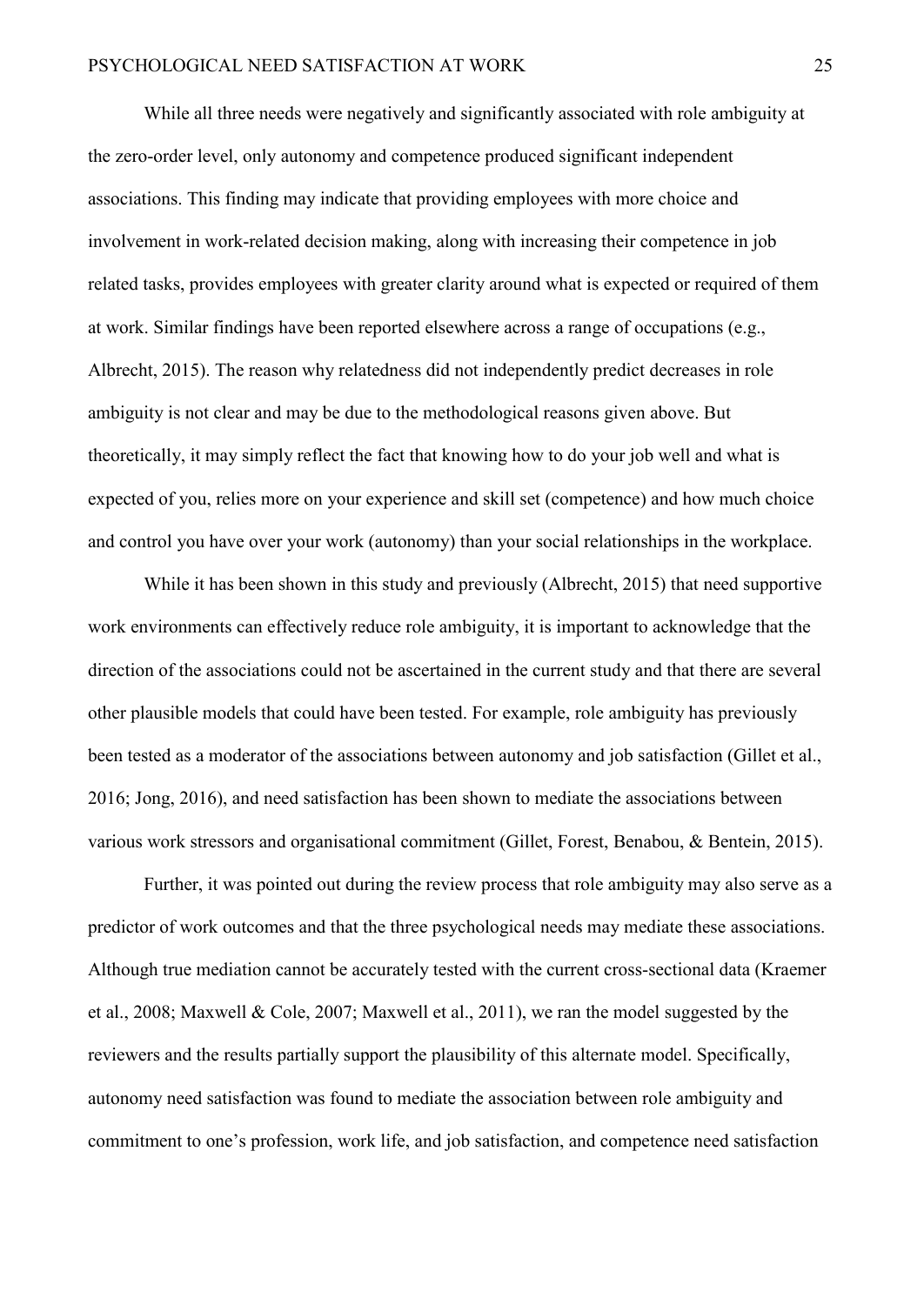was a unique mediator of the association between role ambiguity and commitment to work life and workplace resilience. Relatedness need satisfaction did not uniquely mediate any of the associations between role ambiguity and job outcomes. Collectively, these results indicate that not only are competence and autonomy need satisfaction directly and independently associated with decreased levels of role ambiguity, but also the findings suggest that role ambiguity in the workplace is what SDT considers a need thwarting variable (Slemp et al., 2015), in that it predicts decreased levels of competence and autonomy need satisfaction, which in turn, predicts poorer job outcomes. Interested readers can view the findings in greater detail in the supplementary material attached to this paper, although importantly, the models will need to be replicated using longitudinal data before any firm conclusions can be drawn.

#### *Basic Psychological Need Satisfaction and Workplace Resilience*

Of the three needs examined, only relatedness need satisfaction demonstrated significant independent associations with resilience in the workplace. As this was the first study to directly examine the associations between basic psychological need satisfaction at work and workplace resilience, there is no previous research in which to compare the reliability of this finding. However, prior research has found that positive interpersonal relationships significantly reduced work-related stress in an Indigenous Māori population (Haar & Roche, 2010). Speculatively, it may be that relatedness is particularly important for building workplace resilience because employees that have strong interpersonal relationships with their colleagues are able to draw on them for emotional and social support when facing workplace challenges. Indirect evidence for the importance of need satisfaction on increasing resilience has been shown previously, with studies showing that greater need satisfaction at work attenuated the effects of a high stress work climate on employee well-being (Aldrup, Klusmann, & Lüdtke, 2017; van Hooff & Geurts, 2015), and need satisfaction outside of the workplace can increase the resilience of adolescents and teachers exposed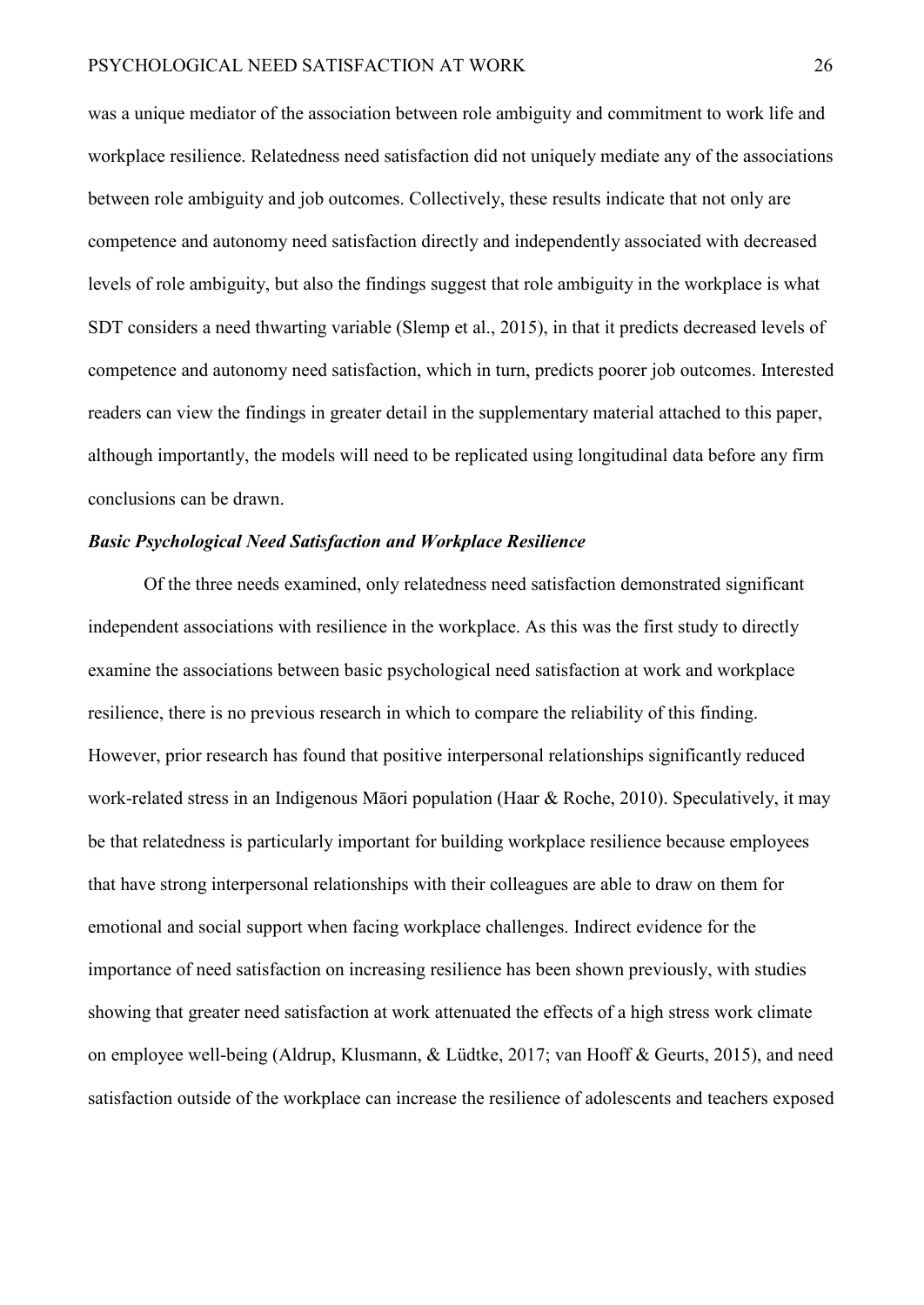to high stress environments in war ravaged countries (Abualkibash & Lera Rodríguez, 2017; Naemi, 2018).

As is little known about the factors that build workplace resilience (Winwood, Colon, & McEwen, 2013), the current findings add to the literature by showing a direct association between relatedness need satisfaction at work and increased workplace resilience independent of income. Considering the significant barriers (e.g., racism/discrimination) that Indigenous people face in both securing and maintaining meaningful careers (Craven et al., 2016; Haar & Roche, 2010), fostering quality interpersonal relationships between Indigenous employees and other staff members may be an effective way of increasing Indigenous workers flexibility and ability to deal with adversity encountered within the workplace. In turn, increasing workplace resilience may reduce the high employment turnover rates found within the Indigenous workforce (Hunter & Gray, 2018).

*Summary*. Collectively, the findings relating to Hypothesis 1 provide us with two important insights: (1) The patterns of association found are largely consistent with SDT's universality principle (Deci & Ryan, 2000), showing that higher levels of psychological need satisfaction at work are generally associated with positive job outcomes; and (2) the satisfaction of each need is often uniquely associated with certain, but not necessarily, all outcomes. This second point highlights the importance of examining each of the needs independently rather than aggregating or averaging them to form a single measure which is common within the existing literature (Van den Broeck, Ferris, Chang, & Rosen, 2016).

#### **Hypothesis 2. Professionals Are Higher Than Non-professionals on Need Satisfaction**

In support of Hypothesis 2, the analyses showed that professionals reported significantly greater satisfaction of the need for competence, autonomy, and relatedness in the workplace, when compared to non-professionals. Unsurprisingly, professional workers also reported a significantly higher income than non-professionals. Although one may conclude from this that income is a key contributor to positive work outcomes, our analyses of the covariates does not support this as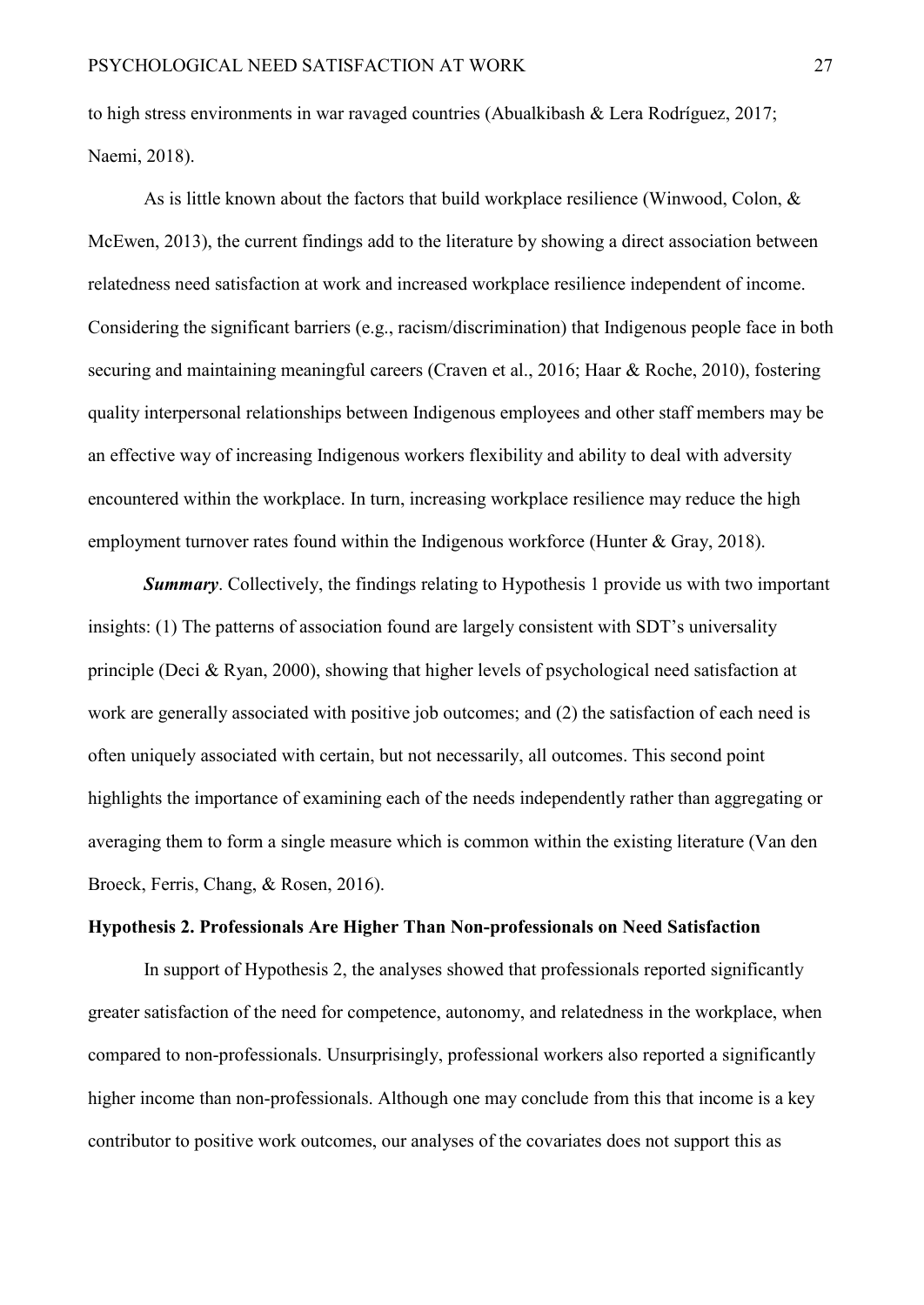income was not uniquely associated with any of the job outcomes when controlling for the other predictors. More likely, these results may reflect the nature of the work carried out by employees in managerial and professional roles, who are typically given greater autonomy in the workplace as well as more opportunities to demonstrate their competence and their ability to relate to others than are non-professionals (Marmot, 2006).

Further, professionals also reported significantly higher levels of commitment to work in general and their profession, while experiencing less role ambiguity. As the current findings demonstrated that need satisfaction is beneficial for job outcomes for all employees irrespective of income and job type, these results highlight the need for organizations to invest more in cultivating the need satisfaction of their non-professional staff. Moreover, as one of the most well supported aspects of SDT is that greater need satisfaction increases employee motivation at work (Deci, Olafsen, & Ryan, 2017), ensuring that all staff feel that they have the ability, skills, and resources to complete work based tasks, and have a sense of agency and volition to make meaningful decisions about workplace practices, along with opportunities for staff to build high quality relationships, may not only increase workplace commitment, resilience, and job satisfaction but also the overall productivity of the organization.

# **RQ1. Similarities and Differences between Indigenous and Non-Indigenous Employees**

A key aim of this research was to examine the universality of SDT through a cross-cultural examination of the similarities and differences between Indigenous and non-Indigenous employees in terms of levels of need satisfaction and job outcomes which are discussed in turn below.

*Need Satisfaction*. Mean scores indicated that the levels of relatedness and competence need satisfaction in the workplace were very similar for Indigenous and non-Indigenous workers. Conversely, non-Indigenous participants reported significantly higher levels of autonomy need satisfaction compared to Indigenous participants. The relatively lower sense of autonomy in the workplace among Indigenous employees is concerning, regardless of whether it is based on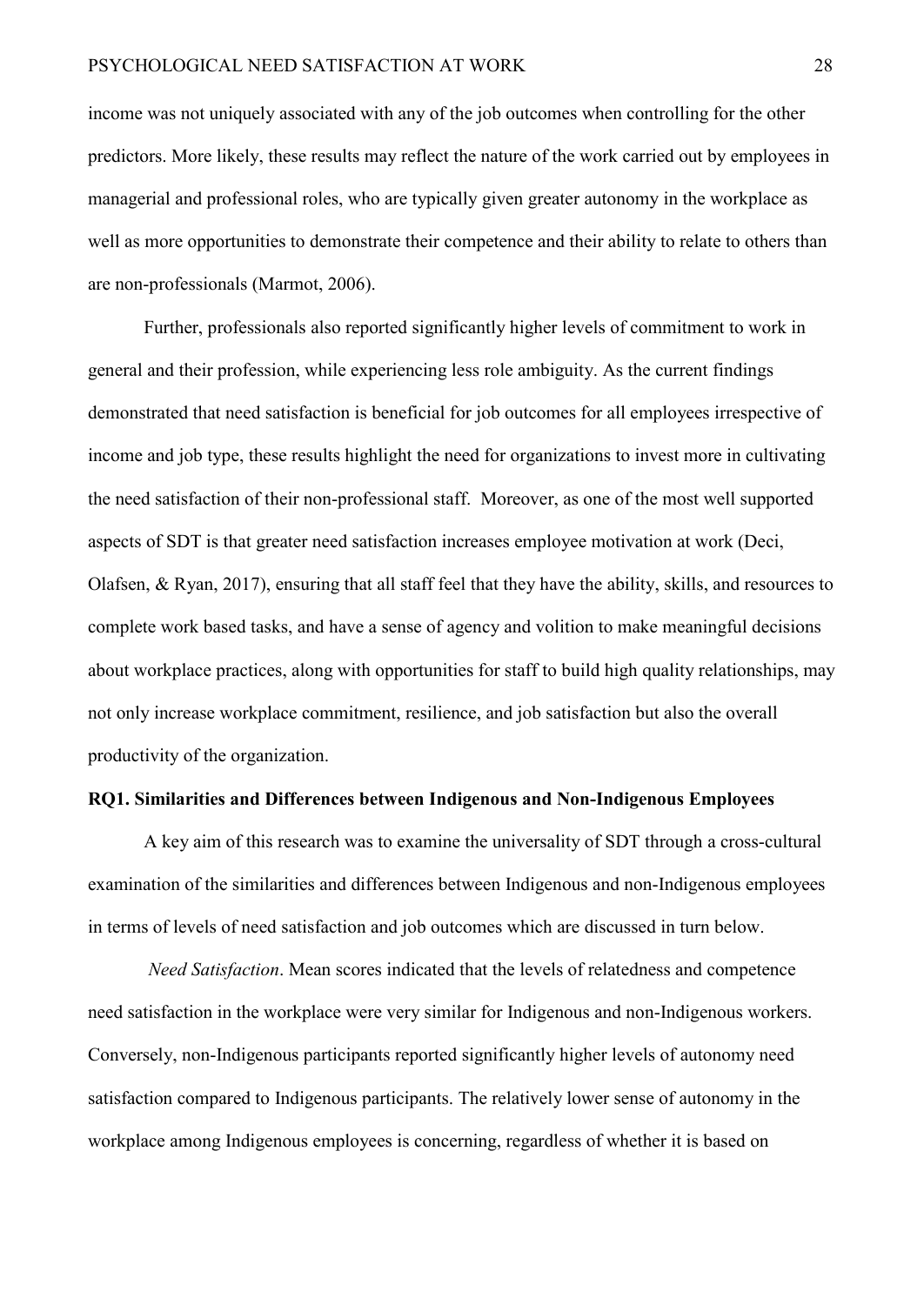differential treatment or perceptual biases. The lower ratings of autonomy may reflect more controlling treatment by managers or leaders of Indigenous employees regardless of whether they occupy professional or non-professional roles. Alternatively, due to past marginalization, exclusion, and a failure by educational systems and institutions to understand Indigenous Australians' educational needs (Dillon et al., 2020), Indigenous employees may have a heightened sensitivity to control imposed upon them by others. Finally, it is also possible that within our Indigenous sample, lower educational attainment has limited employment opportunities, leading many to settle for non-professional jobs that they do not feel well suited for, and within which they experience little autonomy.

A greater understanding of these differences in levels of autonomy need satisfaction may provide some insight into the reasons why the turnover rates are much higher for Indigenous employees, particularly those occupying professional roles, when compared to non-Indigenous professionals (Hunter & Gray, 2018). The reasons for this have remained unclear and further research is needed to understand what workplace practices would facilitate Indigenous peoples' sense of autonomy and ongoing engagement with work (Lahn, 2018). These findings also highlight the importance of considering Indigenous worldviews and life goals in the workplace by promoting autonomy for Indigenous employees and providing opportunities for them to engage in meaningful tasks to achieve their career goals (Craven et al., 2016).

*Job outcomes.* The only differences found on job outcomes were that non-Indigenous employees reported a significantly higher level of commitment to their current profession, but a lower commitment to progressing their careers than Indigenous employees. Perhaps Indigenous employees' lower level of commitment to their current profession, whilst at the same time holding a higher commitment to progressing their careers, is due to Indigenous Australians holding high aspirations for career progression to facilitate better socioeconomic outcomes for themselves, their families, and their communities, and thus more actively seek to progress their careers. Further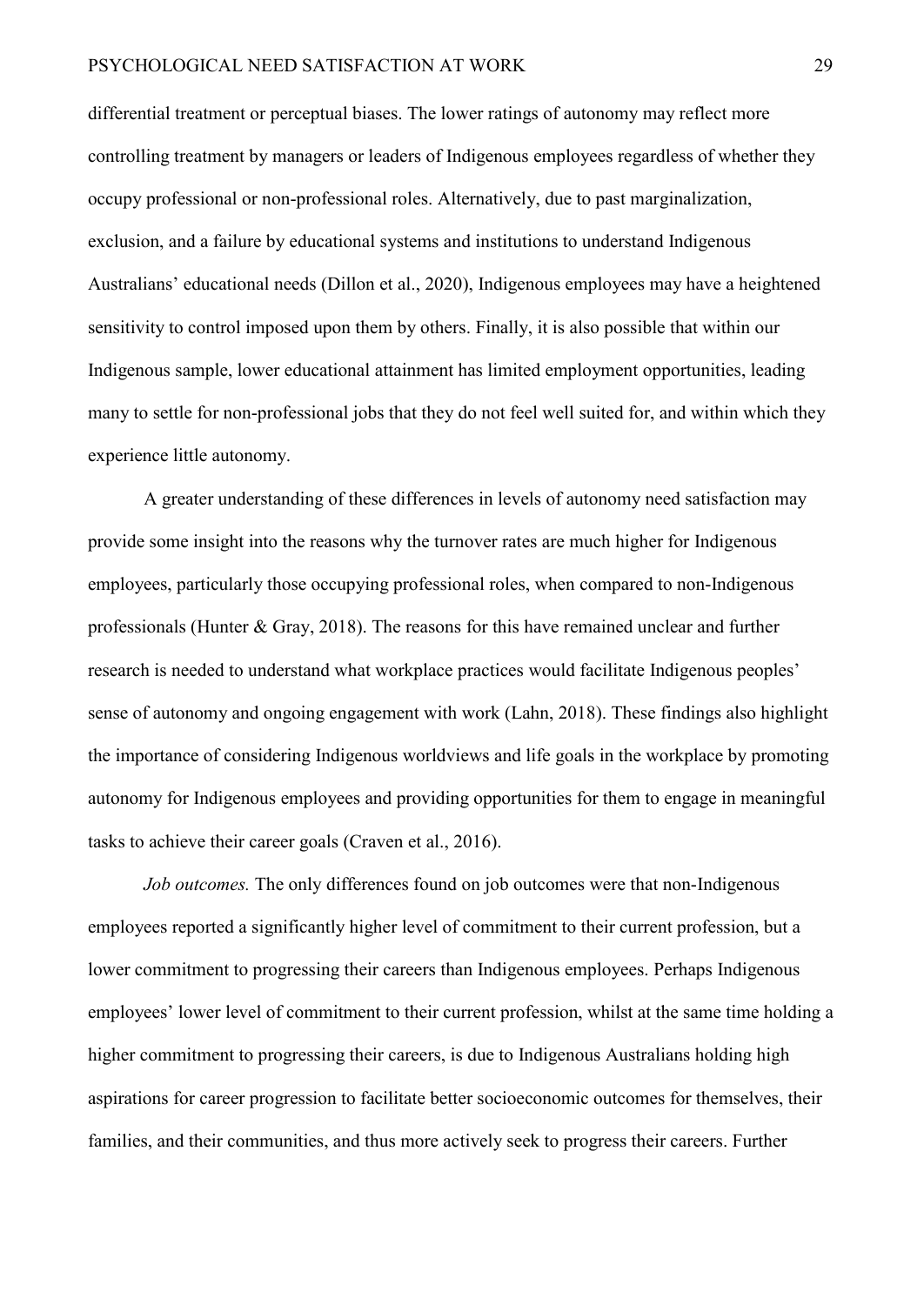research is warranted to investigate this issue which may be particularly well suited to qualitative investigation.

*Moderation by Indigenous Status.* The moderation analyses by Indigenous status indicated that there were very few differences in both the magnitude and direction of the associations tested. The only significant interaction found was that Indigenous status moderated the association between competence satisfaction and level of commitment to one's current profession. Specifically, different levels of competence satisfaction had little effect on Indigenous employees' level of commitment, whereas higher competence was associated with significant decreases in commitment in the non-Indigenous sample. These results may reflect Indigenous employees' overrepresentation in community service occupations (social work, education, health etc. Hunter & Gray, 2018) and thus their level of commitment to their profession is not contingent on being challenged or feeling competent in the workplace but instead relies more strongly on the belief that their jobs are meaningful, and they are making a difference in their communities. Further, it is possible that having had to overcome many barriers to establish a profession and obtain secure employment in the first place, Indigenous workers may be more reluctant to change professions even though they are not having their needs for competence satisfied. In contrast, non-Indigenous people face fewer challenges in establishing a profession, and are more likely than Indigenous people to be employed in the business sector in upper managerial roles (Australian Institute of Health and Welfare, 2019), which may lack the sense of meaning that can facilitate commitment in those employed in service roles. Thus, as their sense of mastery and competence increases, individuals may feel less challenged in their roles and seek out new career opportunities. Both of these possibilities require further investigation.

# **RQ2. Occupational Type as Moderator of the Associations between Need Satisfaction and Job Outcomes**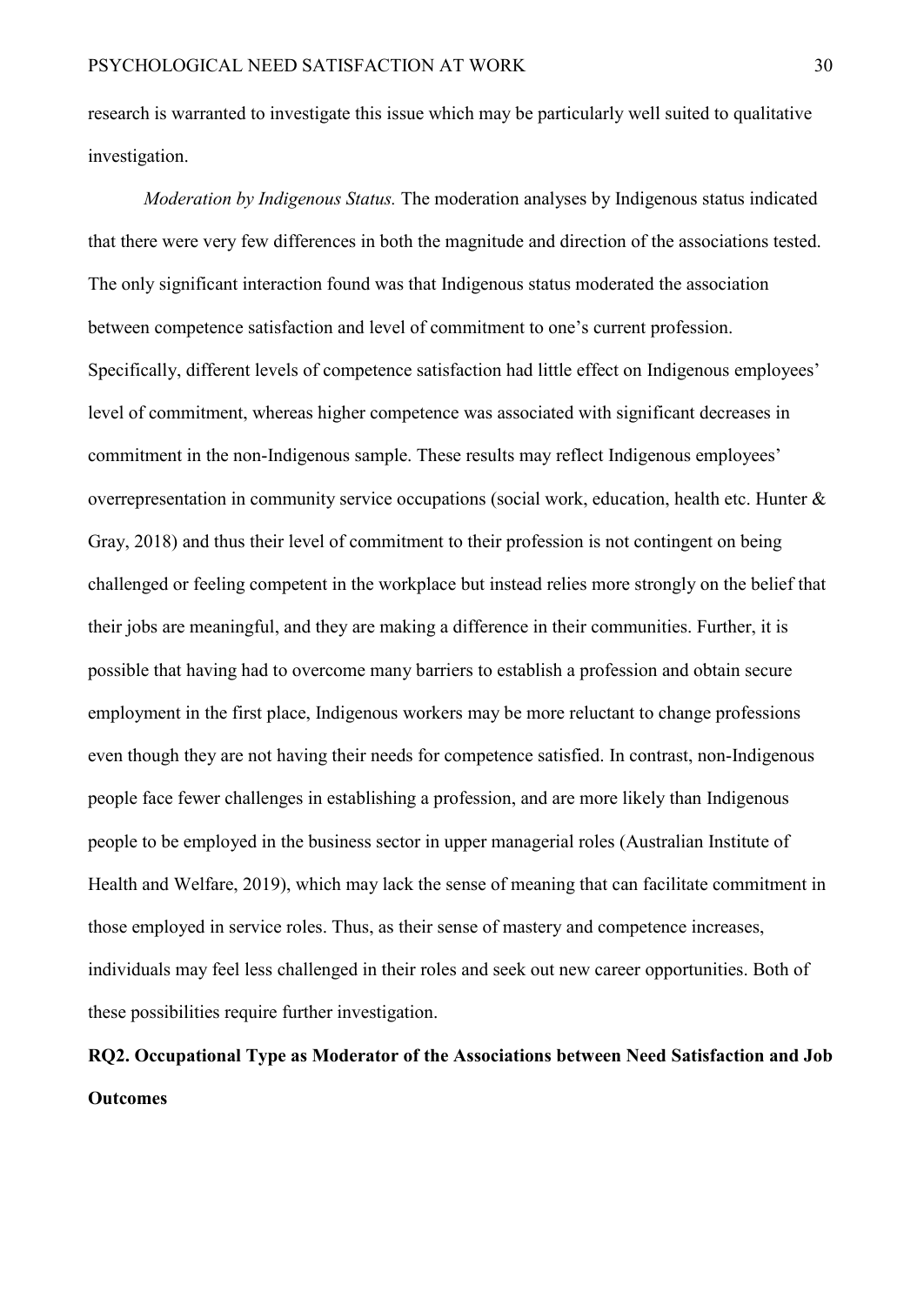Again supporting the universal benefits of need satisfaction in the workplace, there were no significant differences in the magnitude or direction of the associations between satisfaction of the three basic psychological needs and job outcomes based on occupational type. The lack of significant interactions suggests, that despite non-professionals experiencing lower levels of need satisfaction in the workplace, they provide equivalent benefits to both professional and nonprofessional staff. Thus, as argued above, it is important that organizations invest equally in the need satisfaction of employees in non-professional roles to maximize their organizational commitment, workplace resilience, and job satisfaction whilst reducing ambiguity around what is expected of them. Overall, the lack of moderation also suggests that the rewards of work are not financial but about finding psychological fulfillment and meaning in one's work, which consistent with SDT, was associated with better job outcomes in the current study irrespective of income level.

*Summary.* Our empirical findings showed that all three psychological needs identified by SDT are equally salient in the workplace for both Indigenous and non-Indigenous Australian employees, and for employees in professional and non-professional roles. Specifically, the strength and direction of the association between each of the three SDT psychological needs on job outcomes were almost identical across sub-groups. These findings are consistent with the universality of these SDT factors as drivers of positive job outcomes across culture and occupational type.

# **Strengths and Limitations**

This study has several strengths and makes a valuable contribution to the dearth of research on the Indigenous workforce. First, while psychological need satisfaction in the workplace has been extensively studied in the general population, this is first to include an Indigenous sample. Second, much of the research on employment for Indigenous people has primarily focused on problems (i.e., barriers to employment), whereas the current study guided by SDT within the framework of positive psychology (Craven et al., 2016), focused on how positive workplace experiences are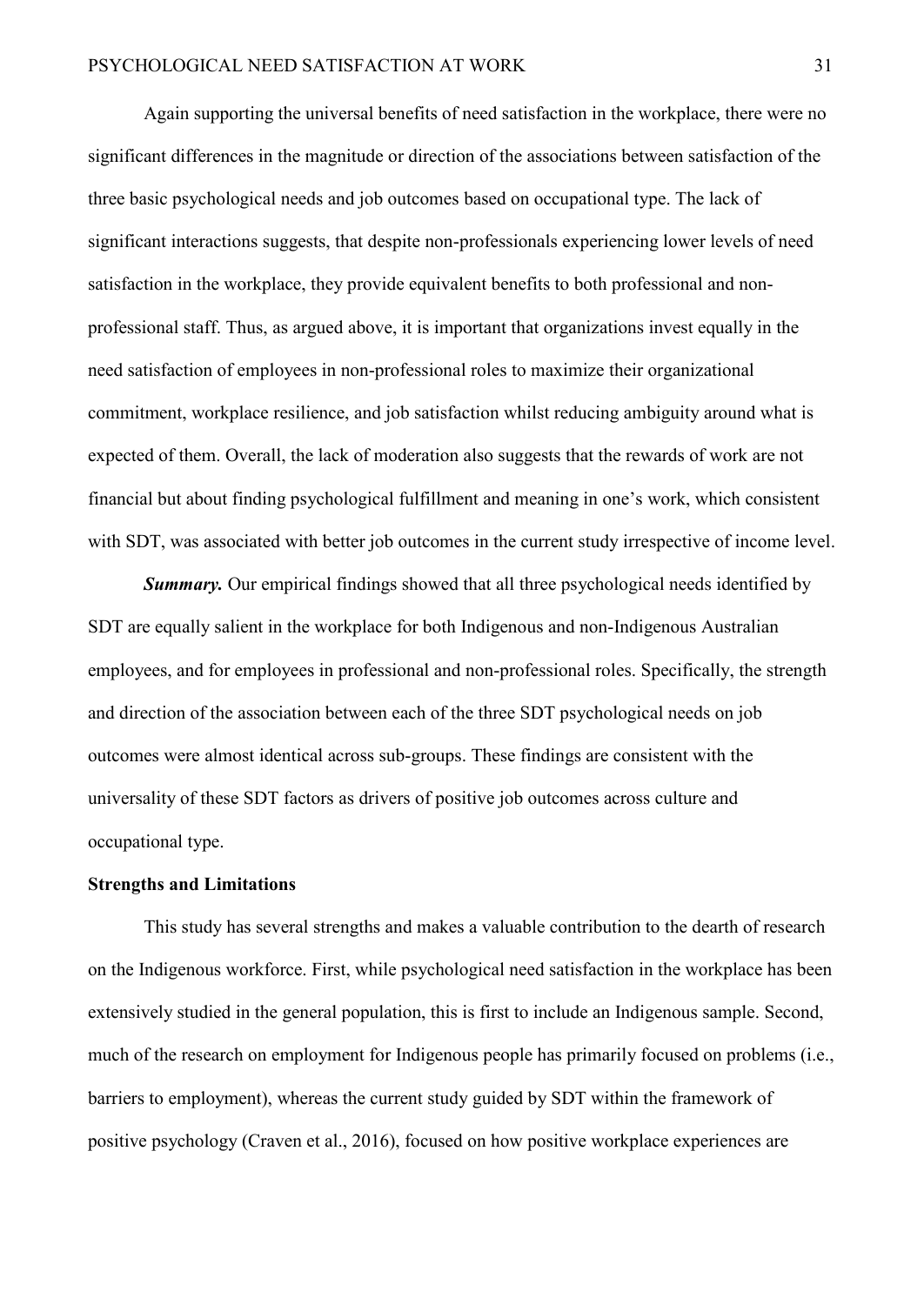linked to desirable employment outcomes while reducing negative ones. Third, this is the only study to use SDT to directly compare the similarities and differences between Indigenous and non-Indigenous employees, and professional and non-professional workers, on the associations between basic need satisfaction and job outcomes. Fourth, this is also the first study to directly examine the associations between basic psychological need satisfaction at work and workplace resilience. Finally, the invariance of all measures used was established across subgroups prior to making group comparisons thus increasing the validity of the findings.

With the strengths noted, it is important to address some of this study's limitations in order to guide future research. First, the current study was limited to the use of self-report quantitative data. Instead, interviews could be also be conducted with Indigenous and non-Indigenous employees and their employers to yield a rich complementary source of data. Second, the disparity in unemployment rates between Indigenous and non-Indigenous populations globally is greatest in remote communities (Commonwealth of Australia, 2018; Dhir, 2015; Morris et al., 2005). However, the current findings are based primarily on reports by participants residing in urban and rural settings, therefore, future research should include participants from remote Indigenous communities to better gauge the generalizability of the current results.

Third, the current study used a proxy measure of job satisfaction drawn from the PSDQ (Cowin et al., 2008), which although demonstrating acceptable invariance and reliability across subgroups, was not explicitly designed to measure job satisfaction specifically. Future research should consider reexamining the current model using a well-validated measure of job satisfaction. Finally, this research was cross-sectional, and while it yielded some new and important findings along with avenues for future research, causality between the variables tested in the current study cannot be determined from the analyses or design used. As such, alternative models such as mediation analysis requiring at least three time points with a temporal lag between each measurement occasion (Kraemer et al., 2008), could not be adequately tested. Now that the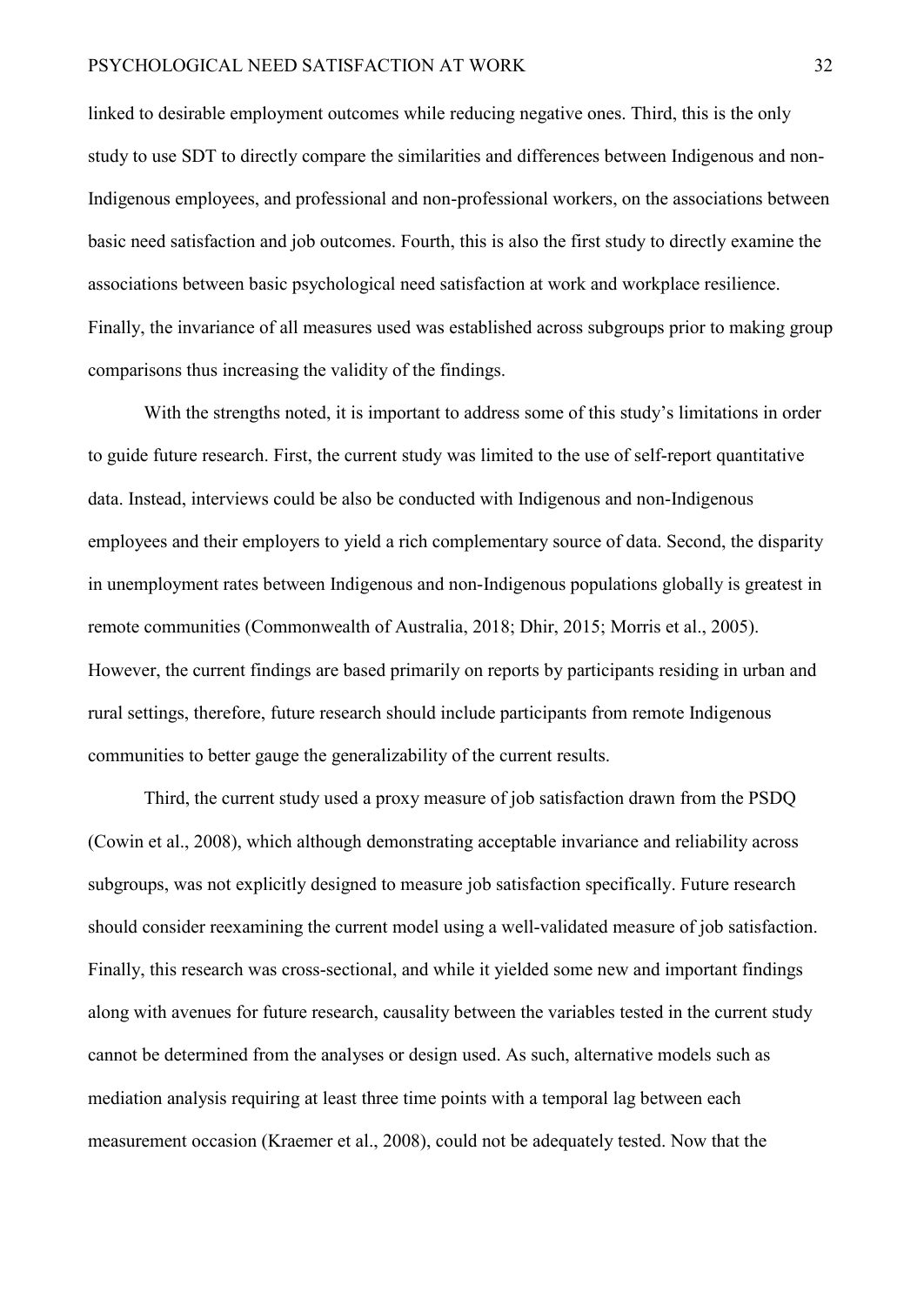preliminary patterns of association have been established in the current research, it is important that future research reassesses them longitudinally to better identify both the temporal and possibly bidirectional associations between them along with potential mediating and moderating factors.

#### **Conclusion**

This research extends the existing literature by demonstrating that the quality of work experiences, as tapped by SDT's basic need satisfaction, predicts better work adjustment for both Indigenous and non-Indigenous individuals, and those occupying both professional and nonprofessional roles. The finding of differential predictive patterns for each of the three psychological needs has important implications. Practically, it is relevant to employers who endeavor to provide their employees with the best need support to achieve a specific outcome. In terms of theory, examining in more detail the different outcomes stemming from the satisfaction of each of the three psychological needs can tell us more about their functional effects, and how each may be relevant in promoting a content and productive workforce.

The study also demonstrates the usefulness of employing a strengths-based positive psychology approach to Indigenous populations as advocated by Craven et al. (2016). As a crosscultural study, our findings also provide a rare insight into Indigenous employees' experiences at work, demonstrating the salience and importance of psychological need satisfaction for Indigenous as well as non-Indigenous employees. Hence, the study adds additional validity to the international SDT research literature, which claims that basic psychological need satisfaction is universal and matters to all groups regardless of culture or occupational role. At the same time, our results also reflect the broader social structure within Australia and other western nations, whereby professional, and non-Indigenous employees reported higher scores on the most desired work outcomes.

Importantly, our results are both novel and encouraging by showing that basic psychological need satisfaction at work can universally and simultaneously be associated with multiple desirable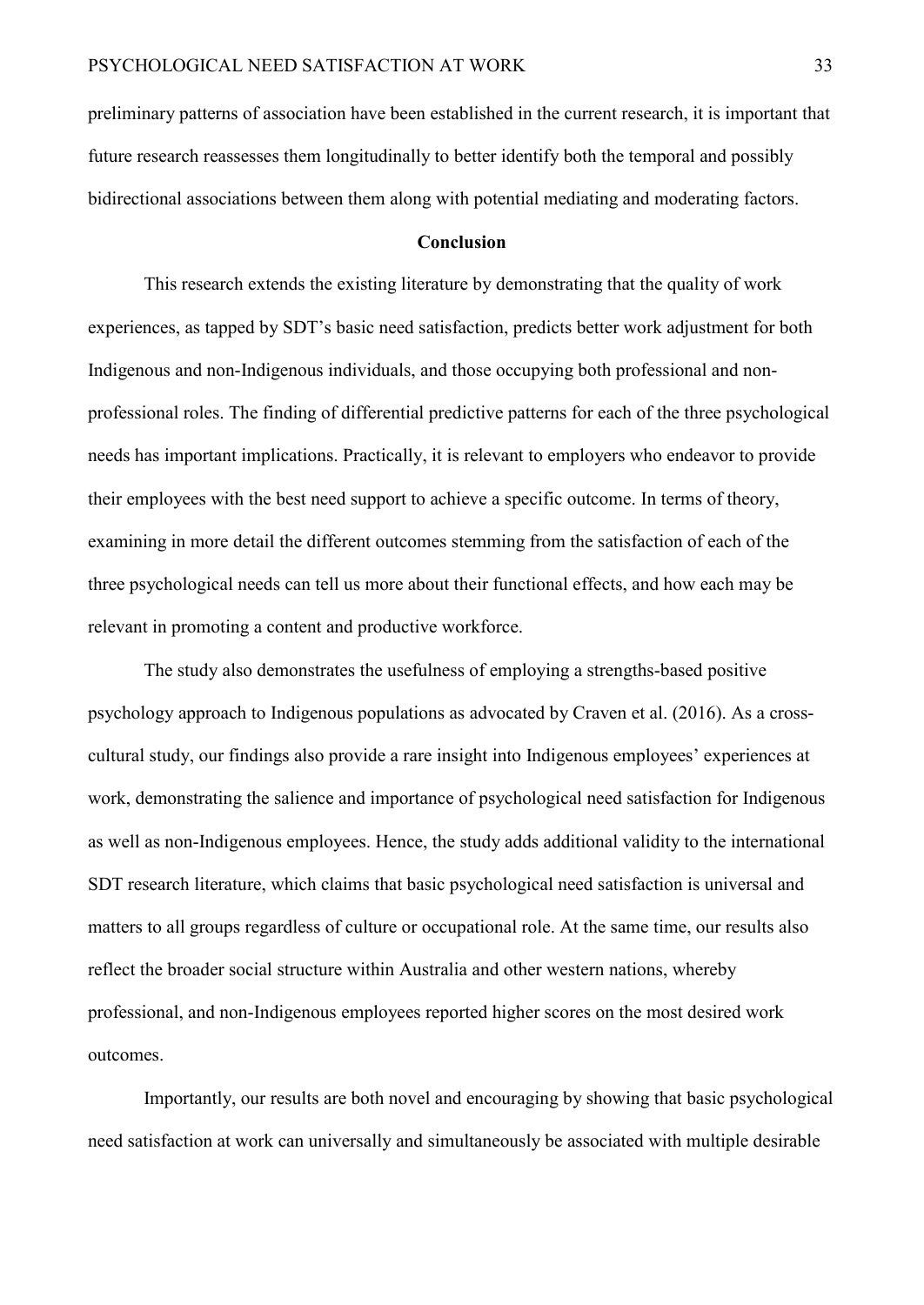work outcomes, while reducing those that are less desirable, in all subgroups examined in the current study. Thus, specifically targeting need satisfaction in the workplace for all employees, regardless of their Indigenous or occupational status, may assist in reducing systemic disparities between these subgroups. The current results also indicated that organizations that invest more in satisfying the basic psychological needs of all their staff may derive greater commitment and productivity from their workers, particularly so for employees in non-professional roles who are currently not having their basic psychological needs met to the same degree as their professional counterparts. For Indigenous employees in particular, our results imply there is a need to better support autonomy satisfaction in the workplace, which is lower relative to their non-Indigenous colleagues.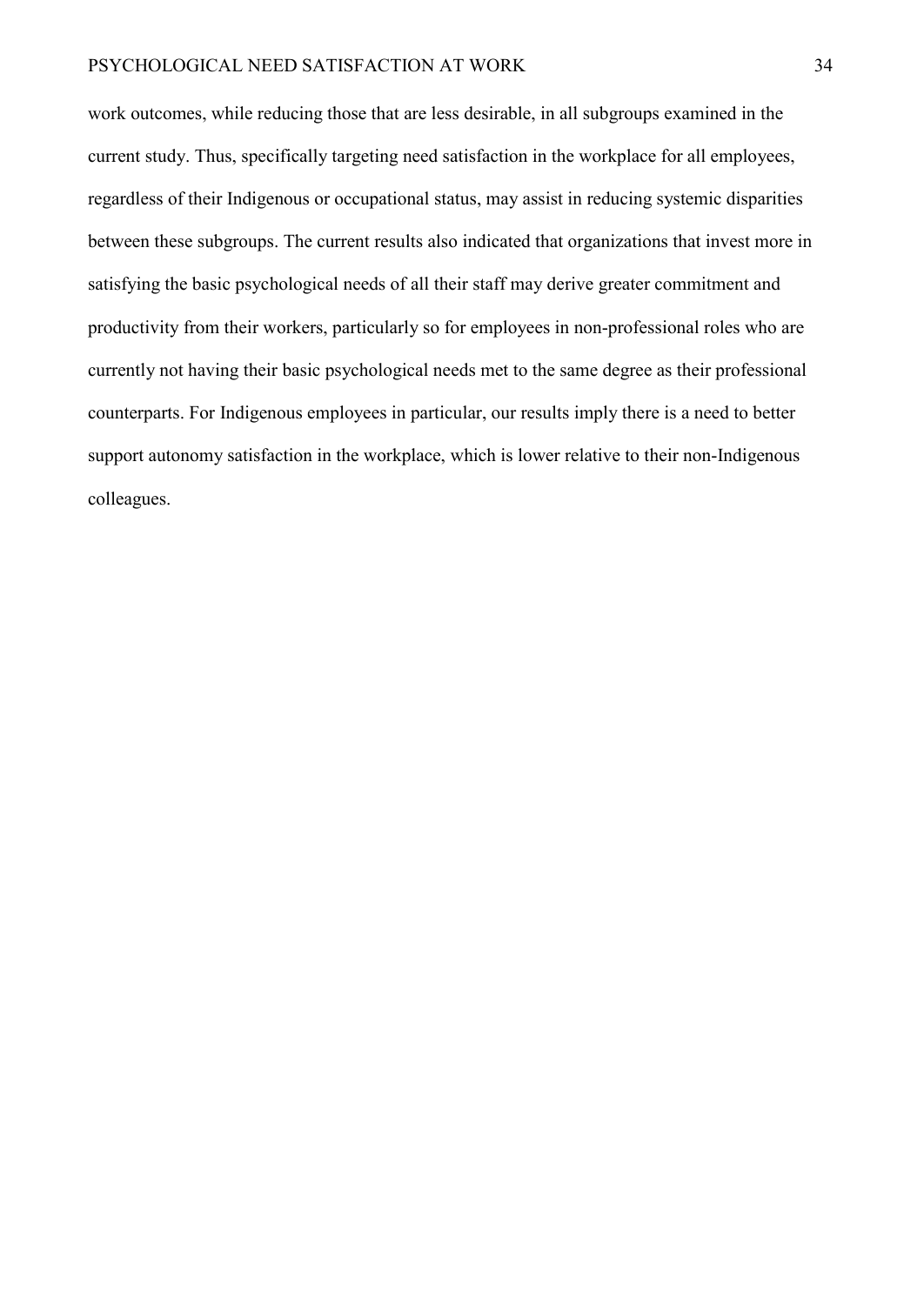#### **References**

- Abualkibash, S. K., & Lera Rodríguez, M. J. (2017). Resilience and basic psychological needs among Palestinian school students. *Bioscience Biotechnology Research Communications, 10 (3), 346-353.*
- Albrecht, S. L. (2015). Challenge demands, hindrance demands, and psychological need satisfaction. *Journal of Personnel Psychology*.
- Aldrup, K., Klusmann, U., & Lüdtke, O. (2017). Does basic need satisfaction mediate the link between stress exposure and well-being? A diary study among beginning teachers. *Learning and Instruction, 50*, 21-30. doi:https://doi.org/10.1016/j.learninstruc.2016.11.005
- Australian Bureau of Statistics. (2013). 1220.0 ANZSCO -- Australian and New Zealand Standard Classification of Occupations, 2013, Version 1.2 Retrieved from https://www.abs.gov.au/AUSSTATS/abs@.nsf/Lookup/1220.0Main+Features12013,%20Ve rsion%201.2?OpenDocument
- Australian Bureau of Statistics. (2018). Estimates of Aboriginal and Torres Strait Islander Australians. Retrieved from https://www.abs.gov.au/ausstats/abs@.nsf/mf/3238.0.55.001
- Australian Institute of Health and Welfare. (2019). *Indigenous Employment*. Canberra: Australian Government Retrieved from https://www.aihw.gov.au/reports/australias-welfare/indigenousemployment#altbox.
- Benjamini, Y., & Hochberg, Y. (1995). Controlling the false discovery rate: a practical and powerful approach to multiple testing. *Journal of the Royal statistical society: series B (Methodological), 57*(1), 289-300.
- Chen, F., Curran, P. J., Bollen, K. A., Kirby, J., & Paxton, P. (2008). An Empirical Evaluation of the Use of Fixed Cutoff Points in RMSEA Test Statistic in Structural Equation Models. *Sociological Methods & Research*, *36*(4), 462–494. https://doi.org/10.1177/0049124108314720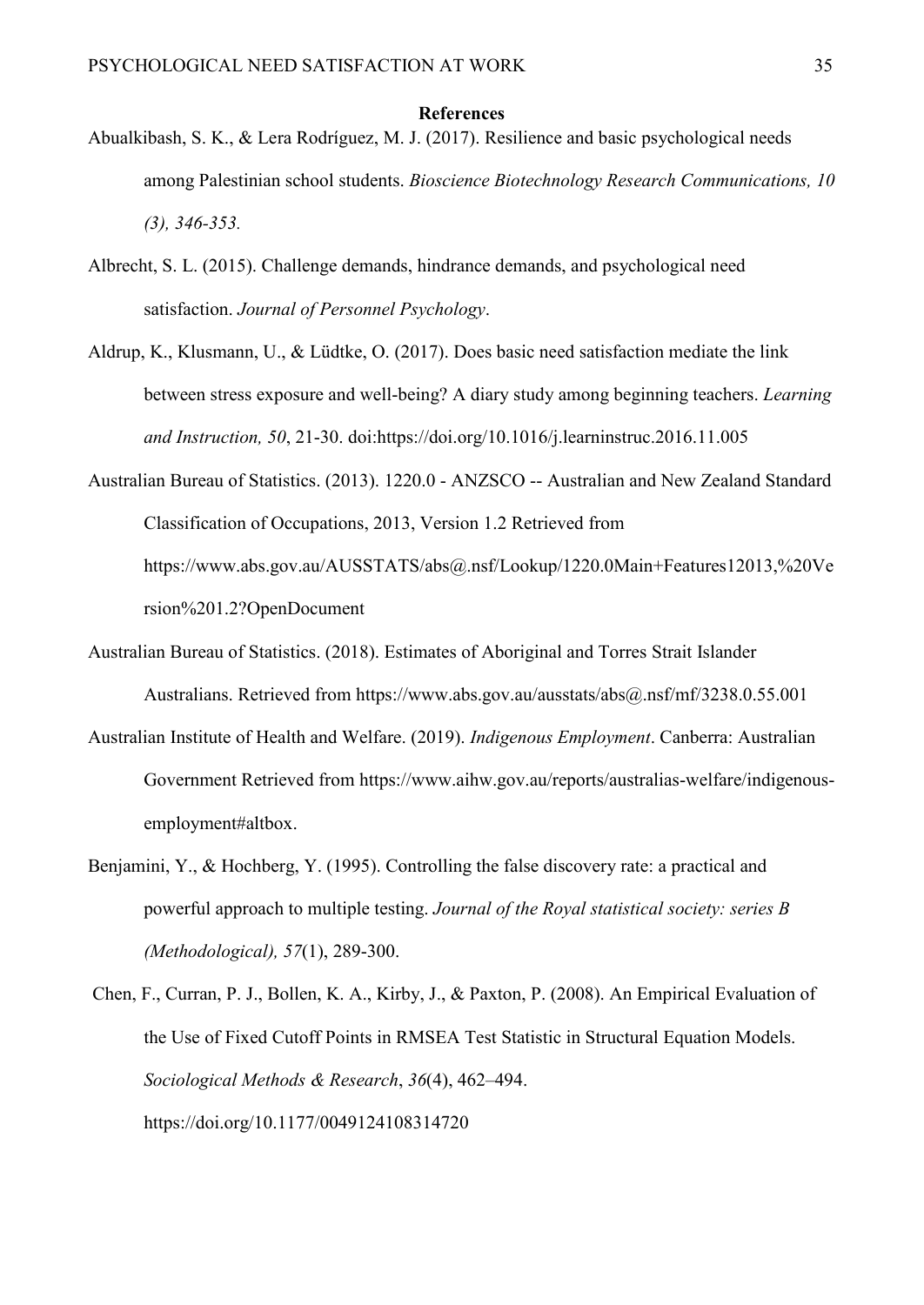- Chen, B., Vansteenkiste, M., Beyers, W., Boone, L., Deci, E. L., Van der Kaap-Deeder, J., . . . Mouratidis, A. (2015). Basic psychological need satisfaction, need frustration, and need strength across four cultures. *Motivation and Emotion, 39*(2), 216-236.
- Cheung, G. W., & Rensvold, R. B. (2002). Evaluating goodness-of-fit indexes for testing measurement invariance. *Structural equation modeling, 9*(2), 233-255.
- Commonwealth of Australia. (2018). *Closing the Gap: Prime Minister's report 2018*. (1925363120). Canberra: Australian Government.
- Cowin, L. S., Johnson, M., Craven, R. G., & Marsh, H. W. (2008). Causal modeling of selfconcept, job satisfaction, and retention of nurses*. International Journal of Nursing Studies, 45*(10), 1449–1459. doi:10.1016/j.ijnurstu.2007.10.009
- Craven, R. G., Dillon, A., & Parbury, N. (Eds.). (2013). *In black and white: Australians all at the crossroads*. Ballan: Connor Court Publishing.
- Craven, R. G., Ryan, R. M., Mooney, J., Vallerand, R. J., Dillon, A., Blacklock, F., & Magson, N. (2016). Toward a positive psychology of indigenous thriving and reciprocal research partnership model. *Contemporary Educational Psychology, 47*, 32-43.
- Crawford, E. R., LePine, J. A., & Rich, B. L. (2010). Linking job demands and resources to employee engagement and burnout: a theoretical extension and meta-analytic test. *Journal of Applied Psychology, 95*(5), 834.
- Deci, E. L., Olafsen, A. H., & Ryan, R. M. (2017). Self-determination theory in work organizations: The state of a science*. Annual Review of Organizational Psychology and Organizational Behavior, 4*, 19-43.
- Deci, E. L., & Ryan, R. M. (2000). The" what" and" why" of goal pursuits: Human needs and the self-determination of behavior. *Psychological inquiry, 11*(4), 227-268.
- Dhir, R. K. (2015). Indigenous peoples in the world of work in Asia and the Pacific: a status report. International Labour Office – Geneva: ILO. Retrieved July 26 from[:](about:blank)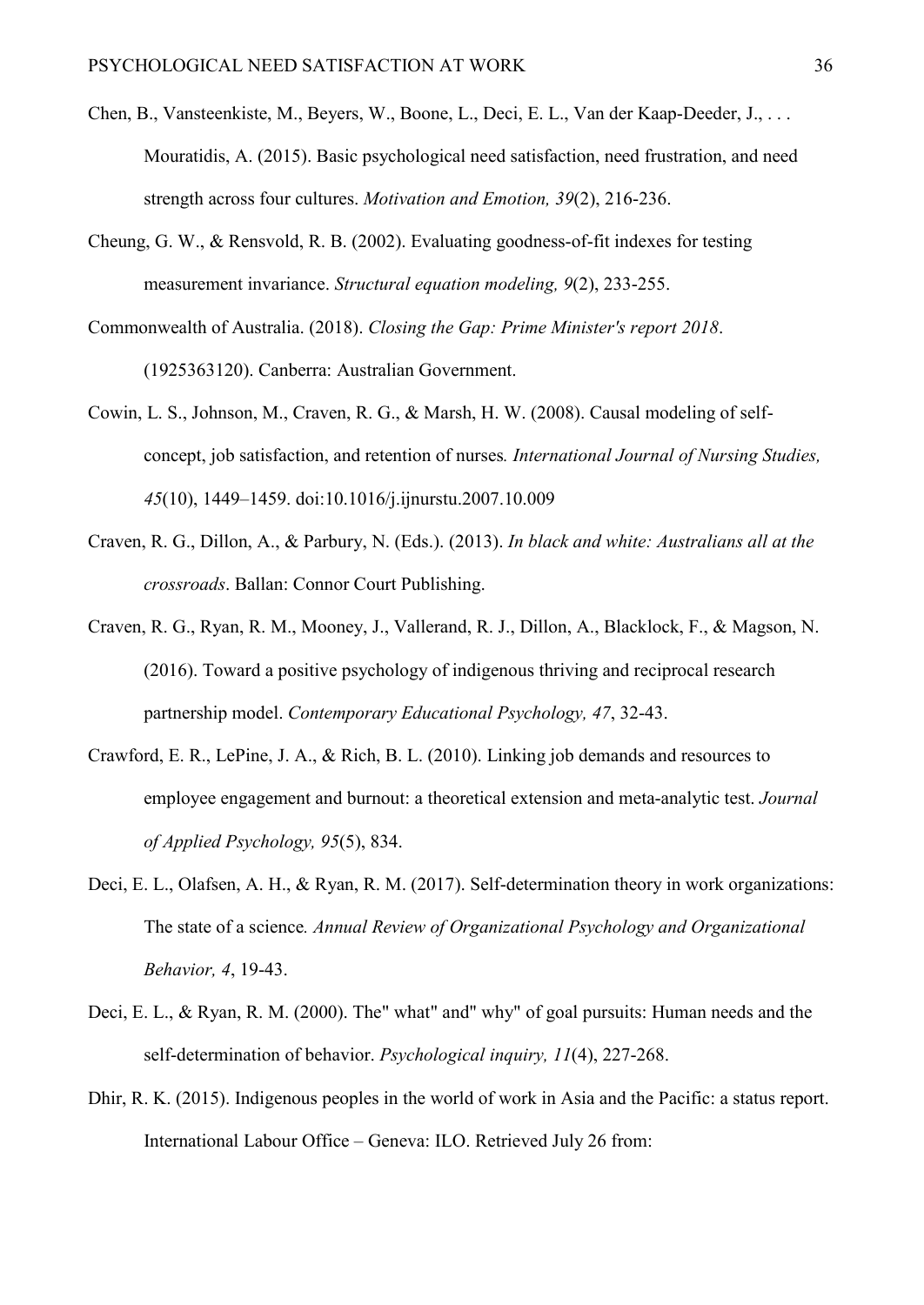[https://www.ilo.org/wcmsp5/groups/public/---dgreports/--](about:blank) [gender/documents/publication/wcms\\_438853.pdf](about:blank)

- Diamantopoulos, A., & Siguaw, J. (2000). Introducing LISREL: A guide for structural equation modeling. In: California: Sage Publications Inc.
- Dillon, A., Craven, R. G., Kaur, G., & Yeung, A. S. (2020). Support for Aboriginal and non-Aboriginal Australian students' wellbeing at school. *International Journal of Educational Research, 99*, 101520.
- Dubreuil, P., Laughrea, M., Morin, A. J., Courcy, F., & Loiselle, O. (2009). Role stressors and burnout: effects of social relationships. *International Journal of Business and Management, 4*(9), 3-16.
- Durmush, G., Craven, R. G., Brockman, R., Yeung, A. S., Mooney, J., Turner, K., & Guenther, J. (2021). Empowering the voices and agency of Indigenous Australian youth and their wellbeing in higher education. *International Journal of Educational Research*, 109, 1-11. [https://doi.org/10.1016/j.ijer.2021.101798](about:blank)
- Gagné, M., Deci, E. L., & Ryan, R. M. (2018). Self-determination theory applied to work motivation and organizational behavior. In D. S. Ones, N. Anderson, C. Viswesvaran & H. K. Sinangil (Eds.), *Handbook of industrial, work, and organizational psychology* (Vol. 2, 2nd edn., pp. 97–121). Thousand Oaks, CA: Sage.
- Geisinger, K. F., & McCormick, C. (2013). Testing and assessment in cross-cultural psychology. In J. R. Graham, J. A. Naglieri, & I. B. Weiner (Eds.), *Handbook of psychology: Assessment psychology* (pp. 114–139). John Wiley & Sons, Inc.
- Gillet, N., Forest, J., Benabou, C., & Bentein, K. (2015). The effects of organizational factors, psychological need satisfaction and thwarting, and affective commitment on workers' wellbeing and turnover intentions. *Le Travail Humain, 78*(2), 119-140.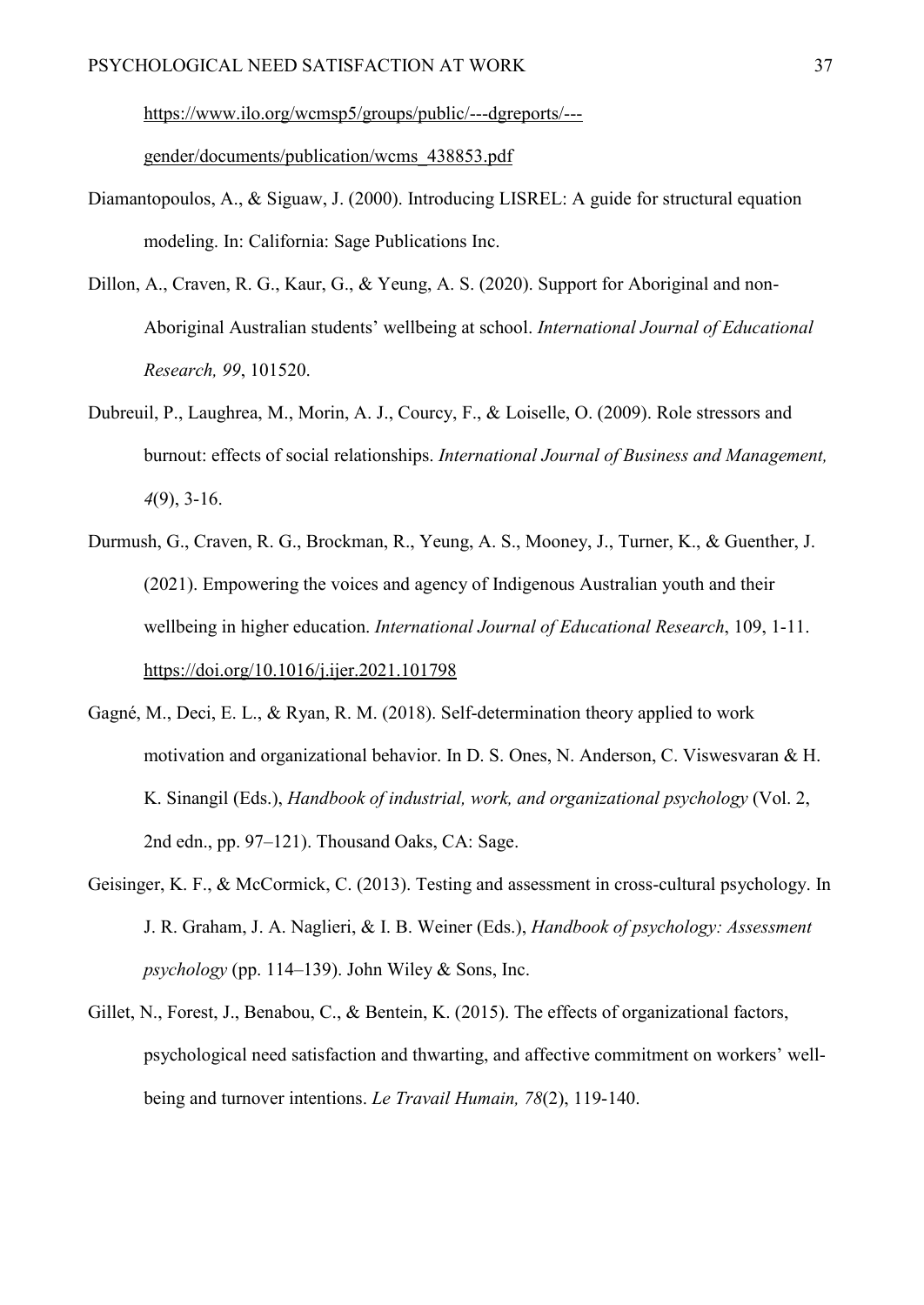- Gillet, N., Fouquereau, E., Lafrenière, M.-A. K., & Huyghebaert, T. (2016). Examining the roles of work autonomous and controlled motivations on satisfaction and anxiety as a function of role ambiguity. *The Journal of Psychology, 150*(5), 644-665.
- Gravetter, F., & Wallnau, L. (2014). Essentials of statistics for the behavioral sciences (*Vol. 8*), Cengage Learning: Boston, MA.
- Haar, J. M., & Roche, M. (2010). *Self-determination theory approach to indigenous workers and working with family.* Paper presented at the Proceedings of the 24th Annual Australian and New Zealand Academy of Management Conference, Adelaide, Australia.
- Hair, J. F., Anderson, R. E., Tatham, R. L., & Black, W. C. (1995). Multivariate data analysis New York. *NY: Macmillan*.
- Haynes, C. E., Wall, T. D., Bolden, R. I., Stride, C., & Rick, J. E. (1999). Measures of perceived work characteristics for health services research: Test of a measurement model and normative data. *British Journal of Health Psychology, 4*(3), 257-275.
- Hu, L. t., & Bentler, P. M. (1999). Cutoff criteria for fit indexes in covariance structure analysis: Conventional criteria versus new alternatives. *Structural Equation Modeling: a Multidisciplinary Journal, 6*(1), 1-55.
- Hunter, B., & Gray, M. (2018). Occupational mobility of Indigenous and other Australians. *Australian Journal of Labour Economics, 20*(2), 149.
- Hussain, S. T., Lei, S., Abideen, Z., & Hussain, S. H. (2015). Motivation in the perspective of selfdetermination theory (SDT) between work environment and job satisfaction in banking sector. *International Business Research, 8*(11), 39.
- IBM Corp. (2017). SPSS Statistics for Windows, Version 25.0. Armonk, NY: IBM Corp.
- Jaramillo, F., Mulki, J. P., & Solomon, P. (2006). The Role of Ethical Climate on Salesperson's Role Stress, Job Attitudes, Turnover Intention, and Job Performance. *Journal of Personal Selling & Sales Management, 26*(3), 271-282. doi:10.2753/PSS0885-3134260302.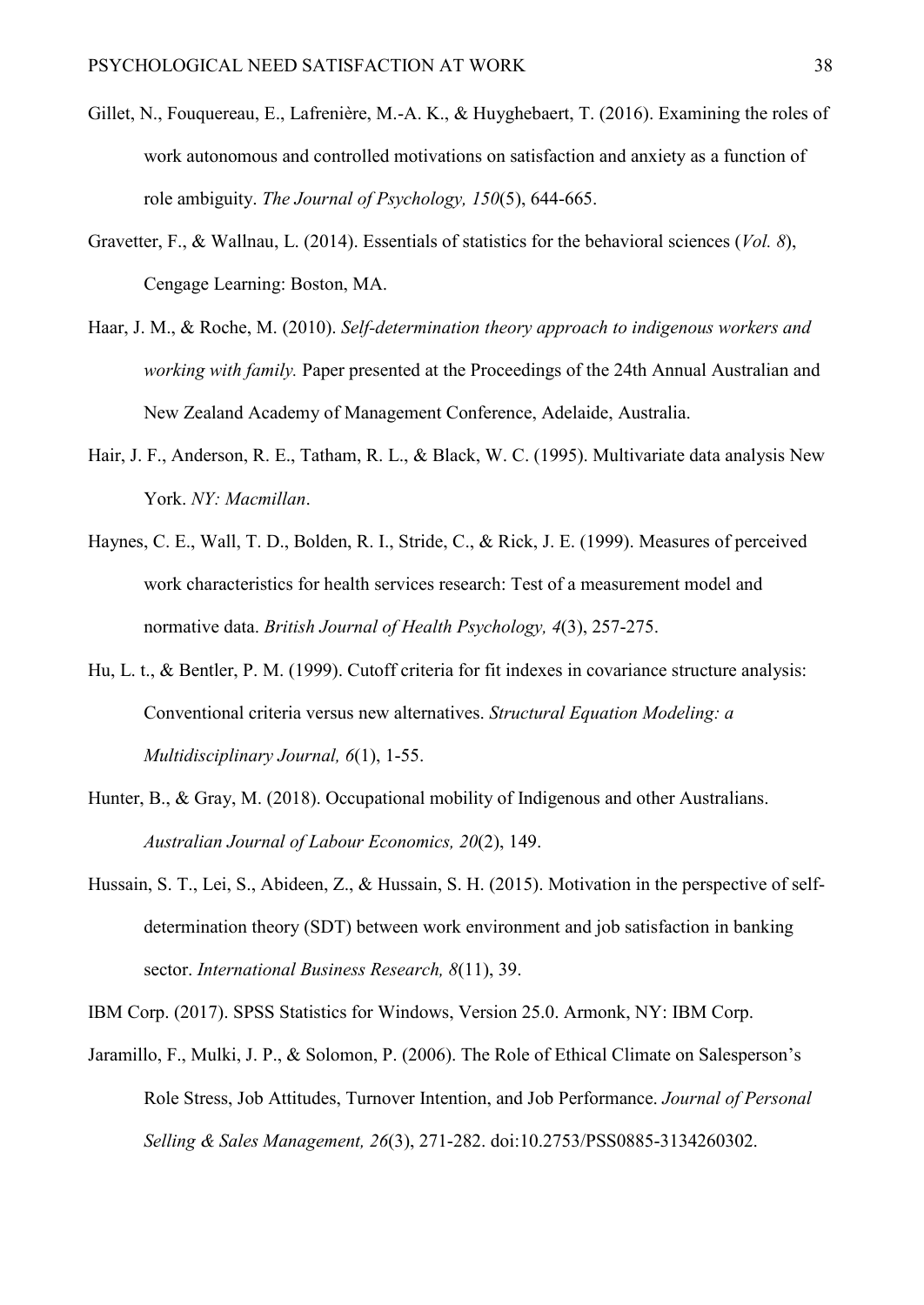- Jong, J. (2016). The Role of Performance Feedback and Job Autonomy in Mitigating the Negative Effect of Role Ambiguity on Employee Satisfaction. *Public Performance & Management Review*, *39*(4), 814–834.<https://doi.org/10.1080/15309576.2015.1137771>
- Kawai, N., & Mohr, A. (2015). The Contingent Effects of Role Ambiguity and Role Novelty on Expatriates' Work-related Outcomes. *British Journal of Management, 26*(2), 163-181. doi:10.1111/1467-8551.12089
- King, D. D., Newman, A., & Luthans, F. (2016). Not if, but when we need resilience in the workplace. *Journal of Organizational behavior, 37*(5), 782-786.
- Kirmayer, L. J., & Brass, G. (2016). Addressing global health disparities among Indigenous peoples. *The Lancet, 388*(10040), 105-106.
- Kraemer, H., Kiernan, M., Essex, M., & Kupfer, D. J. (2008). How and why criteria defining moderators and mediators differ between the Baron & Kenny and MacArthur approaches. *Health Psychology, 27*(2S), S101.
- Lahn, J. (2018). *Aboriginal professionals: work, class and culture*: The Australian National University.
- Langton, M. (2013). The quiet revolution: Indigenous people and the resources boom. Boyer Lectures 2012. *Sydney: Australian Broadcasting Corporation Books*.
- Little, R. J. (1988). A test of missing completely at random for multivariate data with missing values. *Journal of the American Statistical Association, 83*(404), 1198-1202.
- Liu, Y., Raza, J., Zhang, J., Zhu, N., & Gul, H. (2020). Linking autonomy support and health at work: The self-determination theory perspective. *Current Psychology*, 1-13. <https://doi.org/10.1007/s12144-020-00884-0>
- Marmot, M. (2006). Health in an unequal world: social circumstances, biology and disease. *Clinical Medicine, 6*(6), 559-572.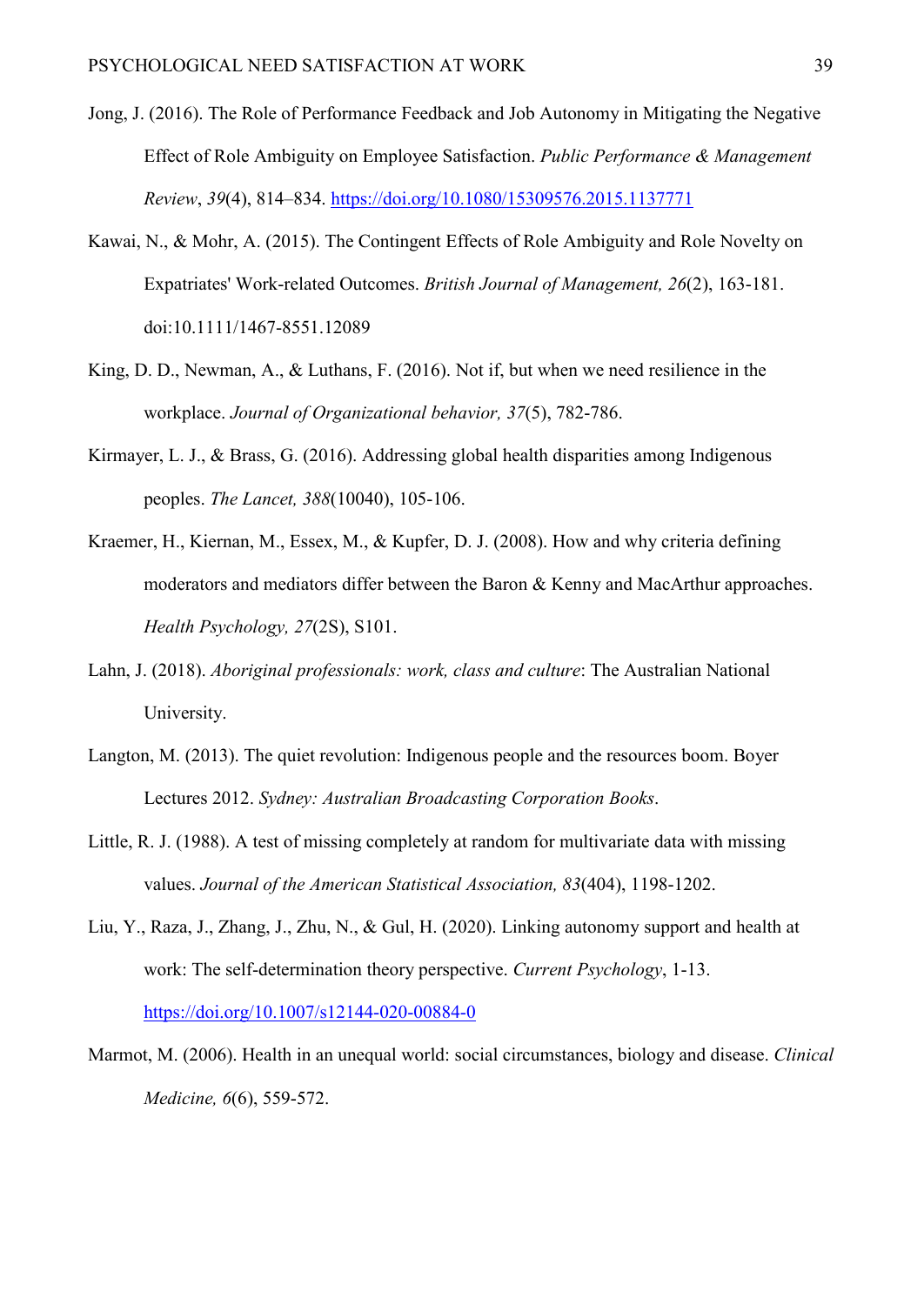- Martin, A. J., & Marsh, H. W. (2008). Workplace and academic buoyancy: Psychometric assessment and construct validity amongst school personnel and students. *Journal of Psychoeducational Assessment, 26*(2), 168-184.
- Maxwell, S. E., & Cole, D. A. (2007). Bias in cross-sectional analyses of longitudinal mediation. *Psychological methods, 12*(1), 23.
- Maxwell, S. E., Cole, D. A., & Mitchell, M. A. (2011). Bias in cross-sectional analyses of longitudinal mediation: Partial and complete mediation under an autoregressive model. *Multivariate Behavioral Research, 46*(5), 816-841.
- Maydeu-Olivares, A. (2017). Maximum likelihood estimation of structural equation models for continuous data: Standard errors and goodness of fit. *Structural Equation Modeling: A Multidisciplinary Journal, 24*(3), 383-394.
- McFarlane, B., & Kennedy, J. (2006). The Implications of Cultural Values in Workplace Cultures: Australian Indigenous Employees Within Mainstream Australian Organisations. *Journal of Management and Organization*, 1–17. Retrieved June 10, 2021, from https://www.anzam.org/wp-content/uploads/pdf-

manager/2195\_MCFARLANE\_PAPER.PDF

- Menard, S. (1995). Applied Logistic Regression Analysis: Sage University Series. *Thousand Oaks*. Milenkovic, M. (2019). 42 Worrying Workplace Stress Statistics. Retrieved from https://www.stress.org/42-worrying-workplace-stress-statistics
- Morin, A. J., Madore, I., Morizot, J., Boudrias, J.-S., & Tremblay, M. (2009). Multiple targets of workplace affective commitment: Factor structure and measurement invariance of the Workplace Affective Commitment Multidimensional Questionnaire. *Advances in Psychology Research, 59*(1), 45-75.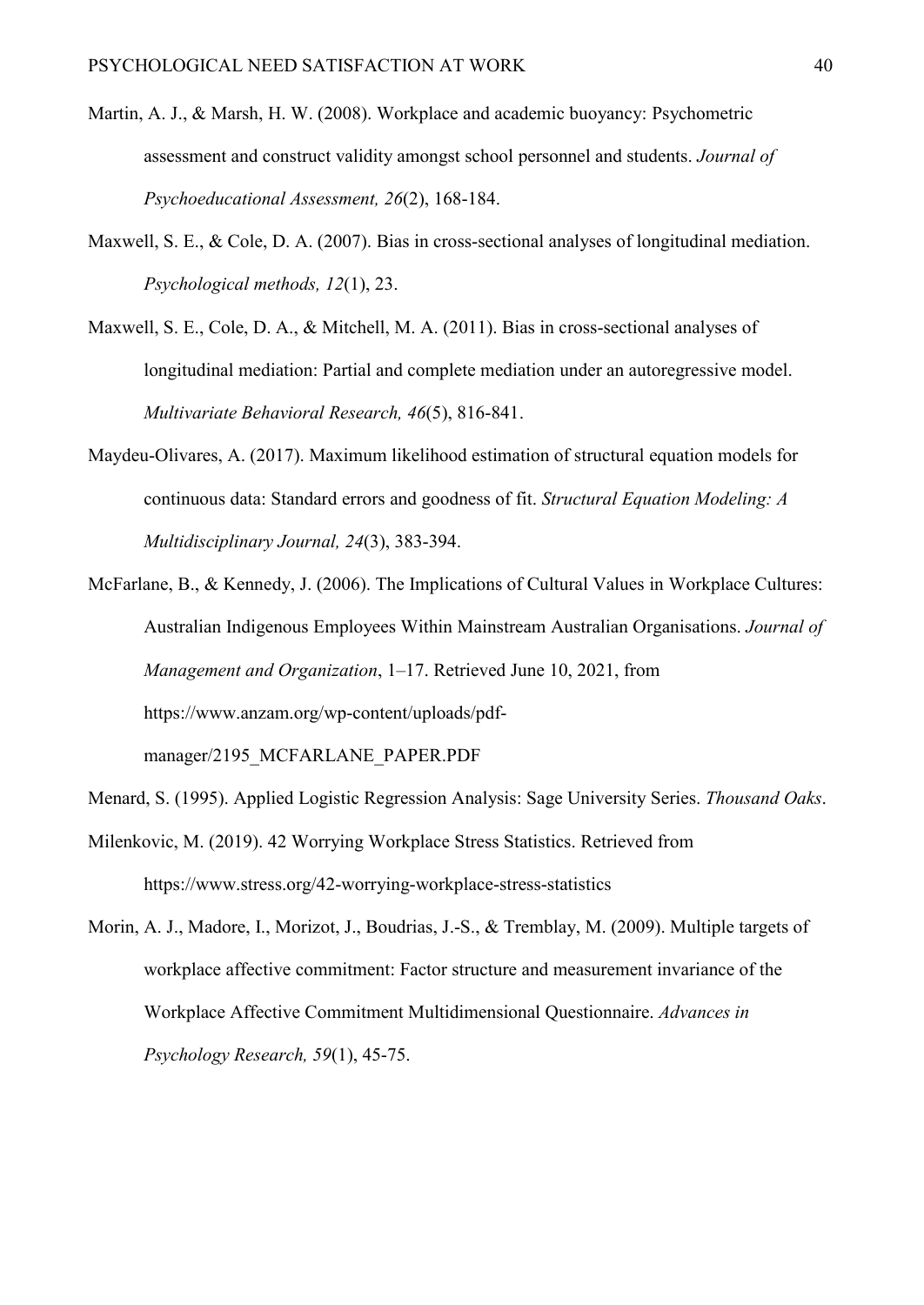- Morris, P. S., Leach, A. J., Silberberg, P., Mellon, G., Wilson, C., Hamilton, E., & Beissbarth, J. (2005). Otitis media in young Aboriginal children from remote communities in Northern and Central Australia: a cross-sectional survey. *BMC pediatrics*, *5*(1), 1-10.
- Muthén, L., & Muthén, B. (2015). Mplus. *The comprehensive modelling program for applied researchers: user's guide, 5*.
- Naemi, A. M. (2018). Relationship between basic psychological needs satisfaction with resilience and marital satisfaction in teachers. *International Journal of Educational and Psychological Researches, 4*(2), 78.
- National Statement on Ethical Conduct in Human Research 2007 (Updated 2018). The National Health and Medical Research Council, the Australian Research Council and Universities Australia. Canberra: Commonwealth of Australia.
- Reeve, J., Ryan, R. M., & Deci, E. L. (2018). Sociocultural influences on student motivation as viewed through the lens of self-determination theory. In G. A. D. Liem & D. M. McInerney (Eds.), *Big theories revisited 2*, (pp. 31-60). Charlotte, NC: Information Age Press.
- Rigby, C. S. & Ryan, R. M. (2018). Self-Determination Theory in human resource development: New directions and practical considerations. *Advances in Developing Human Resources, 20*(2), 133–147. doi:10.1177/1523422318756954.
- Richer, S. F., Blanchard, C., & Vallerand, R. J. (2002). A motivational model of work turnover. *Journal of Applied Social Psychology, 32*(10), 2089-2113.
- Ryan, R. M., & Deci, E. L. (2000). Self-determination theory and the facilitation of intrinsic motivation, social development, and well-being. *American psychologist, 55*(1), 68.
- Ryan, R. M., & Deci, E. L. (2017). *Self-determination theory: Basic psychological needs in motivation, development, and wellness*: Guilford Publications.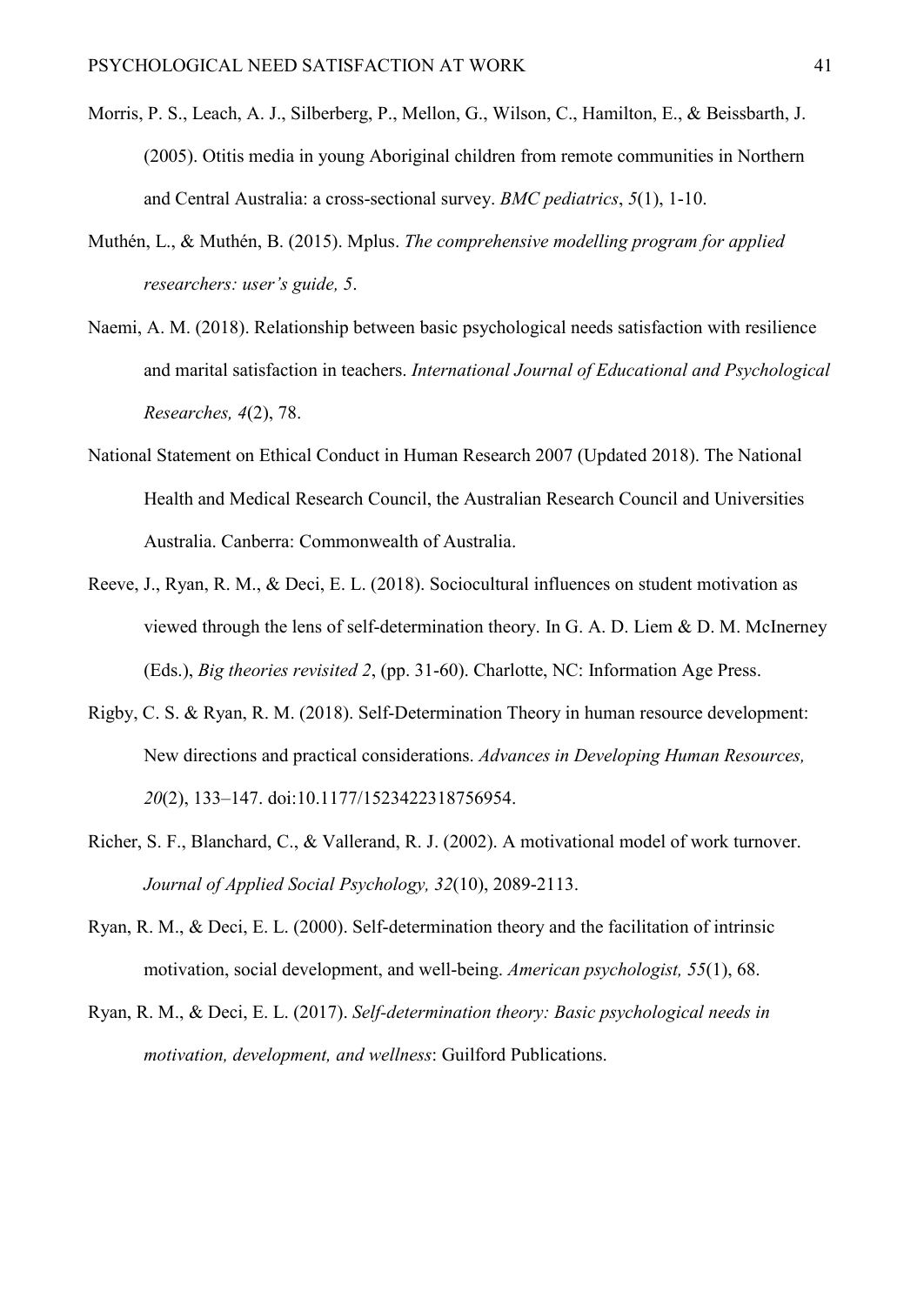- Ryan, R. M., & Deci, E. L. (2019). Research on intrinsic and extrinsic motivation is alive, well, and reshaping  $21^{st}$ -century management approaches: Brief reply to Locke & Schattke (2019). *Motivation Science, 5*(4), 291-294. doi: 10.1037/mot0000128
- Schultz, L., Blanpied, G., Borozdin, K., Fraser, A., Klimenko, A., Hengartner, N., . . . Sossong, M. (2006). *ML/EM reconstruction algorithm for cosmic ray muon tomography.* Paper presented at the 2006 IEEE Nuclear Science Symposium Conference Record San Diego, CA..
- Schumacker, R. E., & Lomax, R. G. (1996). A beginner's guide to structural equation modeling. Mahwah, NJ: L. *L. Erlbaum Associates*.
- Slemp, G. R., Kern, M. L., Patrick, K. J., & Ryan, R. M. (2018). Leader autonomy support in the workplace: A meta-analytic review. *Motivation and Emotion, 42*(5), 706-724.
- Slemp, G. R., Kern, M. L., & Vella-Brodrick, D. A. (2015). Workplace well-being: The role of job crafting and autonomy support. *Psychology of Well-being*, *5*(1), 7.
- Soenens, B., Vansteenkiste, M., & Van Petegem, S. (2015). Let us not throw out the baby with the bathwater: Applying the principle of universalism without uniformity to autonomy-supportive and controlling parenting. *Child Development Perspectives*, 9(1), 44-49.
- Spreitzer, G. M., & Porath, C. (2014). Self-determination as nutriment for thriving: Building an integrative model of human growth at work. *The Oxford handbook of work engagement, motivation, and self-determination theory*, *90*, 245–258.

Tabachnick, B. G., & Fidell, L. S. (2013). *Using Multivariate Statistics*. Boston: Allyn and Bacon.

The Lowitja Institute. (2019). *Our Choices Our Voices: Close the gap*. Retrieved from https://www.humanrights.gov.au/our-work/aboriginal-and-torres-strait-islander-socialjustice/publications/close-gap-report-our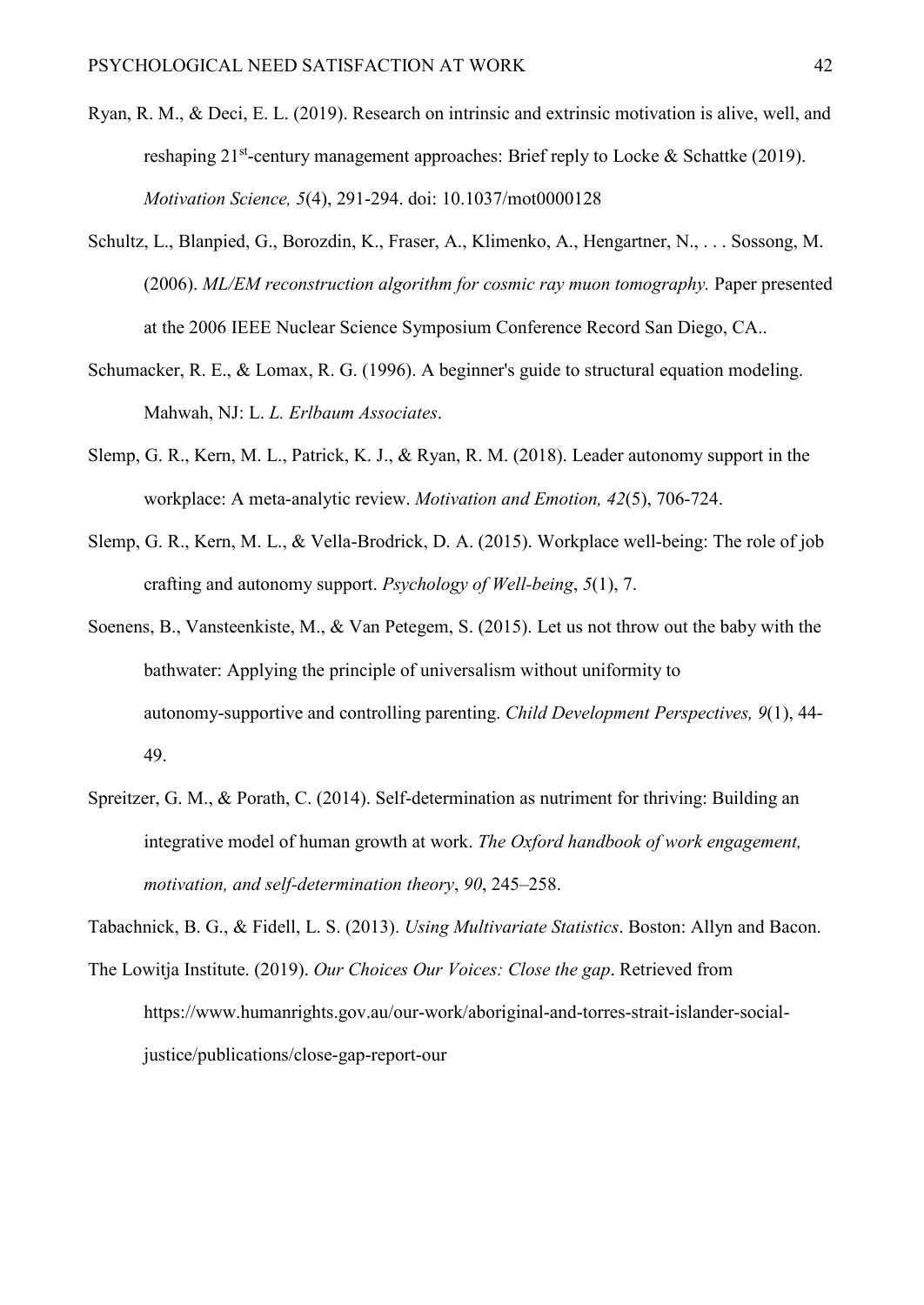- Van den Broeck, A., Ferris, D. L., Chang, C.-H., & Rosen, C. C. (2016). A Review of Self-Determination Theory's Basic Psychological Needs at Work. *Journal of Management, 42*(5), 1195-1229. doi:10.1177/0149206316632058
- Van den Broeck, A., Howard, J. L., Van Vaerenbergh, Y., Leroy, H., & Gagné, M. (2021). Beyond intrinsic and extrinsic motivation: A meta-analysis on self-determination theory's multidimensional conceptualization of work motivation. *Organizational Psychology Review*, 20413866211006173.
- van Hooff, M. L., & Geurts, S. A. (2015). Need satisfaction and employees' recovery state at work: A daily diary study. *Journal of Occupational Health Psychology, 20*(3), 377.
- Vanishree, P. (2014). Impact of role ambiguity, role conflict and role overload on job stress in small and medium scale industries. *Research Journal of Management Sciences, 2319*, 1171.
- Weng, Q., McElroy, J. C., Morrow, P. C., & Liu, R. (2010). The relationship between career growth and organizational commitment. *Journal of Vocational Behavior, 77*, 391-400.
- Winwood, P. C., Colon, R., & McEwen, K. (2013). A practical measure of workplace resilience: developing the resilience at work scale. *Journal of Occupational and Environmental Medicine, 55*(10), 1205-1212.
- Zhou, Q., Martinez, L. F., Ferreira, A. I., & Rodrigues, P. (2016). Supervisor support, role ambiguity and productivity associated with presenteeism: A longitudinal study. *Journal of Business Research, 69*(9), 3380-3387. doi:https://doi.org/10.1016/j.jbusres.2016.02.006.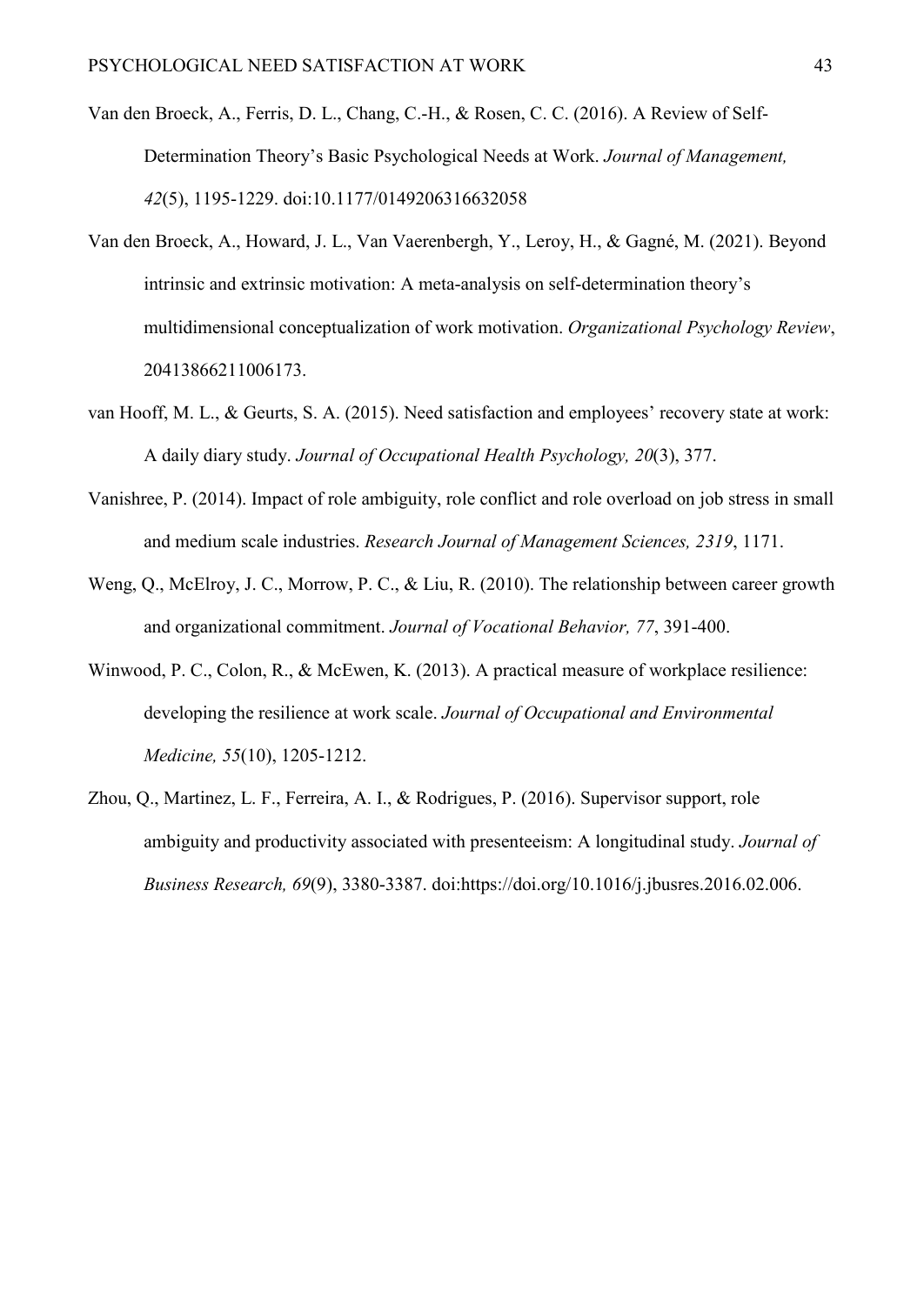# **Table 1**

# *Participant characteristics*

|                 |                              | Total<br>$n$ (%) | Indigenous<br>$n(^{0}/_{0})$ | Non-<br>Indigenous<br>$n(^{0}/_{0})$ | Professiona<br>1<br>$n$ (%) | Non-<br>Professional<br>$n$ (%) |  |  |  |
|-----------------|------------------------------|------------------|------------------------------|--------------------------------------|-----------------------------|---------------------------------|--|--|--|
| N/n             |                              | 1146             | 559 (48.8)                   | 587 (51.2)                           | 749 (65.4)                  | 397 (34.6)                      |  |  |  |
| Age             | Range                        | 18-81            | 18-81                        | 18-62                                | 20-81                       | 18-71                           |  |  |  |
|                 | Mean                         | 43.54            | 42.02                        | 44.09                                | 45.86                       | 39.16                           |  |  |  |
|                 | (SD)                         | (12.83)          | (12.63)                      | (12.87)                              | (11.86)                     | (13.45)                         |  |  |  |
| Sex             | Men                          | 448 (39.1)       | 187(33.5)                    | 261 (44.5)                           | 257 (34.3)                  | 191(48.1)                       |  |  |  |
|                 | Women                        | 698 (60.9)       | 372(66.5)                    | 326 (55.5)                           | 492 (65.7)                  | 206(51.8)                       |  |  |  |
| Education       | Primary                      | 6(0.5)           | 3(0.5)                       | 3(0.5)                               | 1(0.1)                      | 5(1.3)                          |  |  |  |
|                 | Lower<br>Secondary           | 53 $(4.6)$       | 34(6.1)                      | 19(3.2)                              | 13(1.7)                     | 40(10.1)                        |  |  |  |
|                 | Upper<br>Secondary           | 85(7.4)          | 44 (7.9)                     | 41 $(7.0)$                           | 22(2.9)                     | 63 (15.9)                       |  |  |  |
|                 | Post-secondary               | 329(28.8)        | 196(35.1)                    | 133 (22.9)                           | 124(16.5)                   | 205(51.7)                       |  |  |  |
|                 | <b>Bachelor Degree</b>       | 402(35.1)        | 199(35.6)                    | 203 (34.6)                           | 337(45)                     | 65(16.4)                        |  |  |  |
|                 | Master's Degree              | 194 (16.9)       | 62(11.1)                     | 132(22.5)                            | 179 (23.9)                  | 15(3.8)                         |  |  |  |
|                 | <b>Doctoral Degree</b>       | 72(6.3)          | 20(3.6)                      | 52 $(8.9)$                           | 71(9.5)                     | 1(0.3)                          |  |  |  |
|                 | Other                        | 5(0.4)           | 1(0.2)                       | 4(0.7)                               | 2(0.3)                      | 3(0.8)                          |  |  |  |
| Income<br>(p/w) | Nil                          | 44(3.8)          | 21(3.8)                      | 23(3.9)                              | 22(2.9)                     | 22(5.5)                         |  |  |  |
|                 | $$1-300$                     | 64(5.6)          | 39(7.0)                      | 25(4.4)                              | 26(3.5)                     | 38(9.6)                         |  |  |  |
|                 | $$301 - 600$                 | 96(7.4)          | 45(8.0)                      | 51(8.7)                              | 44(5.9)                     | 52(13.1)                        |  |  |  |
|                 | \$601-1000                   | 144 (12.6)       | 65(11.6)                     | 79 (13.5)                            | 66(8.8)                     | 78 (19.7)                       |  |  |  |
|                 | $$1001 - 1500$               | 299 (26.1)       | 163(29.2)                    | 136(23.2)                            | 167(22.3)                   | 132(33.2)                       |  |  |  |
|                 | $$1501 - 2000$               | 249 (21.7)       | 133(23.8)                    | 116(19.8)                            | 197(26.3)                   | 52(13.1)                        |  |  |  |
|                 | $$2000+$                     | 250(21.8)        | 93 (16.6)                    | 157(26.7)                            | 227(30.3)                   | 23(5.8)                         |  |  |  |
| Employed        | No                           | 119(10.4)        | 60(10.7)                     | 59 $(10.1)$                          | 55 $(7.3)$                  | 64(16.1)                        |  |  |  |
|                 | Yes                          | 1027(89.6)       | 499 (89.3)                   | 528 (89.9)                           | 694 (92.7)                  | 333 (83.9)                      |  |  |  |
|                 | Full time                    | 893 (77.9)       | 440 (78.7)                   | 453 (77.2)                           | 599 (80)                    | 294 (74.1)                      |  |  |  |
| Residing        | Urban                        | 748 (65.3)       | 362(64.8)                    | 386 (65.8)                           | 540 (72.1)                  | 208 (52.4)                      |  |  |  |
|                 | Rural                        | 349 (30.5)       | 181 (32.4)                   | 168(28.6)                            | 179 (23.9)                  | 170 (42.8)                      |  |  |  |
|                 | Other/missing                | 49(4.3)          | 16(2.9)                      | 33(5.6)                              | 30(4)                       | 19(4.8)                         |  |  |  |
|                 | Indigenous Status x Job type | Professional (n) | $\%$                         | non-Professional (n)                 | $\%$                        |                                 |  |  |  |
| Indigenous      |                              | 343              | 45.8                         | 216                                  |                             | 54.4                            |  |  |  |
| non-Indigenous  |                              | 406              | 54.2                         | 181                                  |                             | 45.6                            |  |  |  |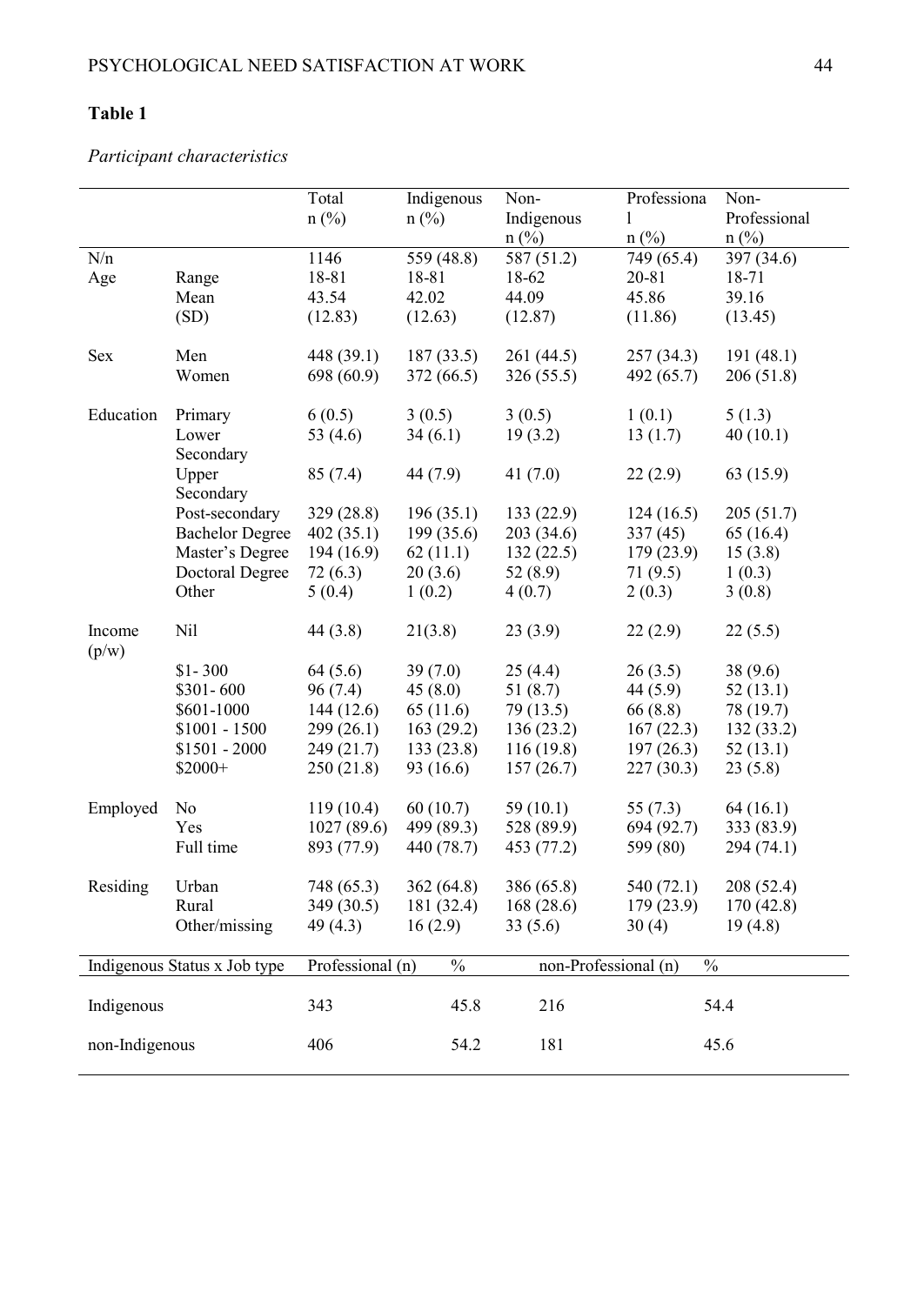# **Table 2**

| Scale                     | Total $(N=1146)$ | Indigenous ( $n = 559$ ) | non-Indigenous ( $n = 587$ ) | Professionals ( $n = 749$ ) | non-Professionals ( $n = 397$ ) |
|---------------------------|------------------|--------------------------|------------------------------|-----------------------------|---------------------------------|
| Autonomy                  | 4.68(.98)        | 4.62(.99)                | 4.74(.96)                    | 4.82(.92)                   | 4.43(1.04)                      |
| Relatedness               | 4.64(.96)        | 4.61(.97)                | 4.67(.95)                    | 4.72(.91)                   | 4.49(1.04)                      |
| Competence                | 5.05(.78)        | 5.01(.82)                | 5.08(.73)                    | 5.16(.68)                   | 4.84(.91)                       |
| Time in Job               | 72.12 (90.80)    | 60.38 (77.24)            | 83.23 (100.81)               | 75.90 (95.51)               | 64.95 (80.74)                   |
| Role Ambiguity            | 2.20(.88)        | 2.29(.93)                | 2.21(.81)                    | 2.19(0.83)                  | 2.38(.95)                       |
| Resilience at Work        | 4.47(.82)        | 4.44(.86)                | 4.48(.79)                    | 4.49(0.79)                  | 4.42(.88)                       |
| Commit to Work            | 4.07(1.05)       | 4.07(1.10)               | 4.06(1.01)                   | 4.14(1.01)                  | 3.93(1.11)                      |
| <b>Commit to Profess</b>  | 4.41(1.12)       | 4.32(1.12)               | 4.50(1.12)                   | 4.59(1.03)                  | 4.08(1.21)                      |
| <b>Commit to Progress</b> | 4.37(1.02)       | 4.46(1.00)               | 4.28(1.04)                   | 4.39(1.03)                  | 4.33(1.01)                      |
| Job Satisfaction          | 5.01(.87)        | 4.98(.88)                | 5.05(.86)                    | 5.16(.77)                   | 4.73(0.98)                      |

*Mean scores and standard deviations of key study variables for the total sample and stratified by Indigenous status and occupation type*

*Note.* Commit to Work = Commitment to Work, Commit to Profess = Commitment to current profession, Commit to Progress = Commitment to career

progression, Time in Job = Number of months employed in current job.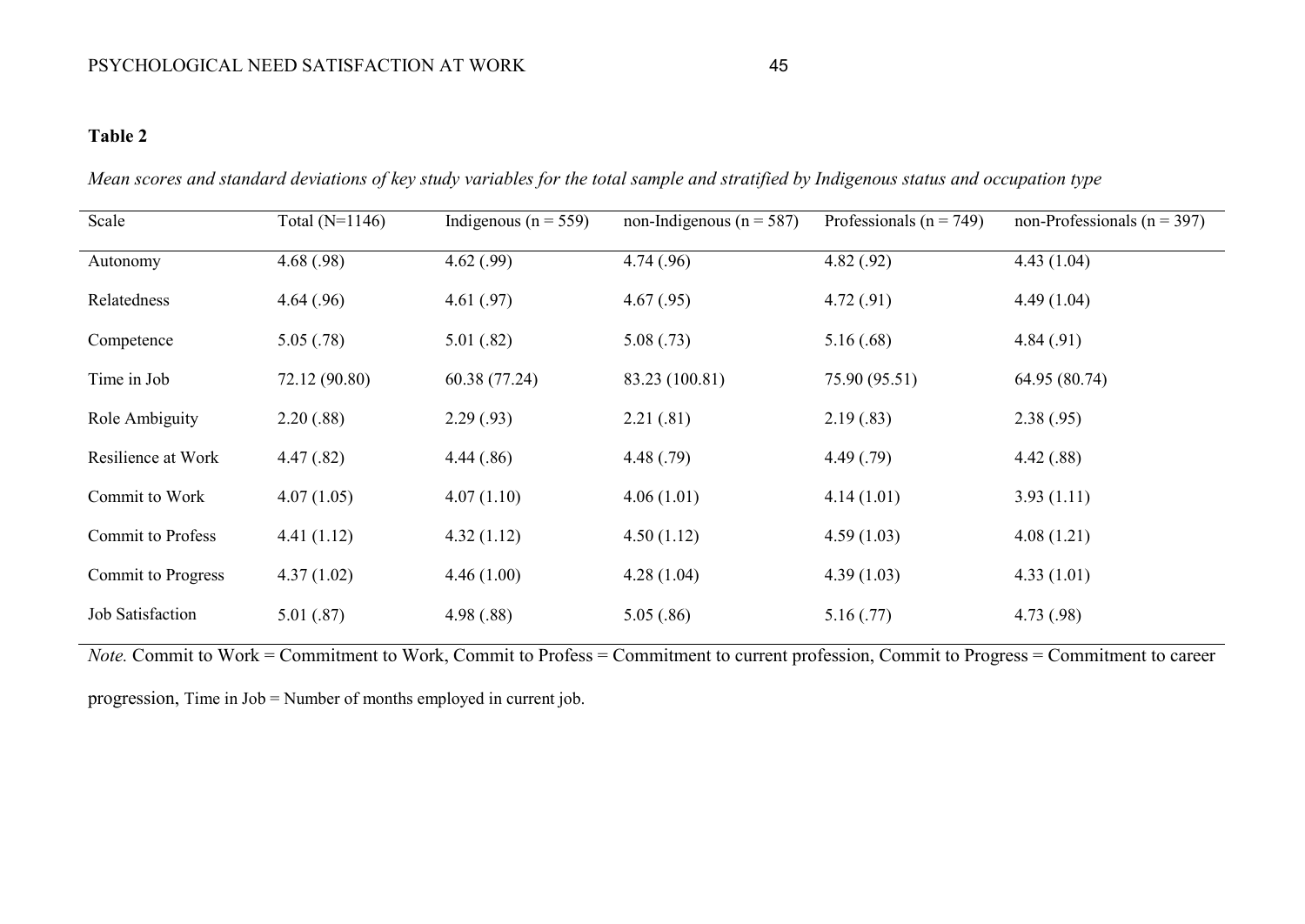# PSYCHOLOGICAL NEED SATISFACTION AT WORK 46

# **Table 3**

*Pearson bivariate correlation coefficients between the key variables examined*

| <b>Scale</b>         | 1        | $\boldsymbol{2}$ | $\mathbf{3}$ | 4            | 5        | 6        | $\overline{7}$ | 8       | 9       | 10      | 11           | 12 |
|----------------------|----------|------------------|--------------|--------------|----------|----------|----------------|---------|---------|---------|--------------|----|
|                      |          |                  |              |              |          |          |                |         |         |         |              |    |
| 1. Autonomy          |          |                  |              |              |          |          |                |         |         |         |              |    |
| 2. Relatedness       | $.78**$  |                  |              |              |          |          |                |         |         |         |              |    |
| 3. Competence        | $.67**$  | $.61**$          |              |              |          |          |                |         |         |         |              |    |
| 4. Income            | $.12**$  | $.07*$           | $.16**$      | $\mathbf{1}$ |          |          |                |         |         |         |              |    |
| 5. Time in job       | $.13**$  | $.08**$          | $.12**$      | .06          |          |          |                |         |         |         |              |    |
| 6. Ambiguity         | $-.58**$ | $-.48**$         | $-.56**$     | $-.06*$      | $-.08*$  |          |                |         |         |         |              |    |
| 7. Resilience        | $.49**$  | $.43**$          | $.56**$      | $.08*$       | $.08*$   | $-.49**$ |                |         |         |         |              |    |
| 8. Work              | $.37**$  | $.27**$          | $.21**$      | .05          | .05      | $-.33**$ | $.17**$        |         |         |         |              |    |
| 9. Profession        | $.61**$  | $.45**$          | $.40**$      | $.13**$      | $.12**$  | $-46**$  | $.34**$        | $.52**$ |         |         |              |    |
| 10. Progression      | $.18**$  | $.16**$          | $.21**$      | .03          | $-.11**$ | $-.34**$ | $.19**$        | $.42**$ | .23     |         |              |    |
| $11. \text{Age}$     | $.15**$  | $.09**$          | $.14**$      | $.16**$      | $.40**$  | $-.11**$ | $.18**$        | .03     | .20     | $-18**$ | $\mathbf{1}$ |    |
| 12. Job Satisfaction | $.57**$  | $.38**$          | $.45**$      | $.11**$      | $.11***$ | $-.55**$ | $.44**$        | $.37**$ | $.65**$ | $.19**$ | $.18**$      |    |

*Note.*  $*p < .022$ ,  $** p < .01$ ,  $***$ ,  $p < .001$ . Time in job = length of current employment, Ambiguity = role ambiguity, Work = commitment to work life, Profession

= commitment to current profession, Progression = commitment to career progression.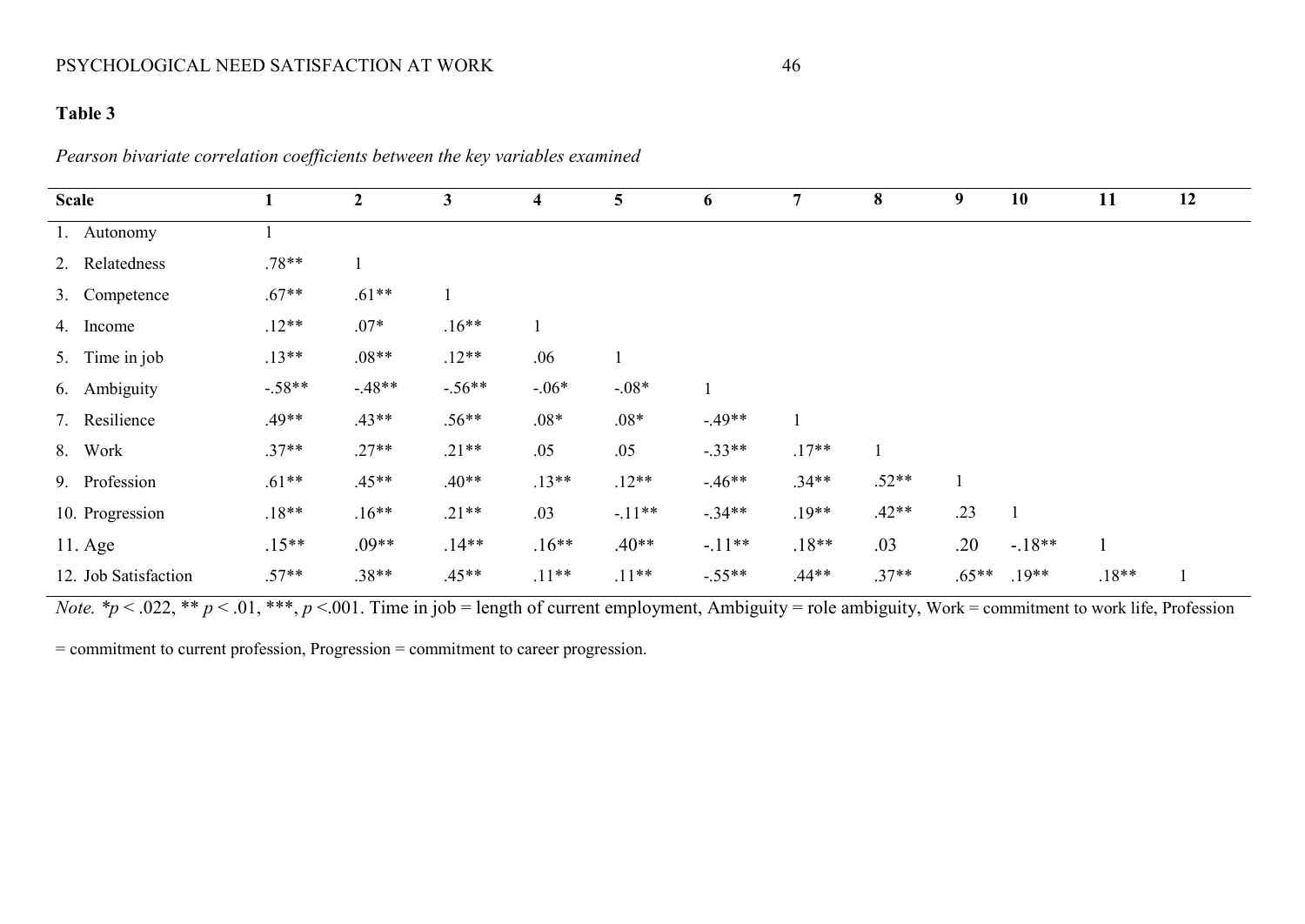# **Table 4**

*Results of Confirmatory Factor Analyses and Invariance Testing for all Measures*

| Measure     | $\chi^2$ | df | <b>CFI</b><br><b>RMSEA</b><br>TLI |     | <b>SMSR</b> | <b>Factor Loadings</b> | Cultural Invariance Sex Invariance |              |              |
|-------------|----------|----|-----------------------------------|-----|-------------|------------------------|------------------------------------|--------------|--------------|
| PNSS-W      | 222.95   | 51 | .97                               | .96 | .054        | .031                   | $.73 - .88$                        |              | ✔            |
| <b>WACS</b> | 136.08   | 24 | .96                               | .93 | .064        | .043                   | $.42 - .83$                        | ✓            | ✔            |
| RAWS        | 27.09    | 9  | .99                               | .98 | .042        | .019                   | $.65 - .79$                        | $\checkmark$ | $\checkmark$ |
| PDSQ-Gen    | 13.10    | 5  | .99                               | .99 | .039        | .013                   | $.71 - 89$                         | $\checkmark$ | ✓            |

*Note*.  $\chi^2$  = chi square statistic; *df* = degrees of freedom; TLI = Tucker-Lewis index; CFI = Comparative Fit Index; RMSEA = Root mean square of

approximation; SMSR = Standardized root mean square residual. PNSS-W = Basic Psychological Need Satisfaction Scale – Work, WACS = Workplace

Affective Commitment Scale, RAWS = Resilience at Work Scale, PDSQ-Gen = general workplace subscale (measuring job satisfaction) of the Professional

Self-Description Questionnaire.  $\checkmark$  = Full measurement invariance achieved.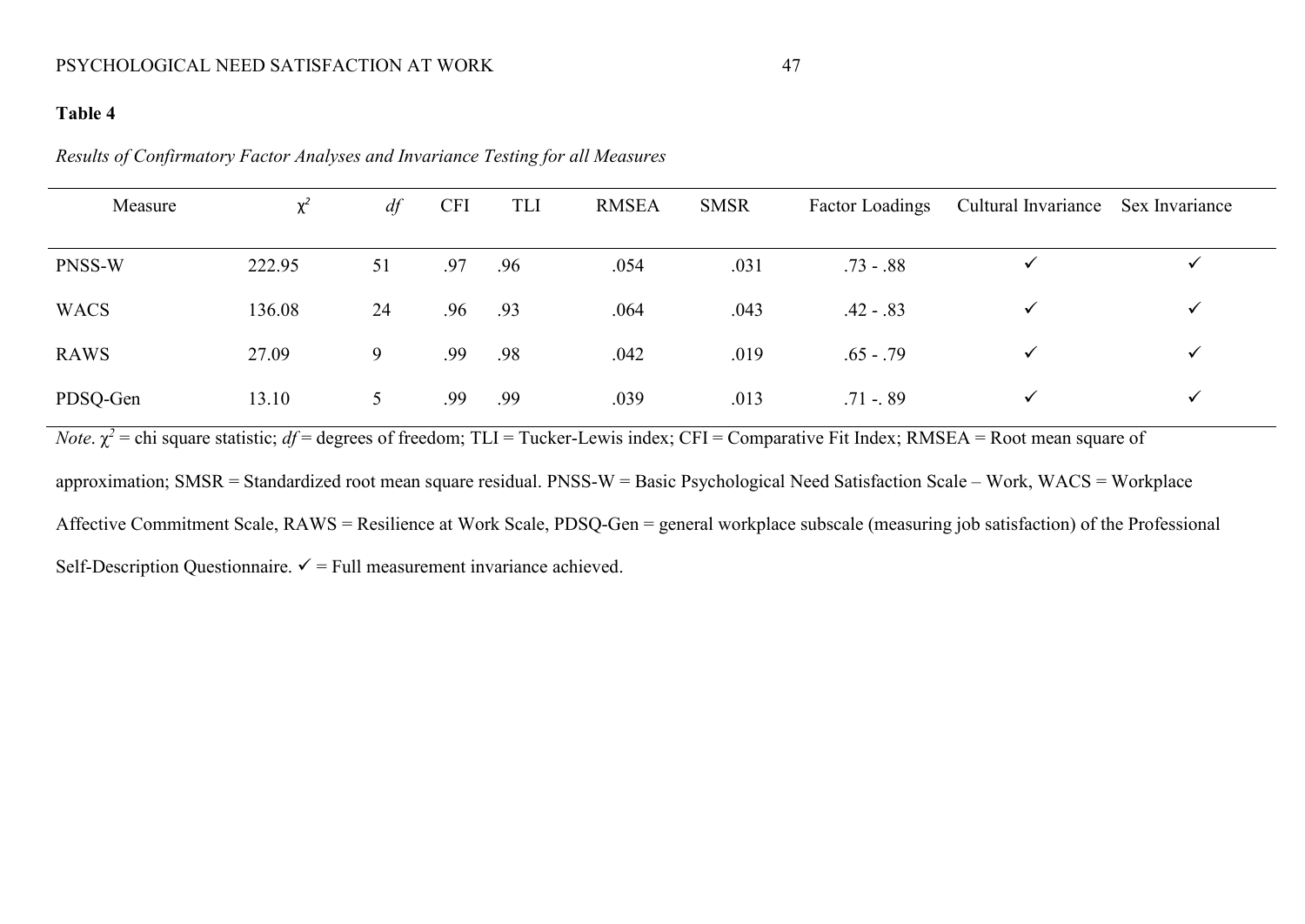# **Table 5**

*Path model results for the associations between basic psychological need satisfaction and job outcomes controlling for income and age* 

| Predictor    |        |         |            |                  |        |     |             |      |        |     |              |        |        |           |              |      |         |     |              |                  |
|--------------|--------|---------|------------|------------------|--------|-----|-------------|------|--------|-----|--------------|--------|--------|-----------|--------------|------|---------|-----|--------------|------------------|
|              |        |         | Autonomy   |                  |        |     | Relatedness |      |        |     | Competence   |        |        |           | Income       |      |         |     | Age          |                  |
| Outcome      | β      | SE      | 95% CI     | $\boldsymbol{D}$ | β      | SE  | 95% CI      | p    | β      | SE  | 95% CI       | D      |        | <b>SE</b> | 95% CI       | D    | $\beta$ | SE  | 95% CI       | $\boldsymbol{p}$ |
| Profession   | .66    | .07     | $.54-.78$  | $-.001$          | .01    | .06 | $-.08-.10$  | .818 | $-.01$ | .06 | $-11 - .09$  | .870   | .06    | .03       | $.01 - .12$  | .626 | .09     | .03 | $.04 - .14$  | .002             |
| Work         | .50    | .07     | $.38-.62$  | < .001           | .03    | .07 | $-.08-.13$  | .669 | $-.15$ | .06 | $-.24 - .05$ | .012   | $-.01$ | .04       | $-.07-.05$   | .792 | $-.02$  | .04 | $-.08-.41$   | .573             |
| Progression  | .07    | .06     | $-.03-.18$ | .244             | $-.01$ | .06 | $-.11-.09$  | .848 | .18    | .05 | $.09 - .27$  | .001   | .02    | .03       | $-.04-.07$   | .626 | $-.31$  | .03 | $-.36 - .26$ | < 0.01           |
| Ambiguity    | $-.38$ | .07     | $-.50-.26$ | $-.001$          | $-.10$ | .06 | $-.19-.01$  | .107 | $-.31$ | .06 | $-.41-.21$   | < .001 | .04    | .03       | $-.01 - .09$ | .116 | .01     | .03 | $-.03-.06$   | .608             |
| Resilience   | .07    | .06     | $-.04-.17$ | .282             | .14    | .05 | $.05 - .23$ | .008 | .48    | .05 | $.40 - .56$  | < .001 | $-.02$ | .03       | $-.06-.04$   | .580 | .08     | .03 | $.03 - .13$  | .005             |
| Satisfaction | .59    | $.06\,$ | $.49-.68$  | < .001           | .17    | .05 | $.08 - .26$ | .001 | .09    | .05 | $.01 - 17$   | .061   | .03    | .02       | $-.01-.07$   | .191 | .06     | .02 | $.02-.09$    | .012             |

*Note.* Significant paths bolded to aid interpretation. Ambiguity = role ambiguity, Work = commitment to work life, Profession = commitment to current

profession, Progression = commitment to career progression,  $\beta$  = standardized beta coefficient.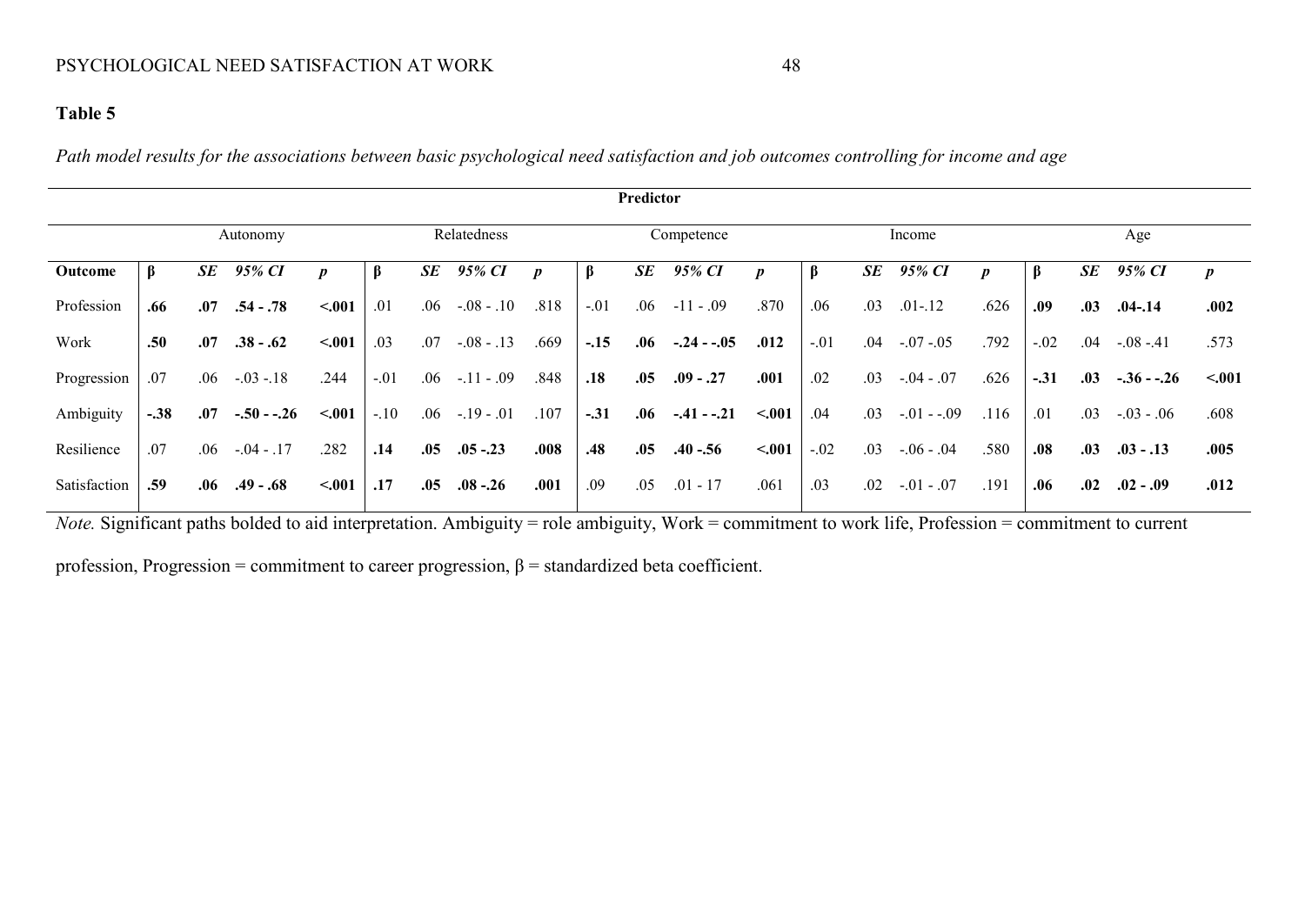# **Figure 1.**

*Standardised beta paths showing significant associations between psychological need satisfaction at work and job outcomes.*



*Note.* \*  $p < .022$ , \*\*  $p < .01$ , \*\*\*  $p < .001$ . All paths were estimated in the model but only significant paths shown.

Values refer to standardized beta coefficients with the corresponding standard errors in parenthesis.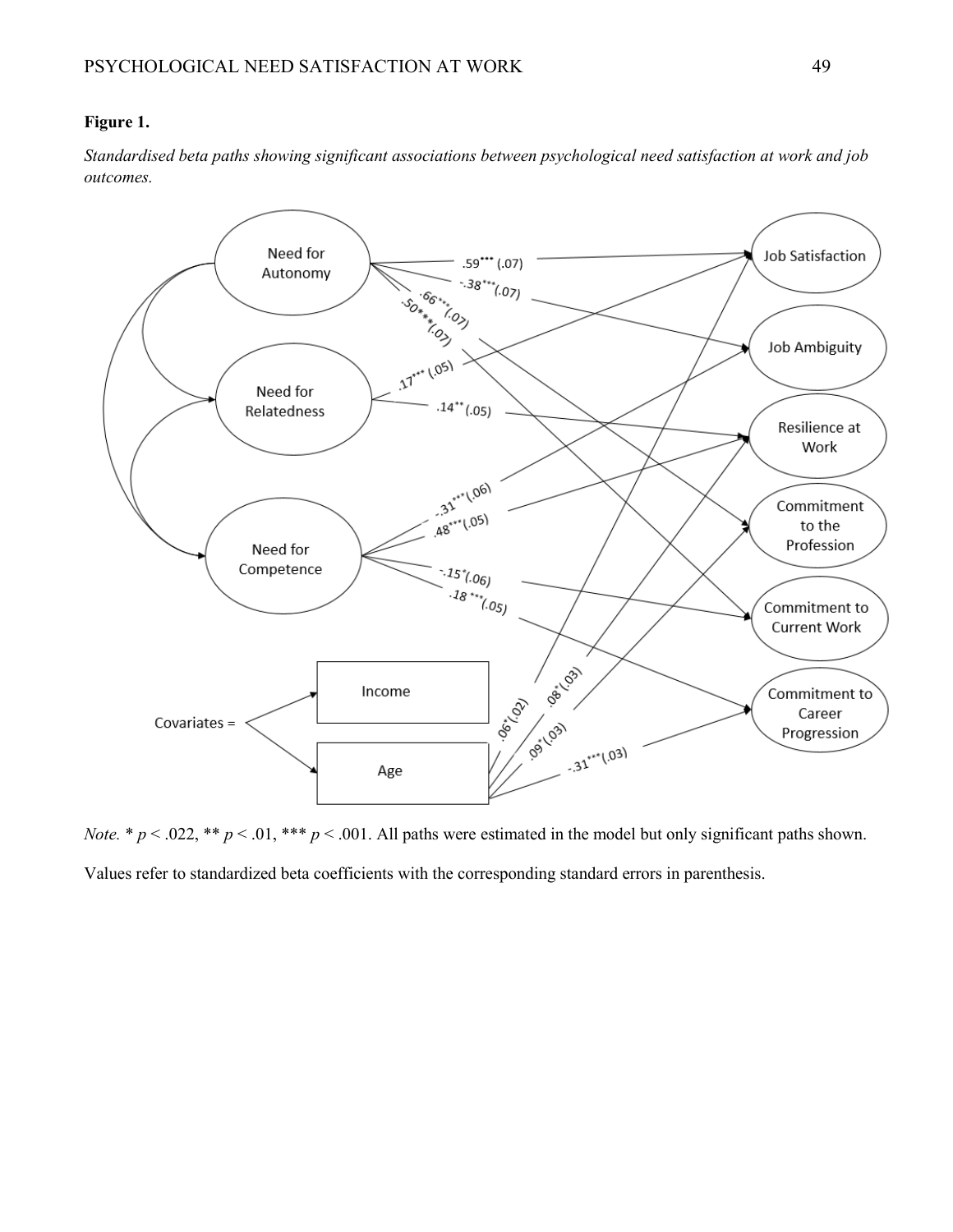#### **Figure 2.**

*Visual representation of the significant interaction using Indigenous status as a moderator of the association between the need for competence on commitment to current profession*



*Note*:  $M - 1 SD = 1$  standard deviation below the mean,  $M + 1 SD = 1$  standard deviation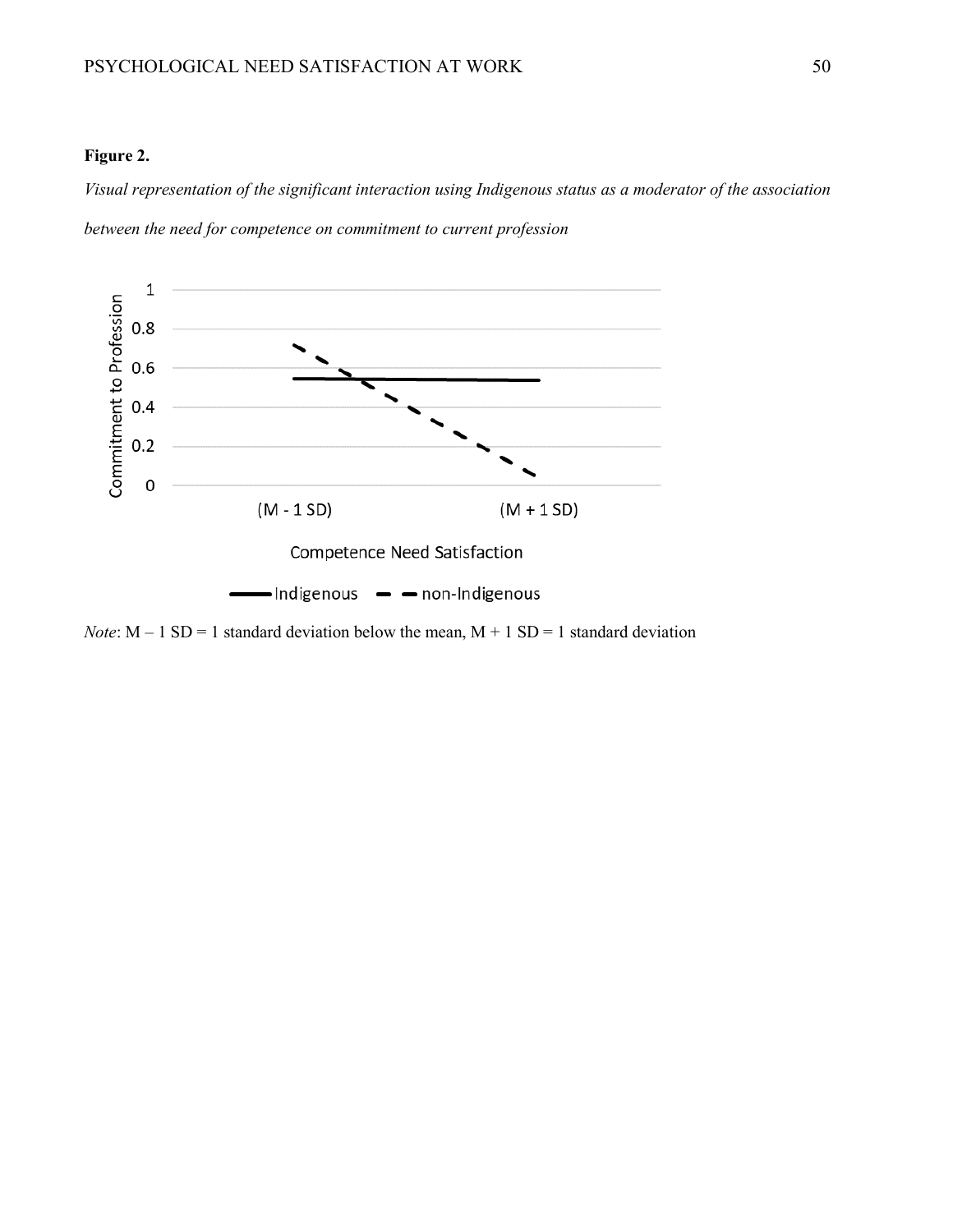#### **Supplementary Material**

#### **Mediation Analyses**

Although not an initial focus of the current research, it was correctly pointed out during the review process that role ambiguity may also serve as a predictor of work outcomes and that the three psychological needs may mediate these associations. As such, controlling for age and income, we conducted a post-hoc mediation path analysis in *Mplus* based on 5000 bootstrapped samples to test the direct paths from job ambiguity to the work outcomes as well as simultaneously testing the corresponding indirect paths through each of the three basic psychological needs using bias-corrected and accelerated 95% confidence intervals. The significant effects are reported below and the complete results can be viewed in Table S1. Importantly, as true mediation cannot be accurately tested using cross-sectional data (see Kraemer et al., 2008), the following results do not imply causality in any way and will need to be replicated with longitudinal data.

The information given in Table S1 shows that autonomy need satisfaction mediated the association between role ambiguity and commitment to one's profession  $(\beta = -0.56, \text{SE} = 0.10, \text{CI} [-0.72, -0.72])$ .38],  $p < .001$ ), commitment to work in general ( $\beta = -.39$ , SE = .09, CI [-.52, -.32],  $p < .001$ ), and job satisfaction ( $\beta$  = -.57, SE = .10, CI [-.72, -.40],  $p < .001$ ). Further, competence need satisfaction was a unique mediator of the association between role ambiguity and commitment to work in general ( $\beta$  = .17, SE = .05, CI [.09, .25],  $p = .001$ ) and workplace resilience ( $\beta = -.24$ , SE = .04, CI [-.32, -.17],  $p < .001$ ). Relatedness need satisfaction did not uniquely mediate any of the associations between role ambiguity and work outcomes. Collectively, the findings indicate that role ambiguity is associated with decreased levels of need satisfaction which in turn are associated with poorer job outcomes.